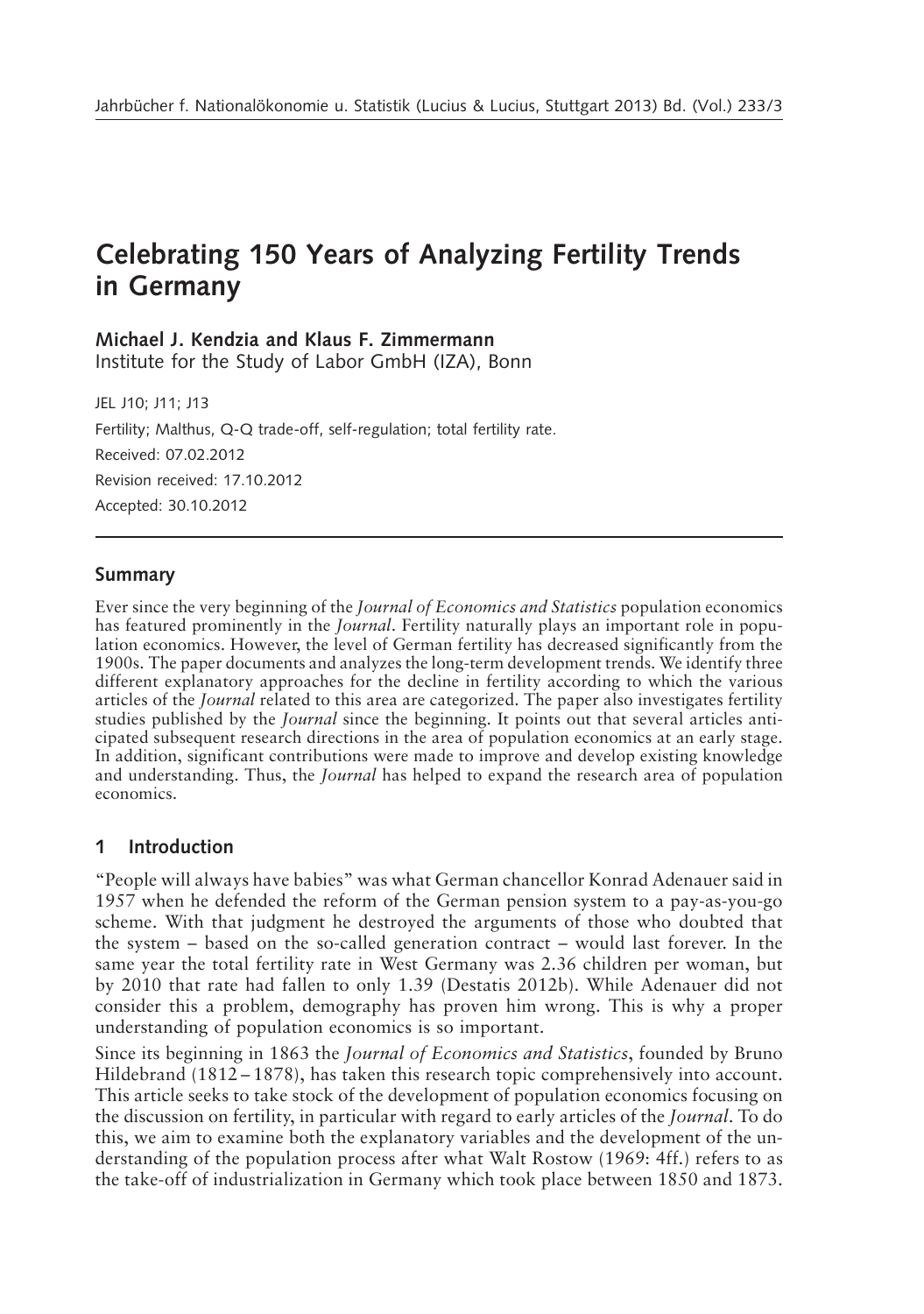Fertility and mortality undoubtedly constitute the essential growth components of the population development. In the paper we focus primarily on the development of fertility in Germany without neglecting to investigate the mortality rates.

The outline of the paper is as follows. The next section provides an overview of the timeseries and trends of fertility in the long run. The analysis includes a discussion of the recent situation in Germany. Thereafter, we present and discuss the respective articles of the Journal in chronological order taking into account the three explanatory approaches or theories. The paper then ends with conclusions.

## 2 The long-term demographic development

This section analyzes the economic factors influencing the changes of fertility over time. Many European countries including Germany experienced a phase of demographic transition from 1800 to 1900. This phenomenon is usually defined as the transition process from (both) high to (both) low mortality and birth rates (Thompson 1929; Notestein 1945). This transition usually starts with a decreasing mortality rate which after some time is followed by a decline in the fertility rate.

In order to study the long time-series, we present the development of the total fertility rate from 1870 to 2010. As a reference, we also measure and present the replacement rate over time which is the level of fertility required to ensure a constant population. In this calculation we do not consider migration. As Figure 1 shows, about 40 years after the beginning of the Journal in 1863 the total fertility rate started to decrease significantly. The first drastic low occurred during World War I (1914 – 1918). Afterwards, the total fertility rate recovered again peaking around 1920 at a little less than 3.5 but reached another low only a few years later during the Great Depression. Thereafter, the rate recovered again quickly before diminishing sharply with the beginning of World War II to a new record low by the end of the war. After a rise in the birth rate between 1950 and 1960 the rate increased strikingly before reaching a new low in the early 1970s and remained relatively stable up to 2010.

Figure 1 shows that the fluctuations around the trend diminished over time. Since the middle of the 1970s the course of the total fertility rate seems to have remained relatively stable. Shortly after the first publication of the *Journal* the average life expectancy at birth was approximately 34 years for men and 37 for women (Ehmer 2004: 34), whereas a man born in 2008/2010 is likely to live for about 77.5 years and a woman 82.6 (Destatis 2012a). In 2010 the total fertility rate in Germany was roughly 1.4 on average (Destatis 2012b). Moreover, since 1983 the rate has remained below 1.5 children per woman (OECD 2011). During the first years of the *Journal*, the average total fertility rate after the formal reunification of Germany (Reichseinigung) in 1871 was roughly 4.7 and thus significantly higher compared to 2010.

## 3 The contributions of the Journal to population economics

During our investigations we identified three different explanatory approaches for the decline in fertility according to which we will categorize the various articles of the Journal related to this research area. Additional to the three explanatory approaches identified in the Journal, there are several other theories and contributions in the area of the economic theory of fertility. To provide an overview, the main thoughts will be mentioned at this point. These include, for example, contributions to the infant mortality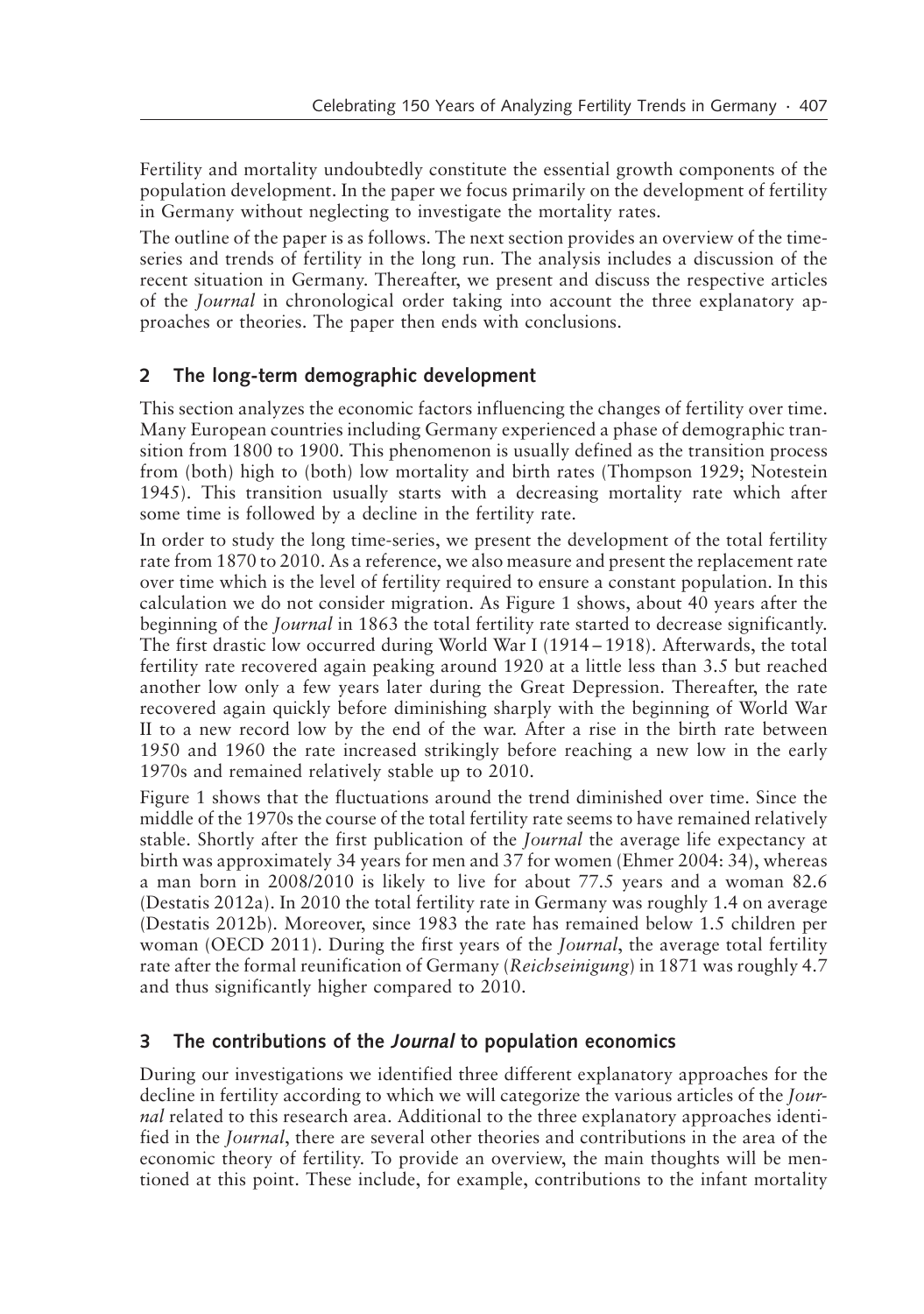



rate of (Rosenzweig/Schultz 1982). Thereafter, families desire to have a certain number of children. An increasing income goes in line with a decrease in the death rate and an incline as regards the probability of surviving of children. Consequently, fewer births are sought by the individuals. This is shown by Army and May (1968) within their article about the desired number of children in India within the series Population Studies. A similar argument is used, inter alia, by Repetto (1972) and Leibenstein (1974: 464).

Furthermore, the socioeconomic status is suggested to be another sociological and economic theory of fertility. Depending on the different status, people tend to have different preferences concerning children or material goods. According to this theory, the higher the social status is the stronger the preferences for material goods are pronounced. In this context, it is important to mention the contributions made by Easterlin (1969) and Freedman (1963). Similarly, some authors emphasize (Easterlin 1978; Encarnación 1973) the existence of so-called thresholds, both in terms of income and education, according to which the inverse relations between fertility, income or rather education can be observed. Also, demographic researchers (Freedman 1963) argue that changes in norms and institutions, through e. g. a process of modernization, have an influence on the size of the family. This might encompass group membership such as a peer group. Easterlin (1978) develops an idea of Duesenberry (1960), hereafter an individual seeks to maintain a certain target standard of living and excessive numbers of children worked against this (Leibenstein 1974: 465).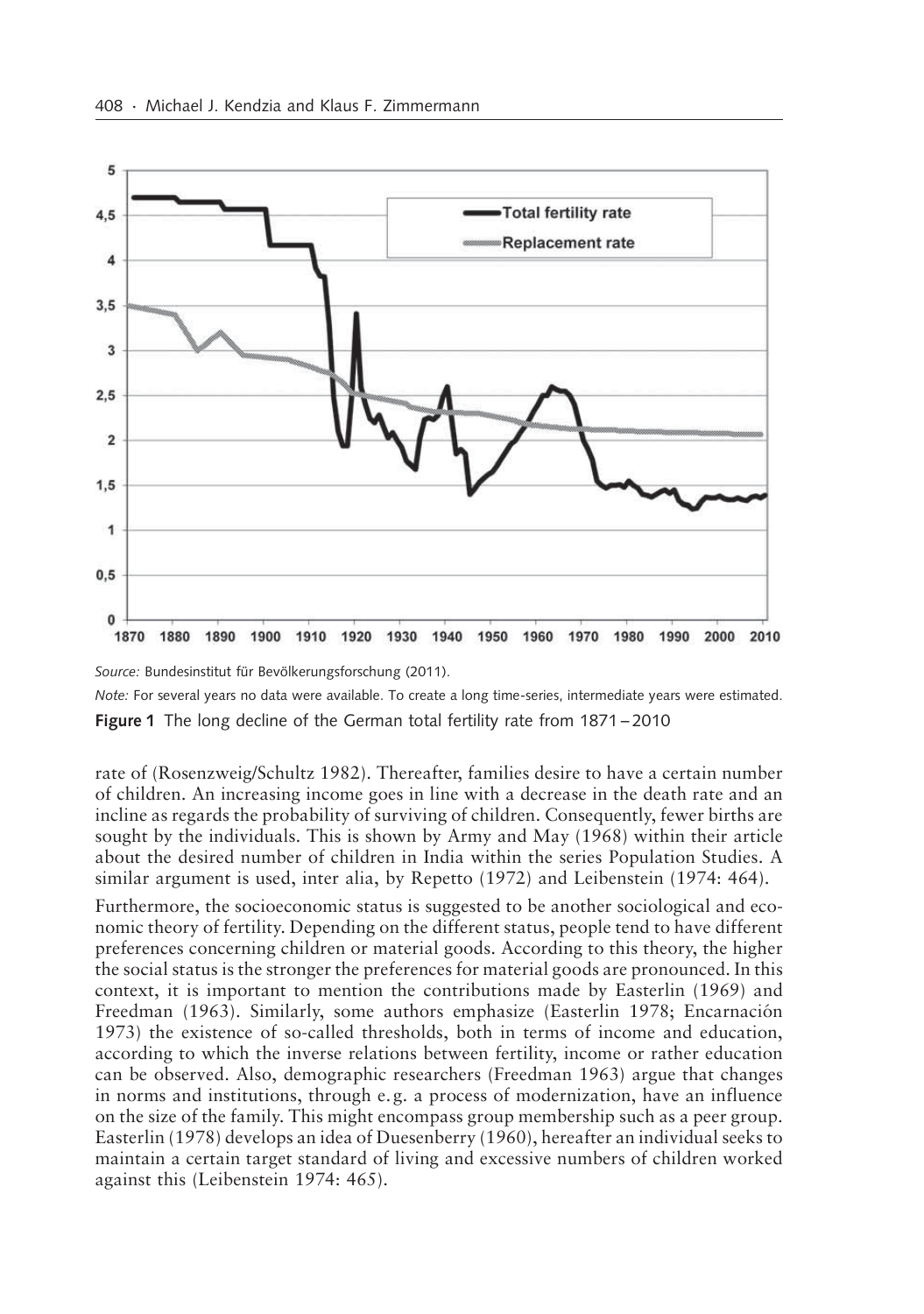|                     | Annual intervals |    |    |     |            |     |     |     |     |  |
|---------------------|------------------|----|----|-----|------------|-----|-----|-----|-----|--|
|                     |                  | 25 | 50 | 75. | 100        | 125 | 150 | 175 | 200 |  |
| Total population    |                  |    |    |     | 16         | 32  | 64  | 128 | 256 |  |
| Means of sustenance |                  |    |    |     | $\sqrt{2}$ |     |     |     | 9   |  |

Table 1 Relation between population and food growth according to Malthus

Source: Esenwein-Rothe (1978: 58).

The first approach was provided by the founder of population economics, Thomas R. Malthus (1766 – 1834). The English economist was rather concerned by the near future of the population. His 'Essay on the Principle of Population' (Malthus 1798) was one of the first on population economics which received a great deal of attention.

Malthus assumed that the total number of the population would grow in a geometric series which meant the number would double every 25 years. On the other hand, the means of sustenance could only be enhanced by arithmetical progression (see Table 1). The population would thus grow more rapidly than food production. Further growth in the population could not be supported by the food supply and would lead to impoverishment or death from starvation (Esenwein-Rothe 1978: 58). Thus, the fear of overpopulation and food scarcity, introduced by Malthus, constitutes the first explanatory approach in the area of population economics.

The second approach was developed by Lujo Brentano, Gary Becker, and Jacob Mincer (Brentano 1909; Becker 1960; Mincer 1963). This approach is closely related to the rational choice theory dealing with trade-offs between goods and opportunity costs. This theory is based on utility maximization and takes into account in various forms the costs of raising children, the value of time, the costs for education, and the participation of women in the labor market as well as the impact of uncertainties on the labor market. It creates a potential for a non-linear budget constraint that generates an impact of income on fertility that switches from positive to negative with rising income. Rising living expenses and female wages are negatively related with fertility.

The third explanatory approach is circumscribed by self-regulation. Ronald Freedman (1975) offers the explanation that fertility reacted to the increase of child survival in a more or less homoeostatic way. This means that self-regulation played a strong role during 1875 and 1960. According to this approach, the phenomenon of the decline in fertility can be attributed to a regulatory circuit. Hence, fertility adapts to a decline in the child mortality rate and a natural number of children is reached. In turn, when child mortality is high, more children are raised. This approach is not linked with the rational choice theory, but it rather contains a leveling off in terms of fertility.

Ever since the very beginning of classical economics, population problems have played an important role in this emerging research area. At the time of mercantilism, which represented the dominant economic doctrine across Europe from the 16<sup>th</sup> to the 18<sup>th</sup> century, people assumed that the strength of a country largely relied on the number of soldiers. To obtain a large army, a country had to strive for a large population. The German pastor, statistician, and demographer Johann P. Süßmilch (1707–1767) believed population growth to be the 'happiness of a country'. The prosperity of a nation would, according to the mercantilist conception, benefit enormously from an increasing population by stimulating social and economic development. It was assumed that demographic growth would contribute to consolidating the position of the ruling class (Overbeek 1974: 30).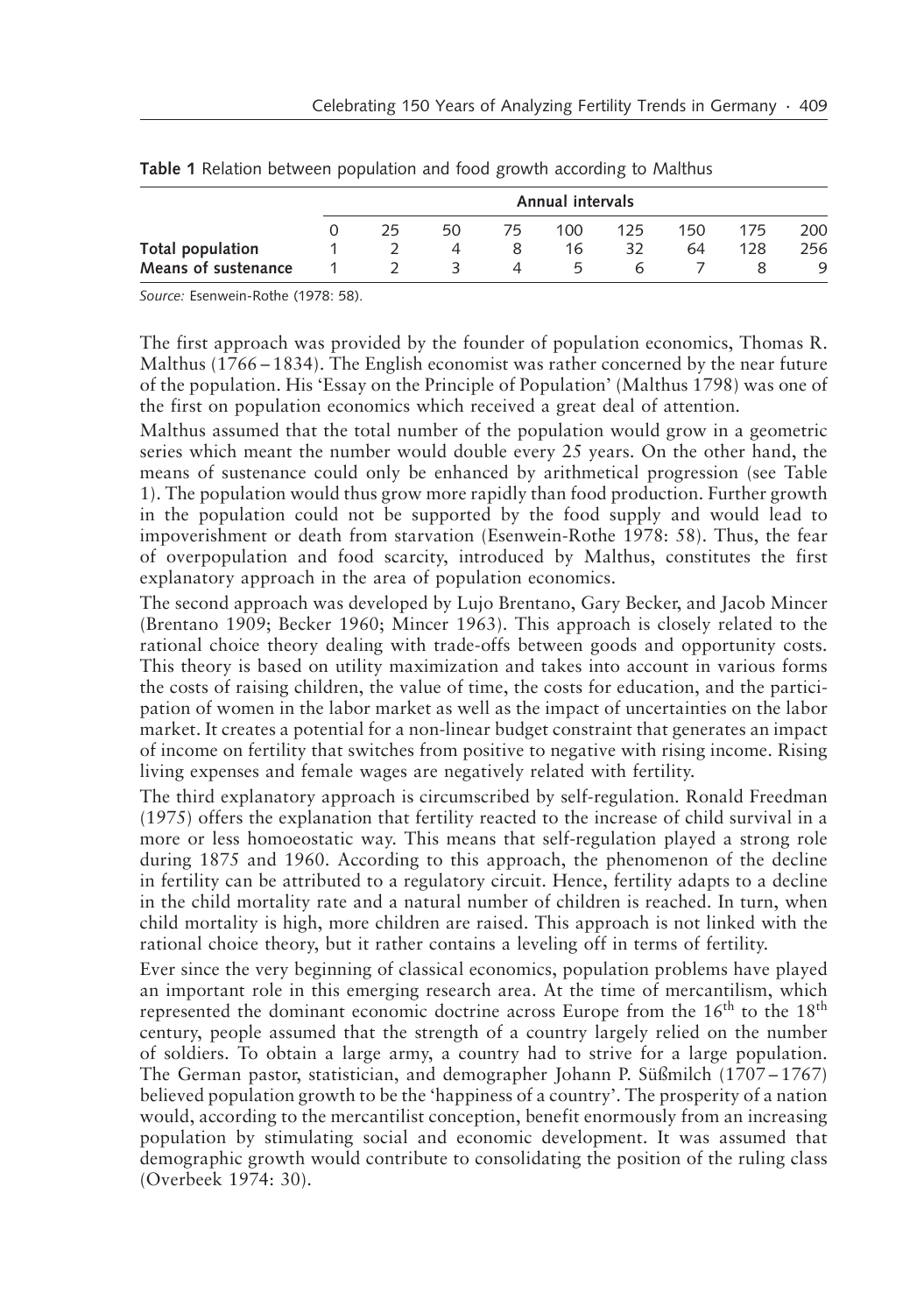In order to paint a realistic picture of the past, it should be noted that at the beginning of the 19th century most women in Germany died at an early age. Although lifespans were shorter, there was an average of five births per married woman. However, during that time we have to differentiate between the number of births and the number of children. In the middle of the 19<sup>th</sup> century only half of all children born in Germany reached adulthood. Not until the course of the 20<sup>th</sup> century did the number of births and the number of children start to converge. It was at the turn of this century when generations of women stood on the verge of a decline in the fertility rate. Thereafter, the average number of children per woman decreased dramatically from nearly 5 to around 2 (Ehmer 2004: 34-44). With the growing acceptance of how germs spread disease, more emphasis was put on hygiene which constrained the spread of diseases and contributed to a rise in life expectancy. Factors contributing to lower mortality rates amongst children included the declining price of food relative to wages and better quality and diversity of food. This was especially true of food bought from urban markets. Moreover, better housing together with the expansion of welfare systems greatly improved the medical and nutritional conditions for the vast majority of people (Schultz 2009).

At the end of the 19<sup>th</sup> century Reich Chancellor Otto von Bismarck gradually introduced social legislation in Germany starting with accident insurance in 1884. This insurance was created in order to protect workers against basic risks. The emergence of the social security system at the end of the 19<sup>th</sup> century established a welfare system which began to expand in the following years and provided a safety net from risks such as accidents, poverty, aging, and illness (Kendzia 2010a). However, this was not the first legal provision of this kind. The "Regulativ über die Beschäftigung jugendlicher Arbeiter in Fabriken" was one the first legal measures which protected workers and came into force in 1839. The result was a major step towards a ban in Prussia on child labor (aged younger than 10). Several other factors also played a role, including the decreasing demand for unskilled workers as a consequence of rapid technical progress and a stronger enforcement of the compulsory school attendance which had existed throughout Prussia since 1717 (Kendzia/Pierenkemper 2010). Through the stronger enforcement of the compulsory school attendance, fewer individuals were joining the workforce.

This, in turn, resulted in a relaxed situation in the labor market which went hand in hand with a rise in living standards across Germany (Zimmermann 1988). Most parts of Europe during the 19th century were shaped by a new and irreversible process which had begun and would lead to the single most sectoral structural change in the economic landscape: industrialization. The share of people working in agriculture decreased, and more and more people began to work in new industries such as mining and steel manufacturing or later in the chemical and electrical industries, which soon started to gain international reputation.

## 4 The first years of the Journal until the seizure of power by the National Socialists

In the first years of the Journal the economist and statistician Hans von Scheel (1839 – 1901), an assistant of Hildebrand at the statistical office in Jena, showed that the wealth and growth of the population would be closely related to the quantity of available resources, such as means of sustenance (e. g. food). According to Scheel, it would be the task of statistics to recognize and verify the degree of dependence the population had on comestible goods. He referred to an early study carried out by the French demographer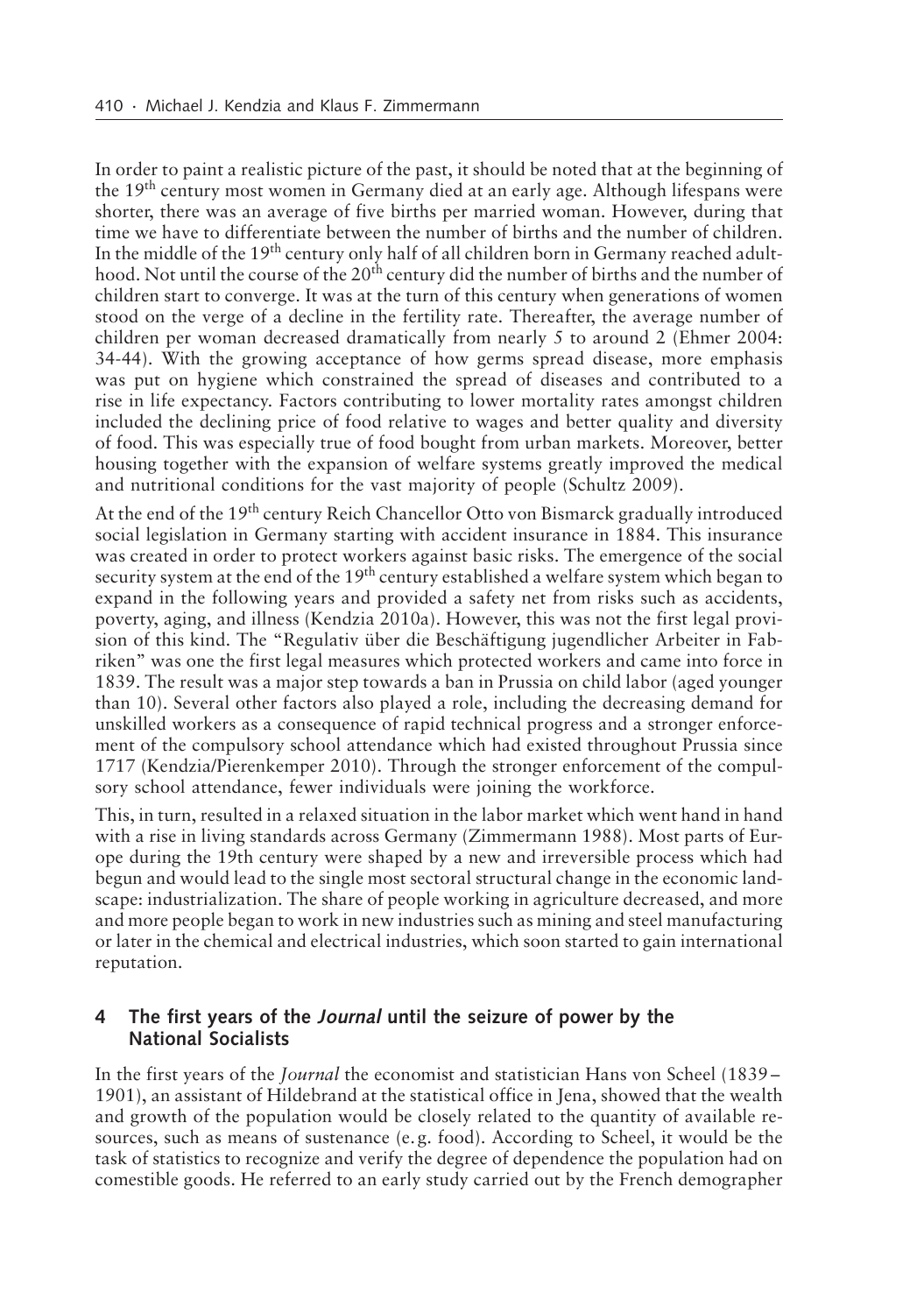Louis Messance (1734 – 1796) on the relation between grain prices and changes in the mortality rate.<sup>1</sup> Messance (1767) had shown a time-series including the average grain prices and compared those with the mortality rate over time. He found that the mortality rate was lower when grain was cheaper. After presenting further studies on this issue he concluded that there was little point investigating the manner further because showing that grain prices influence the mortality rate could be displayed by following simple common sense – without any help from statistics. Scheel then investigated the prices of grain, potatoes, and meat in the small duchy of Altenburg from 1835 to 1864. However, since the consumption of meat – relative to grain or potatoes – was small for large parts of the population, he decided to concentrate on the development of the price of grain and compared its course with the number of births. He showed a reverse development of the price of grain and fertility, i. e. that a high price for grain resulted in lower births in following years (Scheel 1866: 176ff.).

A few years after Scheel's analysis of the price of grain and its close relation to the mortality rate the economist, and later rector of the University of Strasbourg, Georg Friedrich Knapp (1842 – 1926) investigated the mortality rate for the city of Leipzig from 1751 to 1870. He found that the mortality rate of children 12 months and younger was 0.223, which meant that from 1000 children approximately 223 had died during their first year. By contrast, this rate was 0.144 for children between 1 and 10. Knapp argued that compared to earlier years both rates had already decreased and concluded that this could in particular be attributed to an improvement in health care, better hospitals, an approved type of construction of cities, and better household furnishings (Knapp 1873a).

Thus, in the literature there already existed agreement over improvements in terms of urban public health infrastructure leading to increased living standards. For instance, investments and regulations concerning water supply and sanitation had had a huge impact on the quality of life. The growing standard of living can be interpreted as a consequence of a general process that had been occurring during the  $19<sup>th</sup>$  century: urbanization. It describes the migration of large parts of the population from the countryside to steadily growing cities. As a result, more and more of those agglomerations attracted an increasing number of workers. Around 1913 the general employment in industries in Germany exceeded the employment in agriculture for the first time (Kendzia 2010a: 6). The process of urbanization was also documented by several authors of the *Journal* (e. g.N.N. 1871: 135ff.; Seutemann 1906: 88). Scheel (1874: 1ff.) indicated that the urbanization went hand in hand with an increasing rate of women's employment. Moreover, he denoted that they were becoming less active in the field of domestic work. As Scheel put it, women were being driven out of their traditional sphere of work. A later article examined the further growth of the population and in particular considered the high fertility rate in industrial areas which was attributed to the large number of children working class families had (Rohr 1891: 118ff.).

Prinzing (1899: 581) gave a truly comprehensive account of child mortality across Germany. He analyzed the development of the child mortality rate within European countries over time. According to him, favorable economic conditions would result in higher fertility rates, but he failed to substantiate this. Prinzing's elaborations and assumptions

Recherches sur la population des genéralités d'Auvergne, de Lyon, de Rouen et de quelques province et villes du royaume avec des reflexions sur la valeur du bled tant en France qu'en Angleterre depuis 1674 jusqu'en 1764 par M. Messance (Louis Messance), Paris 1767.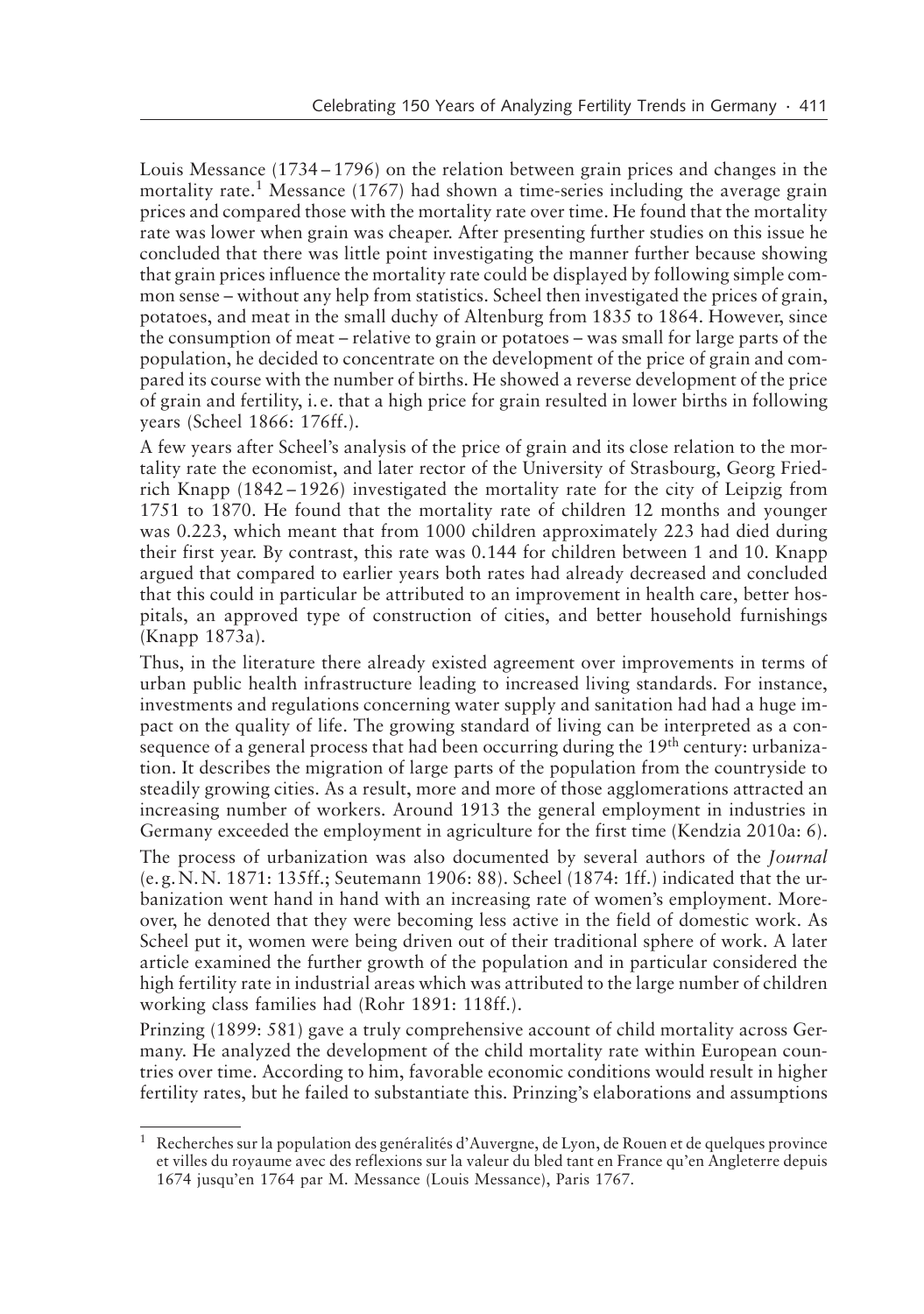were closely related to Malthusian concerns and can thus be attributed to the first category of our explanatory approach. Similar to Malthus, his assumptions would have led to an enormous rise in population by an increasing national income per capita. However, he was proved to be wrong shortly after the turn of the 20<sup>th</sup> century.

A later author of articles in the Journal contributing to the discussion on the development of fertility, Karl Seutemann (1907: 293ff.), observed a decline in the fertility rate between 1890 and 1905. He denoted that a decline in the mortality rate would lead to two growing parts of the population: on the one hand the non-fertile cohort, such as the very young, and on the other hand the old. He went on later to discard this notion. He pointed out that a certain mechanism of self-regulation would imply decreasing fertility rates. He concluded that a decline of the fertility rate was mostly associated with food shortages resulting from higher life expectancies as well as the decreasing mortality rate. Consequently, people would raise fewer children than in the past (Seutemann 1907: 293ff.). With this, Seutemann (1907) relates to the first category of the three identified explanatory approaches.

The German economist and social reformer Lujo Brentano (1844 – 1931) found a direct and negative correlation between welfare and matrimonial fertility. In addition to Malthus, who argued that sexual abstinence, vice, and misery all impeded fertility, Brentano (1909) suggested that physiological reasons as well as the separation between sexual drive and reproductive behavior would also affect fertility. However, we will not elaborate on the physiological aspect in this paper since we argue that the decisive factors influencing fertility have always been primarily of an economic nature. According to Brentano (1909), the decline of the willingness to procreate was due to different activities from which the household could choose and to the enhanced quality of child care. The concept of choice between different activities by respecting the utility maximization, the time costs of bringing up children as well as the quality of life for children can all be interpreted as an important step into the area of modern population economics (Zimmermann 1989: 474ff.). Since Brentano (1909) stresses household choice, he should be considered as a representative of the rational choice theory and belongs to the second category of the explanatory approaches.

In 1913 Henriette Fürth  $(1861 - 1938)$ , who later became the first woman to join the German Society for Sociology, noted in the *Journal* that a decline in fertility would constitute a major social problem and indicated that with increasing costs of the standard of living – and growing expectations as a result – fewer children would be born. With regard to higher fertility within working-class families compared to other social classes, she argued that a rise of food prices would also contribute to higher costs of living. Since fertility rates had decreased among both the poor and the rich, she also traced the decline back to more sophisticated individual, cultural demands (Fürth 1913: 721ff.). However, Fürth follows the second explanatory approach by exhibiting higher demands which would lead to higher costs to keep the standard of living. With that, not only Seutemann  $(1907)$  but also Fürth  $(1913)$  had already identified key elements of the quality-quantity trade-off which is later further discussed by Becker. Interestingly, Fürth (1913) showed that the administration was deliberately not spreading contraception among the vast majority of the population but instead distributing it solely to members of the German navy. The government wanted unrestrained population growth in order to strengthen military power (Fürth 1913: 747ff.). A possible reason why sailors are given contraception is to protect its sailors from possible diseases. However, this is not speculated by Fürth.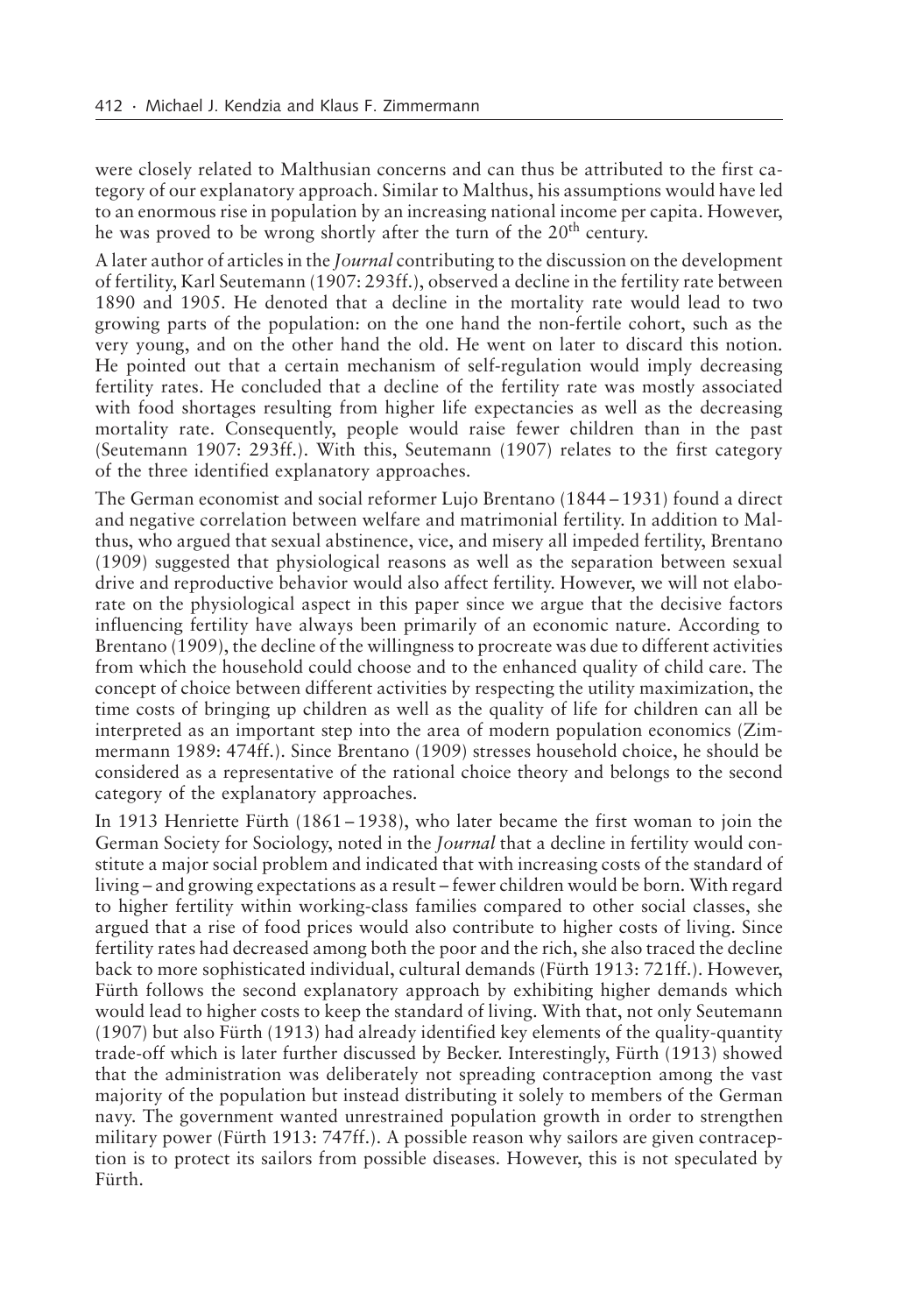During World War I fertility declined, but Fürth did not consider reasons for this phenomenon in her article (Guradze 1916: 550ff.). As P. Kollmann (1915: 251f.) had argued one year earlier, the only cogent reason for the further decline in fertility could be associated with the continued reduction in child mortality. If we follow his argument, then most people in society had started to anticipate the converging of the number of births and the number of children which was due to a decline in child mortality rates. Similar deliberations were shared by Karl Oldenberg (1923: 315ff.) who dealt explicitly with the connection between fertility and child mortality. Both deliberations dealing with anticipation can be seen in connection with the third explanatory approach, ,self-regulation'. In the  $19<sup>th</sup>$  century the number of births and the number of children were divergent. Due to a decline in the mortality rate in the 20<sup>th</sup> century, those numbers converged. Self-regulation thus meant that people anticipated these changes and adapted the number of children accordingly.

Ernst Günther dealt with the issue of declining fertility and its potential impact on the unemployment rate in an article in 1931. He examined a period of around 15 to 20 years during the demographic transition. The paradox he formulated was that fewer births – and with that fewer workers – would lead to higher unemployment (Günther 1931). A later author of the Journal, Adolf Wagner, adopted this idea in his article on the 'Günther paradox'. He believed that if the dependence were to exist there would be something – in the style of the demographic transition – like demographic unemployment (Wagner 1980).

## 5 The Journal in the time of National Socialism

Following the rise to power by the National Socialists in 1933 their ideology, including the role of women as mothers and housewives, could soon be observed across society. After the Great Depression, during the early 1930s, the regime started replacing female employment with male employment and promoted female activities in the area of private households and agriculture. According to Mackenroth (1934: 205), this measure was aimed at stabilizing the wage level. As we can see from Figure 1, there was a noticeable increase in fertility. The incline of the fertility rate across Germany, despite a high participation rate of women on the labour market, was described in the *Journal* by the same author (Mackenroth: 1934: 445). Michalke (1935: 438ff.) noted that during the Great Depression the spread of female employment was due to the fact that female labor was cheaper. In the following years possible female employment was considered as a 'reserve'.

In 1936 the official office responsible for the use of female workers – Frauenamt der Deutschen Arbeitsfront – prepared women for their later roles as mothers and housewives rather than for the labor market (Willeke 1936: 197-208). This bears witness to the fact that research documented the impact of the ideology of National Socialism which included the role of women with care responsibilities in the household, rather than economically independent individuals.

After reaching full employment in 1936 the regime first tolerated and afterwards supported female workers. When labor shortages occurred, the interest of the National Socialist regime to promote female employment grew rapidly from 1942 on. This resulted in obligatory work for women in 1943 (Kendzia 2010b). Interestingly, in 1937 Ungern-Sternberg (1937: 471ff.) examined the development of the economic situation in parallel with fertility. He presented a theory which compared the relatively low fertility with the 'state of emergency' in which individuals found themselves. The reason for this assumed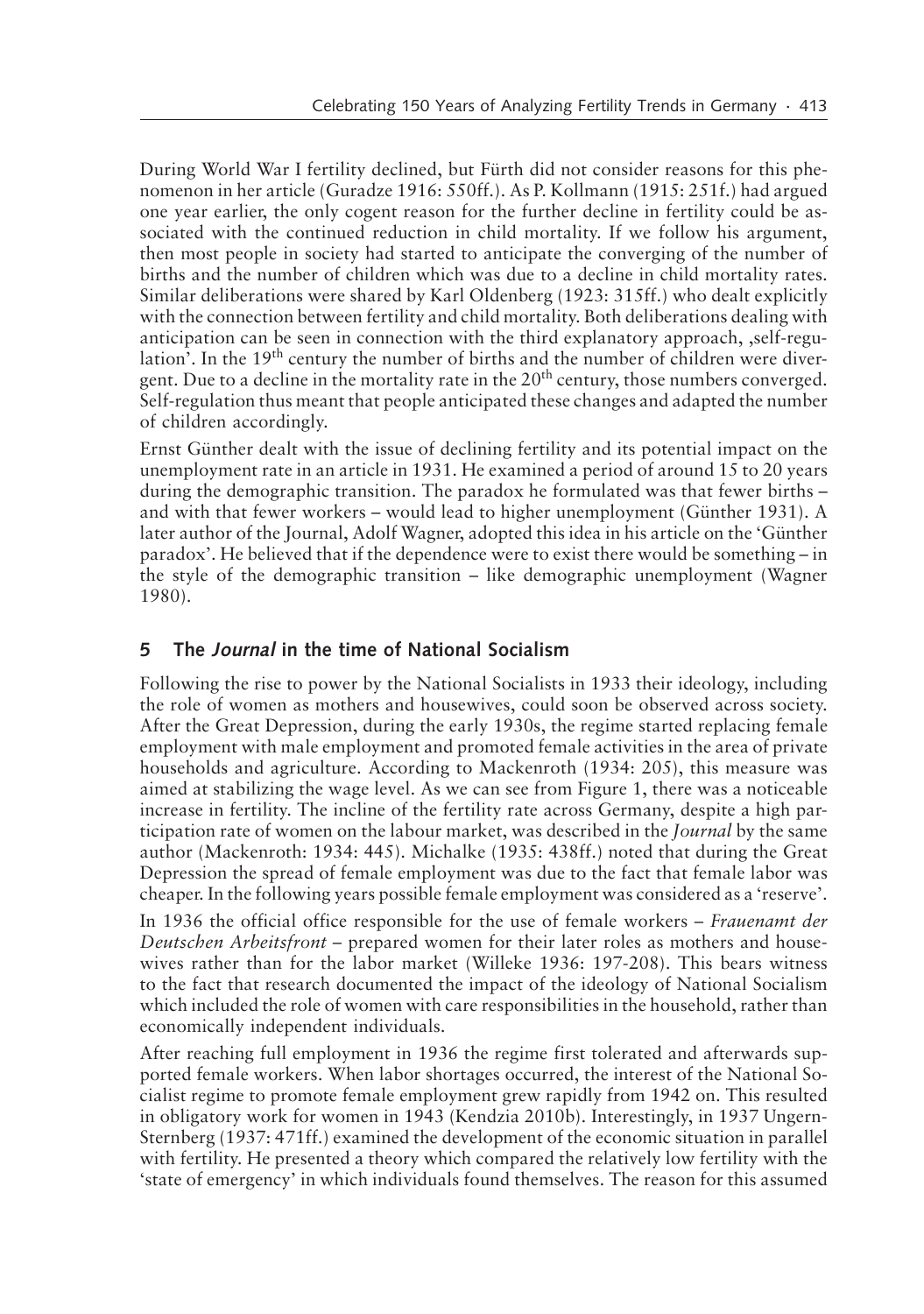state was that most people thought they could not afford to have children. Furthermore, in his investigation he suggested that the reason for the decline in fertility would stem from self-imposed 'artificial birth restriction'. This behavior was, according to Ungern-Sternberg, due to the intention of many people in society to sustain prosperity for the later generation. Hence, he belongs to the second category within this paper. Birth control in order to ensure a higher living standard for future generations reflects a trade-off which can be interpreted as a rational choice. His explanations are early indications of an idea which would later be described as 'fertility control' by the French demographer Louis Henry in the 1950s. Fleury and Henry (1956) stressed that fertility control would result in fewer children because households would avoid further births after a certain number of children had been reached (Coale/Watkins 1986: 9). And indeed, this argumentation again raises the importance of the formulated trade-off in a household which states that human beings should behave or act rationally. Accordingly, the strong desire for restricted births corresponded directly to the social and economic change taking place at that time (Pollack/Watkins 1993: 468ff.).

As shown above, the research on fertility trends in the *Journal* documented the developments across Germany during the time under the National Socialist regime. Only one author used the then relatively national wording 'Das deutsche Volk' for the German population and somewhat exaggerated the increasing fertility rate as achievement of the ruling regime. Its policies in view of fertility included direct financial aids aiming at increasing marriages and reducing the costs of rearing children. Moreover, the same group was supported through privileges and advancements. And lastly, the abortion law was enforced by the state (Taeuber/Taeuber 1940: 150). The German demographer Friedrich Burgdörfer (1890 – 1967), member of the then ruling party NSDAP<sup>2</sup> since 1937, stated referring to the increase of births during the years 1934 – 1937, 'The German mothers presented the National Socialist Reich within four years a full birth cohort better than expected' (Burgdörfer 1938: 300).<sup>3</sup> However, as Taeuber and Taeuber (1940) put it, 'the extent to which Germany has raised the birth rate should not be overestimated' (Taeuber/Taeuber 1940: 163). That is, the impact of the National Socialist policies on the fertility rate remains controversial in population economics. In Germany, the industrial production reached its low around the year 1932. Afterwards, the economy within the leading industrialized countries such as the United States, the United Kingdom, France, Germany, and Japan recovered noticeably. Thus, a general economic upswing across the mentioned countries took place soon after the seizure of power by the National Socialists in 1933 (Romer 1993: 21).

The wording suggests that the author could not entirely escape the then dominating national atmosphere. Nevertheless, the author described correctly that the fertility rate during that time increased, as Figure 1 shows (Ungern-Sternberg 1937: 484). However, other authors without any article in the *Journal* followed a rather dubious approach during the National Socialist regime such as Karl V. Müller  $(1935)$  investigating the core of the racial hygiene in order to create a sustainable population and race policy (Ferdinand 2006: 217). Nonetheless, it is true to say that population economics dealing with fertility in Germany did not suddenly end up in the year 1933, the seizure of power through the

<sup>2</sup> The shortcut stands for the 'Nationalsozialistische Deutsche Arbeiterpartei' (National Socialist German Workers' Party).

<sup>&</sup>lt;sup>3</sup> The original quote is as follows: "Die deutschen Mütter haben dem Nationalsozialistischen Reich in vier Jahren sozusagen einen vollen Geburtsjahrgang überplanmäßig geschenkt".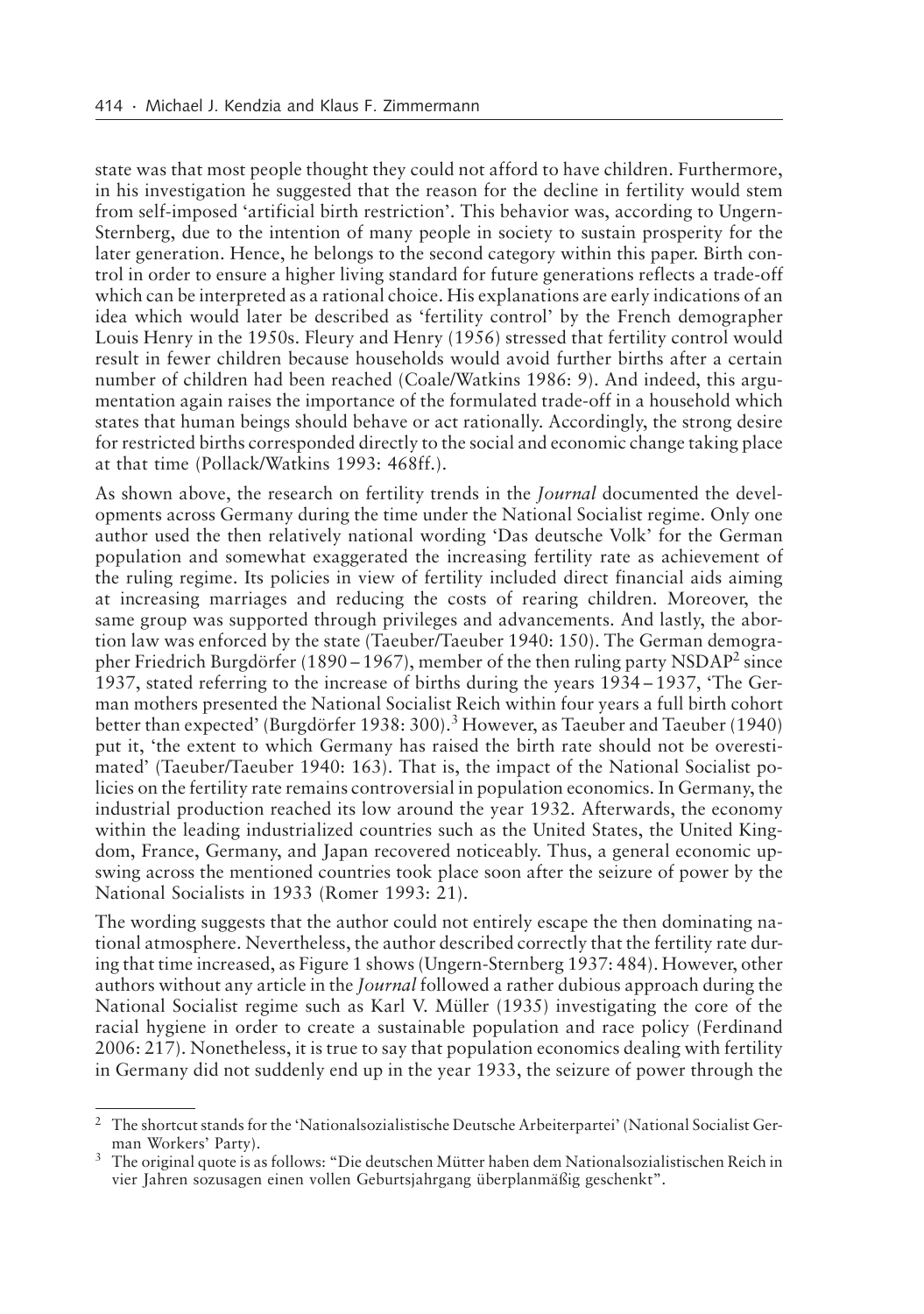|  |  | 1863 - 1878 - 1893 - 1908 - 1923 - 1938 - 1953 - 1968 - 1983 - 1998 - |  |  |
|--|--|-----------------------------------------------------------------------|--|--|
|  |  | 1877 1892 1907 1922 1937 1952 1967 1982 1997 2012                     |  |  |
|  |  | 1 1 4 4 4 1 0 3 4 2                                                   |  |  |

Table 2 Articles in the Journal on fertility during 1863 and 2013 (15-year period)

National Socialists. Similarly, we can state that there did not exist a 'zero hour' concerning population economics in the year 1945 and after (Gutberger 2006: 162).

In 1941 Zwiedineck-Südenhorst (1871 – 1957) (1941: 161ff.) noted that in previous centuries the fear of overpopulation often occurred and thus rather Malthusian concerns were shared. However, in recent years, as he observed, the opposing fear of depopulation would arise. Similarly, he reported on the then alleged demographic policy claiming at least three children per woman (Zwiedineck-Südenhorst 1941: 168). With Zwiedineck-Sudenhorst the *Journal* experienced a caesura in terms of publishing articles on fertility issues. As Table 1 displays, the *Journal's* interest in population economics decreased soon after World War II. It is true to say that during this period more emphasis was generally put on theoretical developments in economics, but discussions on fertility vanished from the scene. According to Kurz, World War II and a massive increase in the fertility rate in the following years led to this standstill (Kurz 1982: 235f.).

#### 6 The Journal from the post-war period to today

This changed with stagnating and later decreasing fertility rates in the beginning of the 1970s in many industrialized countries. Jacob Mincer (1922 – 2006) (1963) further developed the decision-making process within households by introducing two important factors. Firstly, he introduced the time costs of raising children, and secondly, he argued that the female labor force supply and the wish to have children are both part of the decision-making process within the family. In doing so, Mincer applied the concept of opportunity costs to the issue of raising children (Zimmermann 1988: 123, 1989:  $469$ ).<sup>4</sup> In the sequel, it was possible to predict a decline in fertility and a rise in female work participation as the outcome of joint decision making driven by a relative increase of female wages in comparison to male wages.

The next groundbreaking contribution to model the decline in fertility was Becker's attempt to model home production within the so-called quantity–quality (Q–Q) trade-off (Becker 1981/1991). This approach pointed out that the Malthusian model had missed the connection that with increasing income more and more emphasis was put on child quality. The child Q–Q trade-off between fertility and education is generally described as the choice between the quantity of children and the quality of human capital invested in each child. Becker showed that the Q–Q trade-off is closely related to income and prices as well as tastes (Becker et al. 2010). Zimmermann (1985, 1989) has shown that the complex quantity-quality approach of Becker can be replaced by simply assuming that child material expenditures ("child living expenses") are rising with the consump-

<sup>4</sup> As Zimmermann (1988, 1989) has pointed out, it was Mincer (1963) and not Becker (1960) who developed the most important elements of the neoclassical theory of fertility first before Becker (1981/1991) established and dominated the field. A full discussion of the international literature can also be found in Zimmermann (2005) which also contains a comprehensive reference list.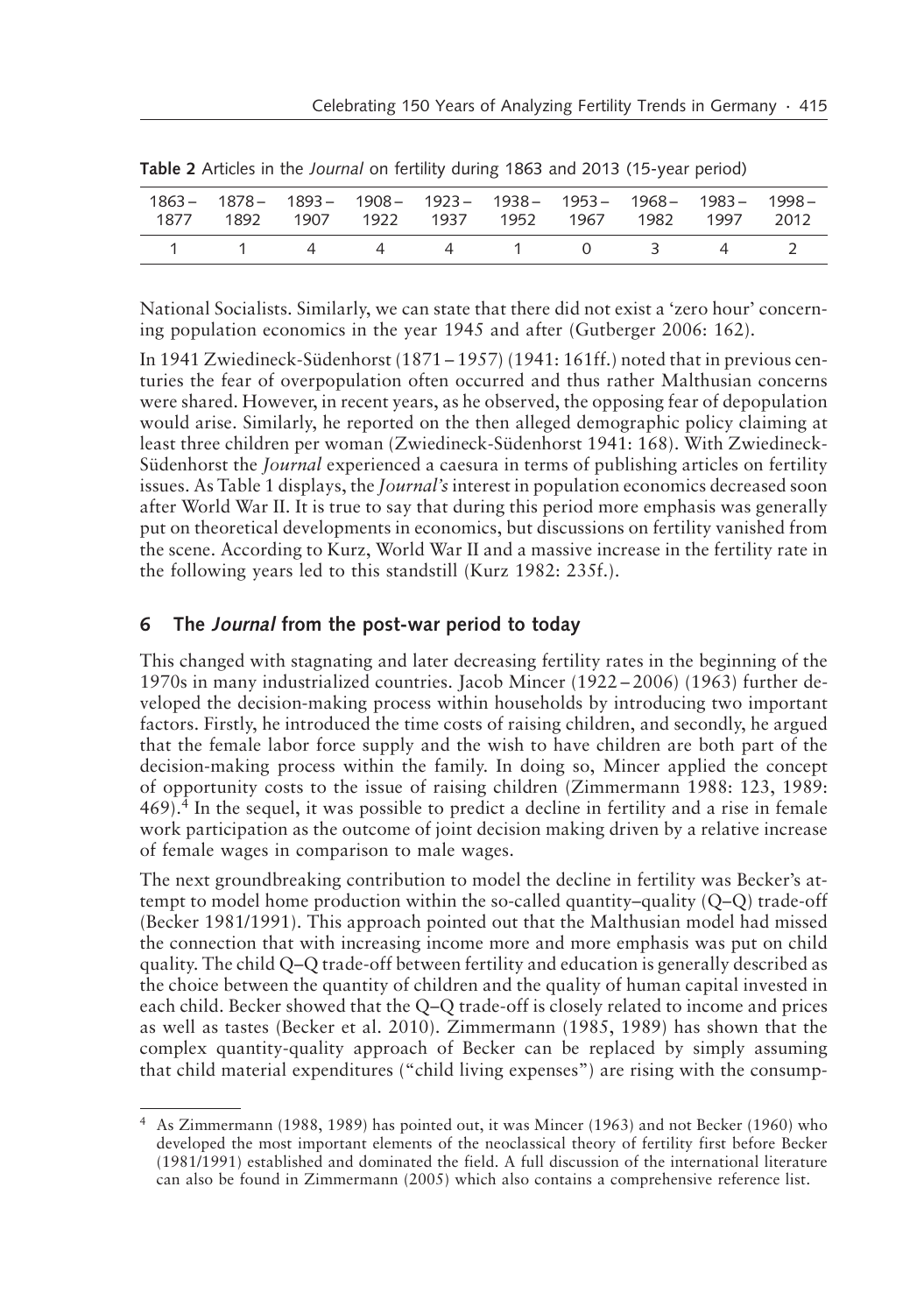tion level of the parents. This child living expenses approach leads to the same conclusions concerning a negative impact of rising income on fertility.

As another representative of the rational choice theory, Ingeborg Esenwein-Rothe (1911 – 2002), dealt with population forecasting models and their limits in 1978. She examined the different developments concerning fertility across the world. She investigated not only the issue of overpopulation in developing countries but also the decreasing fertility and wrote of the fear of the death of an entire nation. Esenwein-Rothe (1978) also described the reasons for the increasing standard of living during industrialization by highlighting how the railway and steamships had expanded means of sustenance. At the same time the transparency of the market had improved through modern telecommunications. She spoke of a cultural change in the awareness of future generations. Fertility would go hand in hand with the increasing standard of living which meant that the size of a family would adapt to the financial and time resources of the individuals according to their social conditions and desires (Esenwein-Rothe 1978).

Meanwhile, the family of four with two parents and two children had become the dominant family structure in society. During the time when national ideas were sweeping across Germany, this dramatic decrease was heavily debated and criticized as the possible death of the nation and later, assuming an ever more dramatic scenario during the years of the National Socialist regime, the death of the German race. By World War I the total fertility rate had reached an all-time low which recovered afterwards but fell once again to a new low during the Great Depression and at the end of World War II. As Figure 1 shows, the 1950s and 1960s witnessed a baby boom with the total fertility rate rising to nearly 2.5. This can be linked with the German economic miracle which took place until the first recession after World War II in 1966 to 1967. After that period a short and dramatic decline in fertility occurred until the early 1970s when the decline stabilized. The development of the total fertility rate in West and East Germany until 1970 remained more or less the same. Only in the second half of the 1970s did the rate increase in East Germany, whereas the rate in the West remained stable at 1.4 (Ehmer 2004: 44-46).

Another contribution in the Journal, which was made by Adolf Wagner, concerned a book dealing with the decline in fertility (Dinkel 1985). Wagner pointed out that most people worked in agriculture prior to industrialization. During that time children were often employed as workers on the family farm (Wagner 1985: 544). Thus, child work diminished during industrialization and fewer children were born. The Malthusian concerns regarding overpopulation did not materialize in developed countries because one of his key assumptions proved to be wrong. Malthus failed to consider that technical progress would increase farming yields so greatly which meant that the increase in food supply outstripped the demand.

Furthermore, Malthus suggested a positive correlation between income and fertility (Zimmermann 1988: 121f.). Due to the implementation of a social security system, the social benefit of children decreased. At the same time, the costs of raising children increased. Matthias Bletzinger and Uwe Walz (1989) extended the theoretical model of fertility by Zimmermann (1985) to explain the empirically observable negative relationship between income and fertility. They showed that in particular the social status of the parents determines the essential inputs for the children. Olaf Hübler (1991) added that women would earn on average less than men. He dealt with the causes of gender wage discrimination and gender dependent earnings. The article did not discuss the economic factors influencing fertility, however.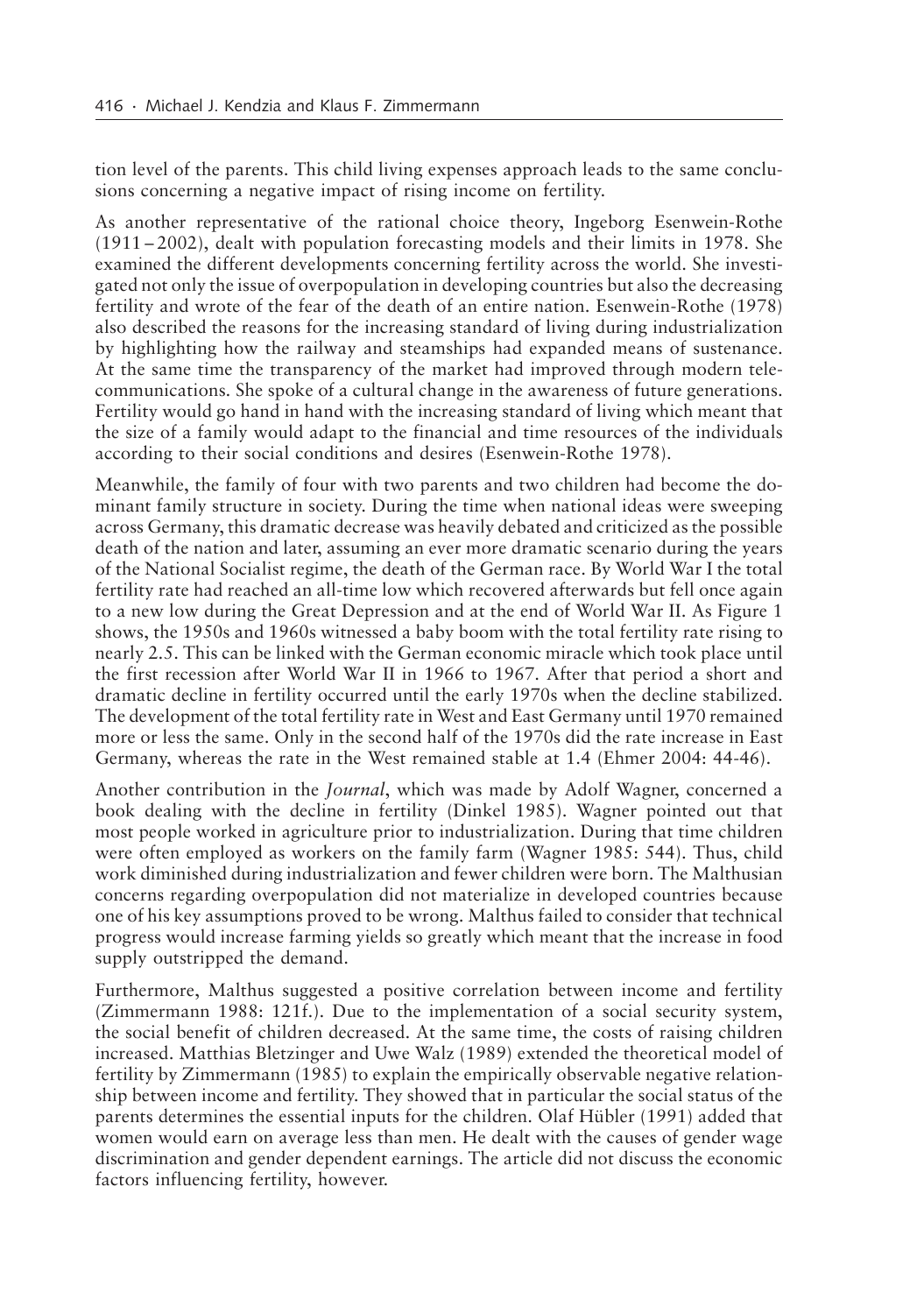Assenmacher and Wenke (1993) referred to Becker's model of the household which not only consumes but also produces. Both authors reported that the service sector has risen constantly across industrialized countries. To explain this growth they indicate the shift from home production to market production in terms of services as a consequence of increasing labor market participation by women. This trend can be described as follows: In the beginning of the 1960s the female employment rate accounted for less than 50 percent. However, the same rate increased significantly during the last 50 years and peaked in 2010 at nearly 70 percent (Statistisches Bundesamt 2012).

More than thirty years after Mincer's contribution on the family, Galor and Weil (1996) created a model which was based on the idea that increasing capital per worker would imply a rise of the relative wage of female workers. This, in turn, would lead to a reduction in the size of the family which would imply that child-rearing activities and female labor supply would substitute each other (Galor 2005). Concerning the development of women's income as a percent of men's, similar to the participation rate of women in the labor market, women's relative income has risen relatively stably since the 1960s. Latest Figures show that the percentage of women's income by men's income now clearly exceeds 50 percent, whereas the same Figure amounted only to less than 40 percent in 1960 (BFSFJ 2005: 219).<sup>5</sup>

Althammer and Wenzler (1996) exhibited that the decision on the allocation of working time would take place within households and was dependent on the husband's wage. The total fertility rate in East Germany was the lowest in the world at 0.77. Eberhard Schaich (1998: 94-105) stressed that from 1991 to 1995 the rate remained constantly under 1. He offered several explanations for this, such as a pessimistic assessment of the future of young women because of the new political situation and many job losses during that period. In addition to new alternatives to the traditional family pattern, new job opportunities and consumption possibilities had emerged. After some time, an alignment to the demographic situation in West Germany began to occur.

Kleinhenz (2004) dealt with the consequences of the demographic change. He stressed the impact of the sudden drop in birth rates due to the birth control pill. Further explanations are associated with balancing the different demands between the workplace and family life since most women tend to have fewer children at a later age (Kohler et al. 2002). The increase in life expectancy and the technological change taking place is accompanied by higher wages. This, in turn, leads to more educational attainments across the population in order to acquire time-intensive human capital (Cervellati/Sunde 2007).

According to recent research in this area, the rational choice approach forms a conceptual framework which is likely to be consistent and gives an account of both the economic and fertility transition (Cervellati/Sunde 2007). It appears that from today's point of view, the basic changes in mortality and fertility are dependent on the reallocation of family resources (Schultz 2009). Furthermore, the latest research shows that even prior to the demographic transition, the Q-Q trade-off had existed (Becker et al. 2010). There has been an extensive empirical literature on both human capital and family economics in recent years in the area of population economics. The majority of that literature concludes that factors such as marriage, work, wages, and schooling as well as a high labor

<sup>5</sup> Percentage of women's income by men's income. The income is cumulated on the basis of the average annual earning points and the average insurance years when retiring. From 1990 on it is weighted by the proportion of East (about 20 %) and West Germany (about 80 %).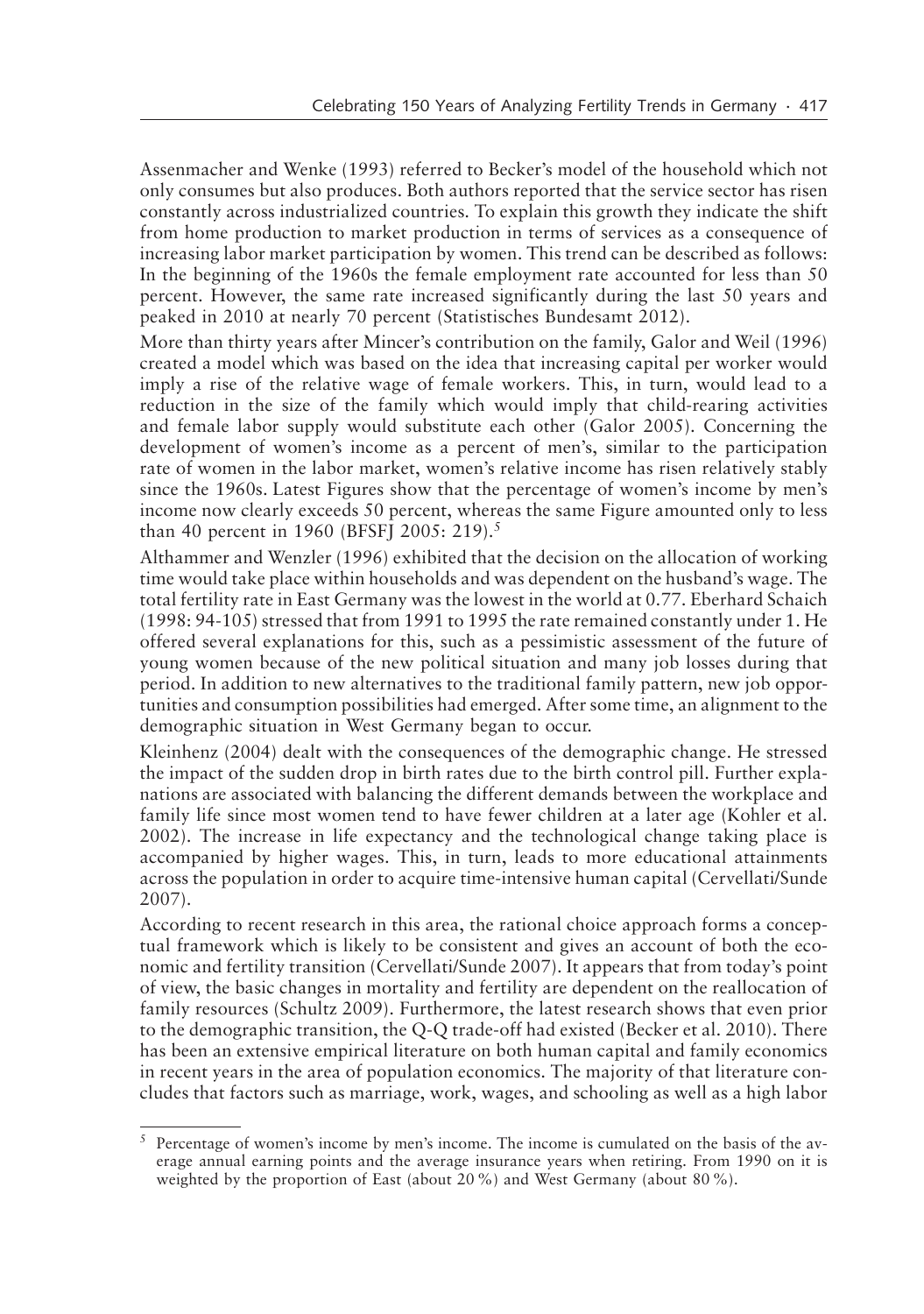force participation rate of women all affect fertility to a great extent (Browning et al. 2011).

## 7 Conclusions

To sum up, as Table 1 shows, right after the introduction of the Journal and within the very first 30 years of its existence, the *Journal* only rarely addressed issues regarding fertility. The reason might be that before the turn of the century, a relatively high fertility rate was observed and there was no need to put fertility on the agenda. Later, during 1893 – 1937, the situation changed. Most attention throughout the existence of the Journal has been paid to fertility between 1893 and 1937. This might be explained by the dramatic decline in fertility during that time. However, in the following years, from 1938 to 1967, the topic received very little interest from the *Journal*. An explanation could be on the one hand, that owing to the war the topic became less important and, on the other hand, Germany faced a post-war baby boom during the economic miracle which also might have resulted in less interest and thus publications in the area of fertility. Nevertheless, during 1968 and 2012 more attention has been paid to fertility in the Journal, which might refer to the relatively stable and low level of fertility since then.

Deliberations on population economics in Germany have lost nothing of their importance as a closer look at the trends and the number of works in the *Journal* regarding fertility confirms. As we have found, the three explanatory approaches (i. e. Malthus' early contributions, the rational choice theory and self-regulation) have all appeared in the *Journal* in some way over time. Whereas Malthusian concerns of food scarcity due to overpopulation were shared 1899 for the last time, treaties dealing with the explanatory approach of self-regulation appeared even in 1915 (Kollmann) and 1923 (Oldenberg). Nevertheless, the concept of self-regulation was not noticed in the *Journal* after 1923. As already explained, the German economist Brentano in 1909 was the first to point out the direct and negative correlation between welfare and matrimonial fertility. Thereby, he laid the groundwork for Becker (1960, 1981/1991) and Mincer (1963). Brentano (1909) suggested, in essence, that the decline in fertility was related to various activities from which the household could choose. By doing so, Brentano was a fore-runner of modern-day population economics.

Subsequently, the rational choice approach became the dominant stream to explain the course of fertility in the area of population economics. The approach which is based on the rational choice theory seems to provide a plausible answer to many questions raised in this article. It appears that the benefit of children was higher before the demographic transition. After the end of the transition process, the decline in the child mortality rate and the wide establishment of a social security system led to a diminishing benefit of children. At the same time, to ensure children the same standard of living, parents faced increasing costs of rearing children. However, since the 1970s the total fertility rate has remained relatively stable – but at a much lower level.

The displayed explanatory approaches have contributed to the development of theory in the area of population economics. The Q-Q trade-off seems to be an appropriate method of investigation. However, it remains a theory of limited scope. The authors neglected the influence of social groups on fertility. All in all, the determining factors concerning the development of fertility appear to be diverse. Some may be due to unique historical circumstances, such as the two World Wars, others depend on the changing socio-economic conditions and cultural factors. Therefore, the development seems to depend on various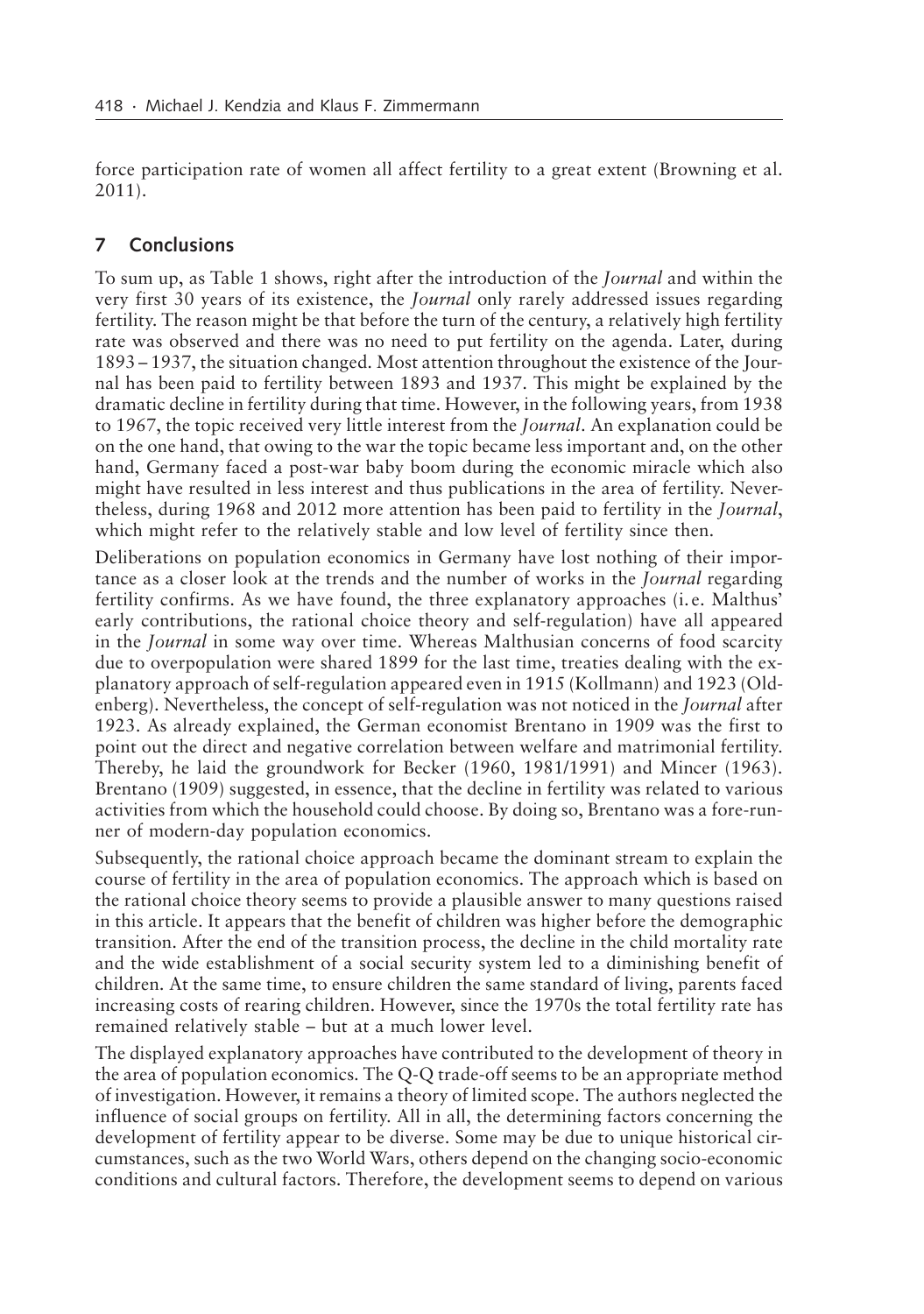issues such as economic changes, social circumstances, and a comprehensive process of modernization (Leibenstein 1974: 468-471). One question that remains unanswered is, as (Leibenstein 1974: 471) puts it: "A sensible theory must take into account competition between the budgetary demands for expenditures on children versus pressures for other expenditures as the social and economic circumstances change in the course of economic development. Where do these pressures for other expenditures come from?"

#### References

- Althammer, J., S. Wenzler (1996), Intrafamiliale Zeitallokation, Haushaltsproduktion und Frauenerwerbstätigkeit. Jahrbücher für Nationalökonomie und Statistik 215: 398-418.
- Assenmacher, W., M. Wenke (1993), Haushaltsproduktion, Frauenerwerbstätigkeit und Dienstleistungsnachfrage privater Haushalte in der Bundesrepublik Deutschland. Jahrbücher für Nationalökonomie und Statistik 211: 22-41.
- Becker, G. S. (1960), An Economic Analysis of Fertility. Demographic and Economic Change in Developed Countries. NBER, Princeton: 209-231.
- Becker, G.S., K.M. Murphy, R. Tamura (1990), Human Capital, Fertility and Economic Growth. Journal of Political Economy 98: 12-37.
- Becker, G.S. (1981/1991), A Treatise on the Family. Harvard University Press.
- Browning, M., P.A. Chiappori, Y. Weiss (2011), Family Economics, Unpublished.
- Becker, S., F. Cinnirella, L. Woessmann (2010), The Trade-off between Fertility and Education: Evidence from before the Demographic Transition. Journal of Economic Growth 15(3): 177- 204.
- BFSFJ (2005), Gender-Datenreport 1. Datenreport zur Gleichstellung von Frauen und Männern in der Bundesrepublik Deutschland. München: Pp. 219. VDR-Statistik Rentenzugang. Available at: http://www.bmfsfj.de
- Bletzinger, M., U. Walz (1989), Zum Schattenpreis- und Einkommensbegriff in der ökonomischen Theorie der Fertilität. Jahrbücher für Nationalökonomie und Statistik 206: 591-598
- Brentano, L. (1909), Die Malthus'sche Lehre und die Bevölkerungsbewegung der letzten Dezennien. Pp. 565-625 in: Abhandlungen der historischen Klasse der Königlich-Bayerischen Akademie der Wissenschaften, Bd. 24, München.
- Bundesinstitut für Bevölkerungsforschung 2011, Zusammengefasste Geburtenziffer in Deutschland, 1871 bis 2009. Available at: http://www.bib-demographie.de
- Cervellati, M., U. Sunde (2007), Human Capital, Mortality and Fertility: A Unified Theory of the Economic and Demographic Transition. IZA Discussion Paper No. 2905.
- Coale, A. J., S. C. Watkins (1986), The Decline of Fertility in Europe. Princeton.
- Destatis (2012a), Durchschnittliche und fernere Lebenserwartung nach ausgewählten Altersstufen.
- http://www.destatis.de/jetspeed/portal/cms/Sites/destatis/Internet/DE/Content/Statistiken/ Bevoelkerung/GeburtenSterbefaelle/Tabellen/Content50/LebenserwartungDeutschland, templateId=renderPrint.psml
- Destatis (2012b), Durchschnittliche Kinderzahl je Frau, Zusammengefasste Geburtenziffer, http://www.destatis.de/jetspeed/portal/cms/Sites/destatis/Internet/DE/Content/Statistiken/ Bevoelkerung/GeburtenSterbefaelle/Tabellen/Content50/GeburtenZiffer,templateId= renderPrint.psml
- Dinkel, R. (1985), Nur Transfers zur Anpassung an den Bevölkerungsrückgang? Stuttgart.
- Duesenberry, J. S. (1960), An Economic Analysis of Fertility: Comment, Demographic and Economic Change in Developed Countries. Princeton.
- Easterlin, R. A. (1969), Towards a Socioeconomic Theory of Fertililty: A Survey of Recent Research on Economic Factors in American Fertility. In: S. J. Behrman, L.Corsa, R.Freedman (eds.), Fertility and Family Planning: AWorld View. Ann Arbor, University of Michigan Press.
- Easterlin, R. A. (1978), The Economics and Sociology of Fertility: A Synthesis. Pp. 57-133 in: Ch. Tilly (ed.), Historical Studies of Changing Fertility. Princeton.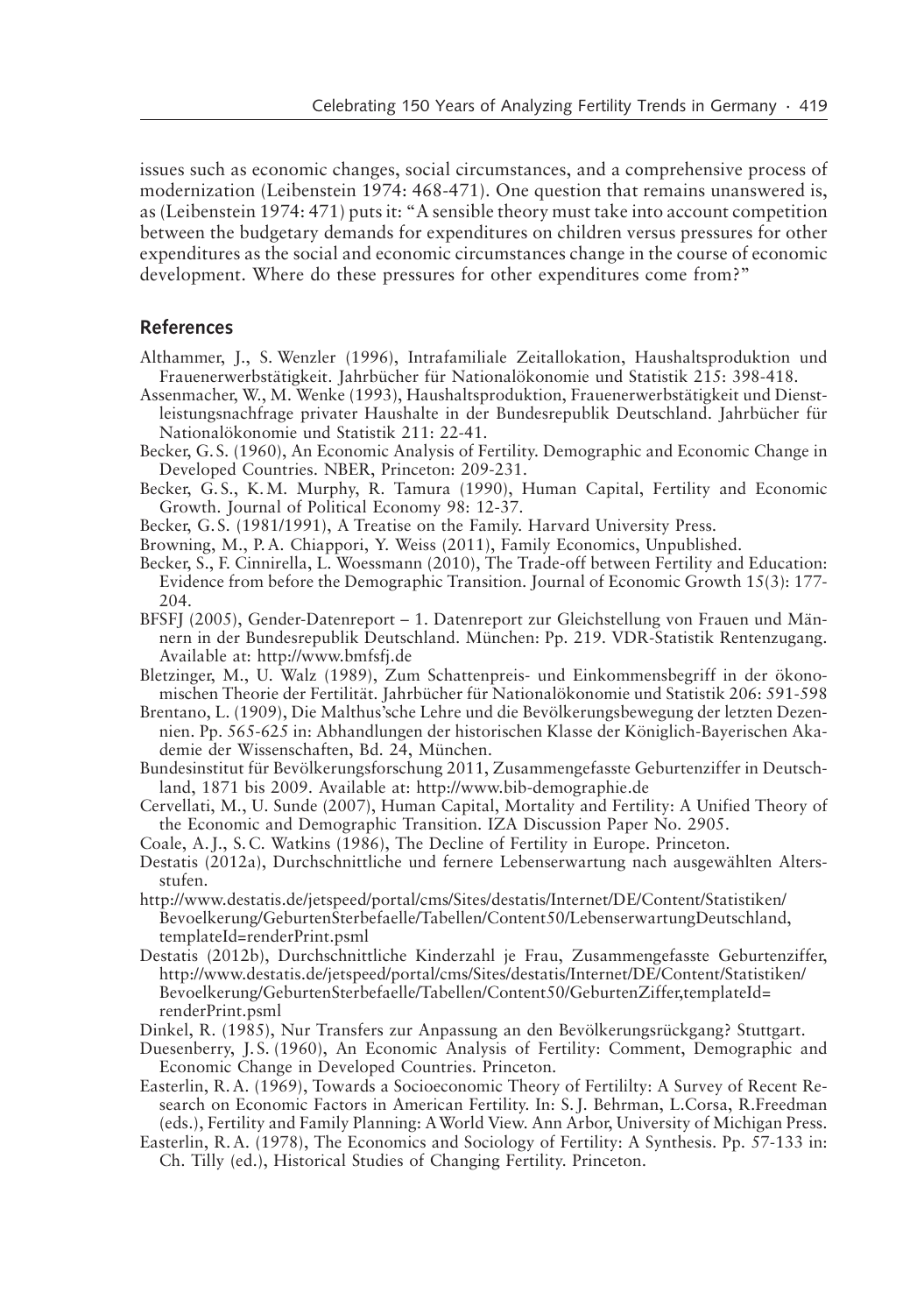- Ehmer, J. (2004), Bevölkerungsgeschichte und historische Demographie 1800-2000. Enzyklopädie deutscher Geschichte, Bd. 71, München.
- Esenwein-Rothe, I. (1978), Modelle für eine Bevölkerungsprojektion und die Grenzen ihrer Aussagekraft. Jahrbücher für Nationalökonomie und Statistik 193: 54-83.
- Ferdinand, U. (2006), Historische Argumentationen in den deutschen Debatten zu Geburtenrückgang und differentieller Fruchtbarkeit. Fallbeispiel Karl Valentin Müller (1896-1963). Historical Social Research 31(4): 208-235.
- Fleury, M., L. Henry (1956), Des registres paroissiaux a` l'histoire de la population. Manuel de dépouillement et d'exploitation de l'état civil ancient. Paris.
- Freedman, D.S. (1963), The Relation of Economic Status to Fertility. American Economic Review 53: 414-426.
- Freedman, R. (1964), Norms for Family Size in Underdeveloped Areas. Proceedings of the Royal Society of London 159: 220-245.
- Freedman, R. (1975), The Sociology of Human Fertility. New York.
- Fürth, H. (1913), Der Rückgang der Geburten als soziales Problem. Jahrbücher für Nationalökonomie und Statistik 100: 721-760.
- Galor, O. (2005), From Stagnation to Growth: Unified Growth Theory. Pp. 171-293 in: P. Aghion, S. Durlauf (eds.), Handbook of Economic Growth, vol. 1A. Amsterdam.
- Galor, O., D. Weil (1996), The Gender Gap, Fertility and Growth. American Economic Review 86: 374-387.
- Günther, E. (1931), Der Geburtenrückgang als Ursache der Arbeitslosigkeit? Untersuchung einiger Zusammenhänge zwischen Wirtschaft und Bevölkerungsbewegung. Jahrbücher für Nationalökonomie und Statistik 134: 921-973.
- Guradze, H. (1916), Säuglingssterblichkeit, Geburtenhäufigkeit, Eheschließungen und Gesamtsterblichkeit in Berlin während des Krieges. Jahrbücher für Nationalökonomie und Statistik 52: 548-554.
- Gutberger, H. (2006), Demographie und Sozialstrukturforschung. Überlegungen zu einem Vergleich zwischen amerikanischer und deutscher Sozialdemographie 1930-1960. Historical Social Research 31(4): 155-182.
- Heer, D.M., D. A. May (1968), Son Survivorship Motivation and Family Size in India: A Computer Simulation. Population Studies 22: 199-210.
- Hübler, O. (1991), Einkommensdiskriminierung von Frauen und geschlechtsabhängige Einkommensdeterminanten. Jahrbücher für Nationalökonomie und Statistik 208: 607-624.
- Hoffman, W.G., J.H. Müller (1959), Das deutsche Volkseinkommen 1851-1957. Tübingen.
- Kendzia, M. J., T. Pierenkemper (2010), Der vormoderne Allokationsprozess von Arbeit in Deutschland. IZA Discussion Paper No. 4962.
- Kendzia, M. J. (2010a), Herausbildung erster Wesenszüge des Normalarbeitsverhältnisses in Deutschland. IZA Discussion Paper No. 5107.
- Kendzia, M. J. (2010b), Der Institutionalisierungsprozess des Lohnarbeitsverhältnisses vom Ersten bis zum Zweiten Weltkrieg in Deutschland. IZA Discussion Paper No. 5231.
- Kleinhenz, G.D. (2004), Bevölkerung und Wachstum: Die Bevölkerungsentwicklung in Deutschland als Herausforderung für die Wirtschafts- und Sozialpolitik. Jahrbücher für Nationalökonomie und Statistik 224: 74-90.
- Knapp, G. F. (1873a), Aenderungen der Sterblichkeit vom Jahre 1751 bis 1870. Jahrbücher für Nationalökonomie und Statistik 22: 141-144.
- Kohler, H. P., F. C. Billari, J. A. Ortega (2002), The Emergence of Lowest-Low Fertility in Europe During the 1990s. Population and Development Review 28(4): 599-639.
- Kollmann, P. (1915), Zur Geburtenfrage. Jahrbücher für Nationalökonomie und Statistik 104: 251-253.
- Kurz, R. (1982), Wirtschaftswachstum bei stagnierender und schrumpfender Bevölkerung. Jahrbücher für Nationalökonomie und Statistik 197: 235-250.
- Mackenroth, G. (1934), Deutsche Industriepolitik 1933. Jahrbücher für Nationalökonomie und Statistik 140: 205-224.
- Malthus, Th. (1798), An Essay on the Principle of Population. London.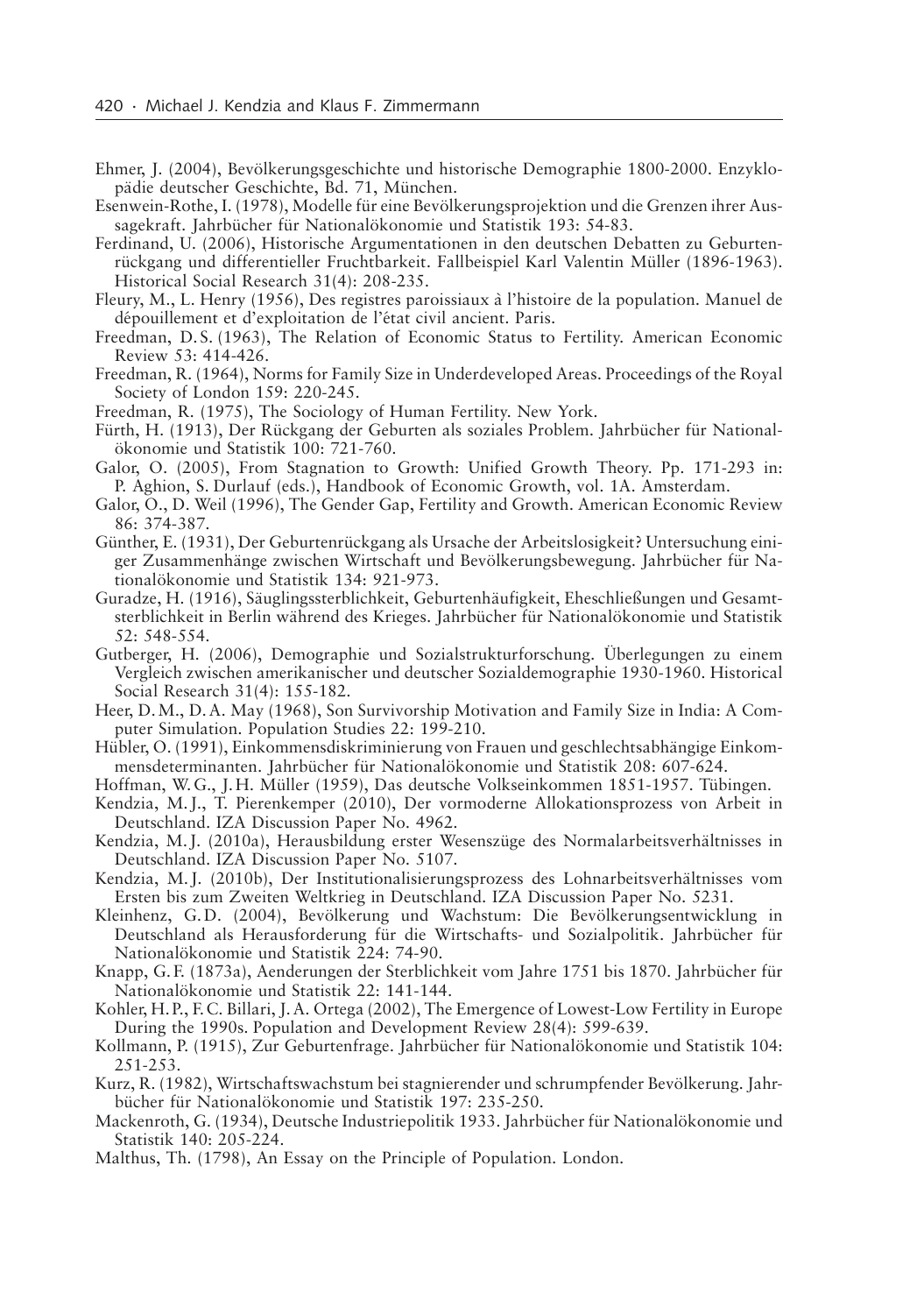- Messance, L. (1767), Recherches sur la population des genéralités d'Auvergne, de Lyon, de Rouen et de quelques province et villes du royaume avec des reflexions sur la valeur du bled tant en France qu'en Angleterre depuis 1674 jusqu'en 1764 par M. Messance. Paris.
- Mincer, J. (1963), Market Prices, Opportunity Costs and Income Effects. Pp. 67-82 in: C. F. Christ (ed.), Measurement in Economics. Stanford.
- Michalke, O. (1935), Die Frauenarbeit. Jahrbücher für Nationalökonomie und Statistik 142: 435-448.
- Müller, K. V. (1935), Der Aufstieg des Arbeiters durch Rasse und Meisterschaft. München.
- N.N. (1871), Die Bevölkerung des deutschen Reiches nach der Volkszählung vom 1. December 1871 verglichen mit der Bevölkerung von 1867. Jahrbücher für Nationalökonomie und Statistik 19: 135-137.
- Notestein, F.W. (1945), Population The Long View. Pp. 36-57 in: T.W. Schultz (ed.), Food for the World. Chicago.
- Oldenberg, K. (1923), Zusammenhang zwischen Geburtenhäufigkeit und Säuglingssterblichkeit. Jahrbücher für Nationalökonomie und Statistik 120: 351-353.
- OECD (2011), OECD Family database, Doing Better for Families Germany. Paris.
- Overbeek, J. (1974), History of Population Theories. Rotterdam.
- Pollack, R. A., S. C. Watkins (1993), Cultural and Economic Approach to Fertility: Proper Marriage or Mésalliance? PDR 19: 467-496.
- Prinzing, F. (1899), Die Entwickelung der Kindersterblichkeit in den europäischen Staaten. ahrbücher für Nationalökonomie und Statistik 72: 577-635.
- Repetto, R. (1972), Son Preference and Fertility Behavior in Developing Countries. Studies in Family Planning 3(4): 70-76.
- Rohr (1891), Die Bevölkerung der deutschen Groß- und Mittelstädte. Jahrbücher für Nationalökonomie und Statistik 57: 111-127.
- Romer, C.D. (1993), The Nation in Depression. The Journal of Economic Perspectives7(2): 19-39.
- Rosenzweig, M. R., T. P. Schultz (1982), Market Opportunities, Genetic Endowments, and Intrafamily Resource Distribution: Child Survival in Rural India. The American Economic Review 27(4): 803-815.
- Rostow, W.W. (1960), The Stages of Economic Growth: A Non-Communist Manifesto. Cambridge.
- Schaich, E. (1998), Der Geburteneinbruch in den neuen Bundesländern seit 1990 und einige Hypothesen zu seiner Erklärung. Jahrbücher für Nationalökonomie und Statistik 217: 93-107.
- Schultz, T.P. (2009), Population and Health Policies. IZA Discussion Paper No. 4340, Bonn.
- Seutemann, K. (1906), Die Hauptergebnisse der Volkszählung im Deutschen Reiche vom 1. Dezember 1905. Jahrbücher für Nationalökonomie und Statistik 87: 81-91.
- Seutemann, K. (1907), Der Stand der Statistik der Bevölkerungsbewegung im Deutschen Reich und die Hauptzüge der Bevölkerungsentwicklung in den letzten 15 Jahren. Jahrbücher für Nationalökonomie und Statistik 88: 289-313.
- Statistisches Bundesamt (2012), Ergebnisse des Mikrozensus und der Arbeitskräfteerhebung, Wiesbaden. https://www.destatis.de/DE/ZahlenFakten/GesamtwirtschaftUmwelt/Arbeitsmarkt/Erwerbstaetigkeit/Arbeitskraefteerhebung/ArbeitskraefteerhebungMikrozensus.html
- Taeuber C., I. B. Taeuber (1940), German Fertility Trends, 1933-1939. American Journal of Sociology 46(2): 150-167.
- Thompson, W. S. (1929), Population, American Journal of Sociology 34(6): 959-975.
- von Scheel, H. (1866), Untersuchungen über den Einfluss der Fruchtpreise auf die Bevölkerungsbewegung. Jahrbücher für Nationalökonomie und Statistik 6: 161-185.
- von Scheel, H. (1874), Frauenfrage und Frauenstudium. Jahrbücher für Nationalökonomie und Statistik 22: 1-17.
- von Ungern-Sternberg, R. (1937), Wirtschaftliche Konjunktur- und Geburtenfrequenz. Jahrbücher für Nationalökonomie und Statistik 145: 471-488.
- von Zwiedineck-Südenhorst, O. (1941), Psychologie und Biologie in der Ausdeutung der Geburtenstatistik. Jahrbücher für Nationalökonomie und Statistik 145: 160-176.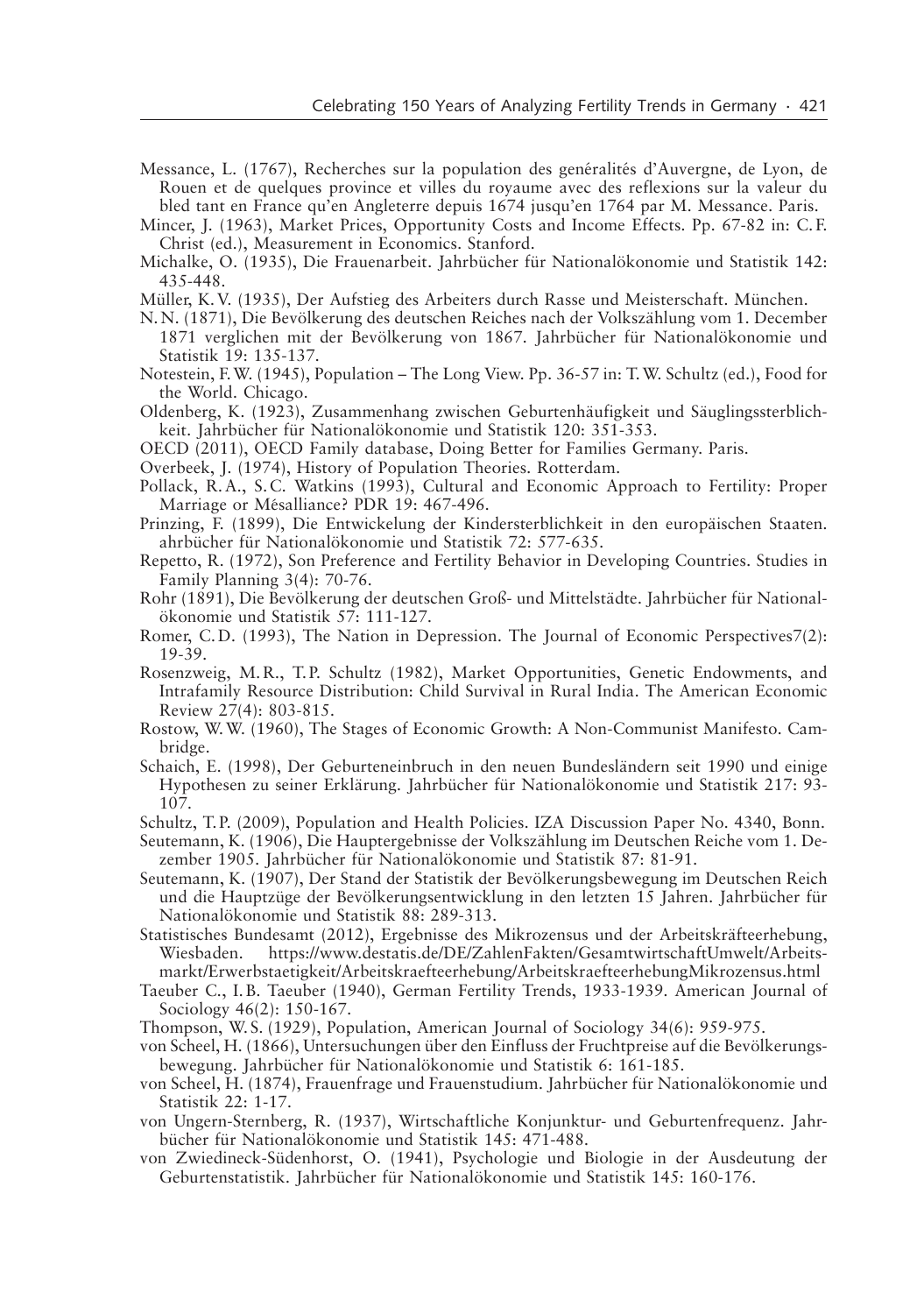Wagner, A. (1980), Der Geburtenrückgang als Ursache von Arbeitslosigkeit? Einige Bemerkungen zum Günther-Paradoxon. Jahrbücher für Nationalökonomie und Statistik 195: 261-269.

Wagner, A. (1985), Nur Transfers zur Anpassung an den Bevölkerungsrückgang? Jahrbücher für Nationalökonomie und Statistik 200: 542-550.

Zimmermann, K.F. (1985), Familienökonomie. Berlin u.a.O.

Zimmermann, K. F. (1988), Wurzeln der modernen ökonomischen Bevölkerungstheorie in der deutschen Forschung. Jahrbücher für Nationalökonomie und Statistik 205: 116-130.

Zimmermann, K. F. (1989), Die Konkurrenz der Genüsse: Ein Brentano-Modell des Geburtenrückgangs. Zeitschrift für Wirtschafts- und Sozialwissenschaften (ZWS) 109: 467-483.

Dr. Michael J. Kendzia, Institute for the Study of Labor GmbH (IZA), Schaumburg-Lippe-Str. 5-9, 53113 Bonn, Germany.

kendzia@iza.org

Prof. Dr. Klaus F. Zimmermann, Institute for the Study of Labor GmbH (IZA), Schaumburg-Lippe-Str. 5-9, 53113 Bonn, Germany. director@iza.org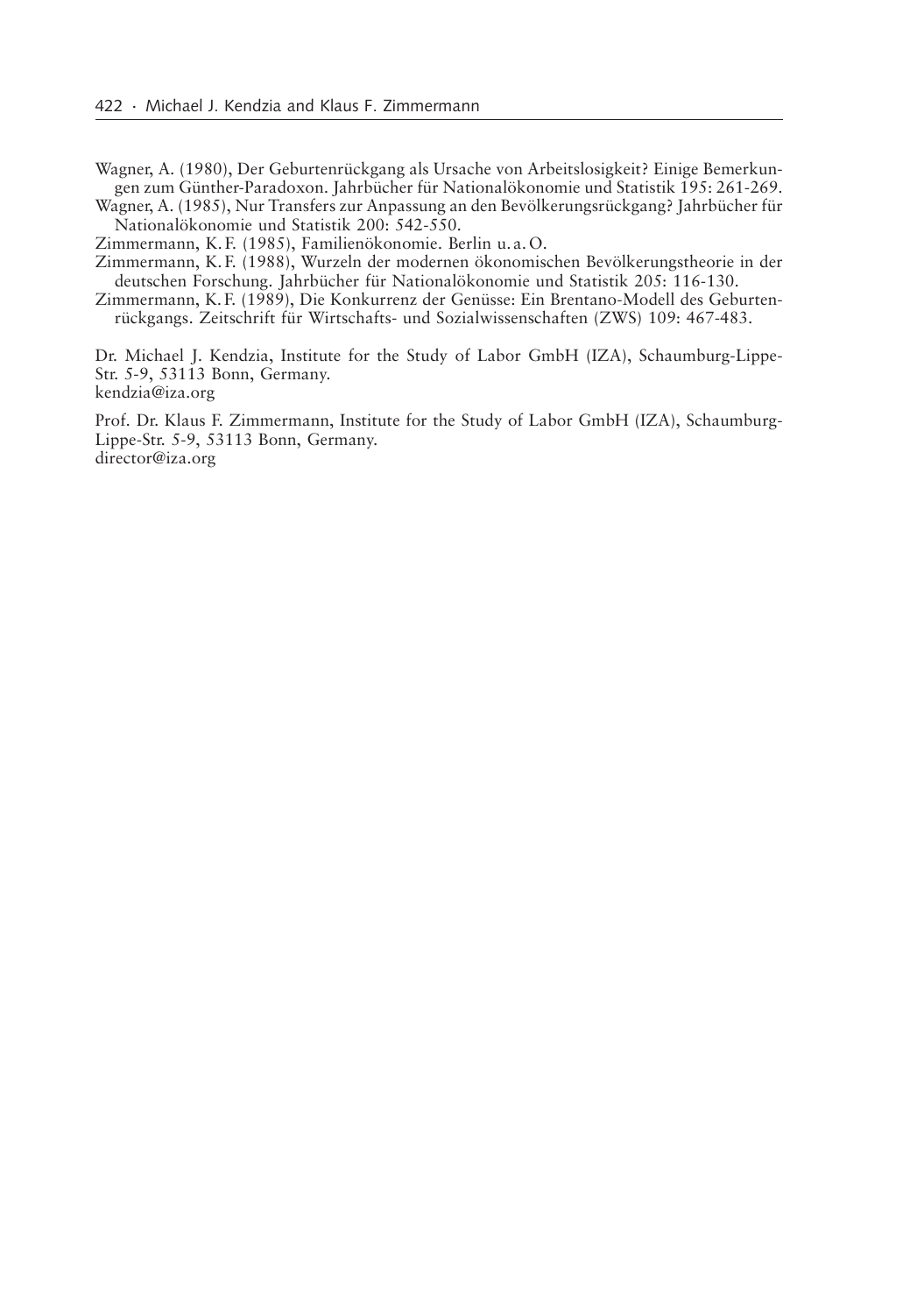## Monetary Theory and Monetary Policy: Reflections on the Development over the last 150 Years

Otmar Issing and Volker Wieland\*

Goethe University of Frankfurt

JEL B22; E42; E52

Monetary policy; history of economic thought; monetary policy regimes; German monetary history. Received: 27.3.2012 Revision received: 22.10.2012 Accepted: 15.11.2012

## Summary

In this paper, we provide some reflections on the development of monetary theory and monetary policy over the last 150 years. Rather than presenting an encompassing overview, which would be overambitious, we simply concentrate on a few selected aspects that we view as milestones in the development of this subject. We also try to illustrate some of the interactions with the political and financial system, academic discussion and the views and actions of central banks.

## 1 The early days

The birth of the "Journal of Economics and Statistics" in 1863 sets the start for our reflections on the development of monetary theory and monetary policy over the last 150 years. It is obvious that it would be overambitious to try to cover this period in an all-encompassing manner. Therefore we will concentrate on a number of aspects which we see as milestones in the development of this subject. In this context we will also refer to some articles published in the Journal which reflect these developments.

Like hardly any other field of economics the development of monetary theory and monetary policy in the course of time reflects the influence and interaction between the political and financial system, academic discussion, and the views and actions of central banks. In the words of Wicksell (1906: 3/4): "…the choice of a measure of value, of a monetary system, of currency and credit legislation – all are in the hands of society, and natural conditions (e. g. the scarcity or abundance of the metals employed in the currency, their chemical properties, etc.) are relatively unimportant. Here, then, the

<sup>\*</sup> This paper has been prepared as a contribution to the Special Issue on "150 years Journal of Economics and Statistics" of the Journal of Economics and Statistics/Jahrbücher für Nationalökonomie und Statistik. We would like to thank Peter Bernholz, Knut Borchardt and Heinz Rieter, the editor, Peter Winker, and three anonymous referees for valuable suggestions on the development of monetary theory in Germany. Thanks to Florian Hense for assistance in the literature review. All remaining errors are our own.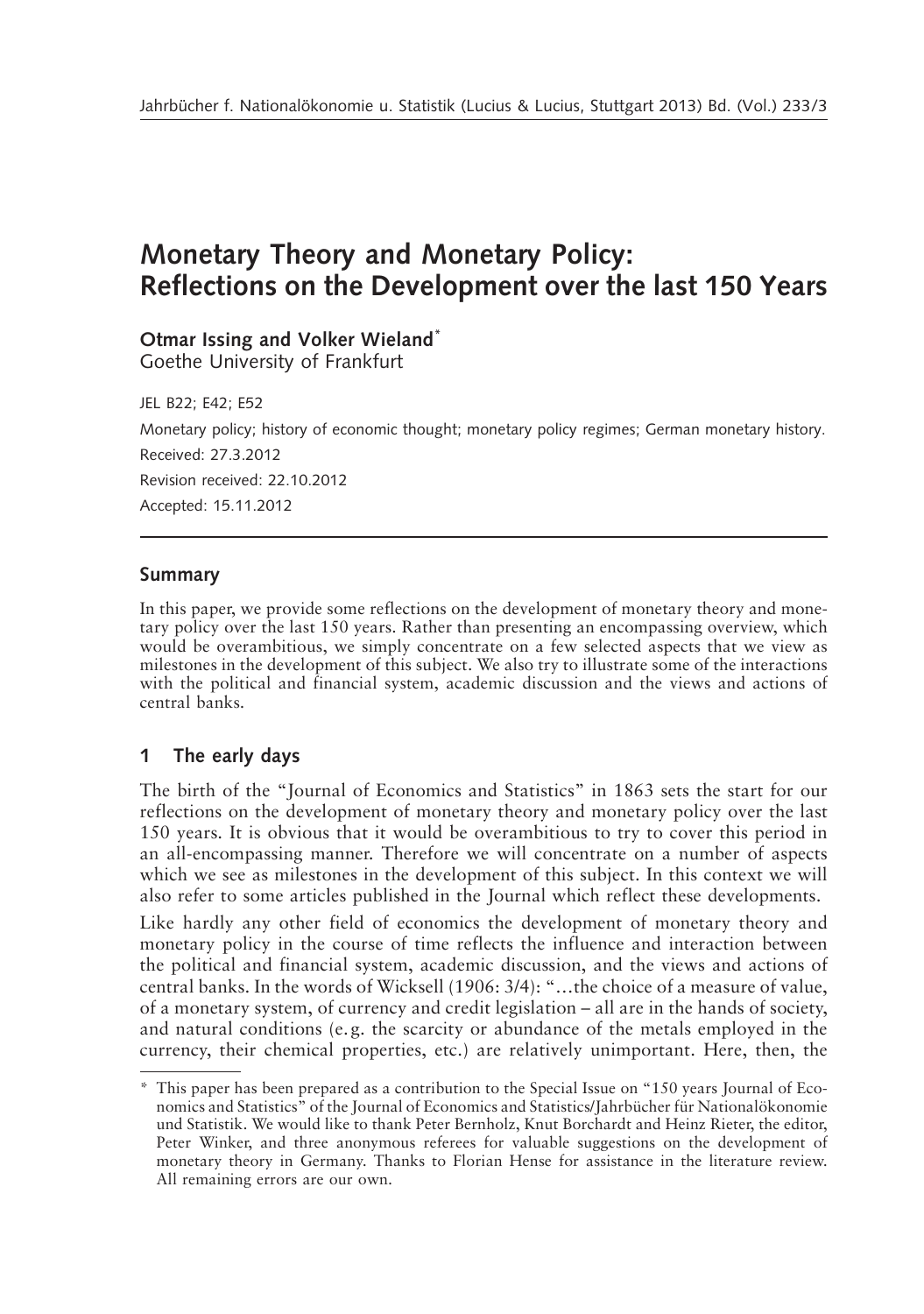rulers of society have an opportunity of showing their economic wisdom or folly. Monetary history reveals the fact that folly has frequently been paramount; for it describes many fateful mistakes."

At the time when the Journal was first published, the state of monetary theory in "Germany" was anything but well developed (Rieter 2002). To a large extent this was due to the fact that Germany as a state was created only later (in 1871) implying that a large number of currencies existed and that the financial system was very fragmented and hardly developed (Häuser 1998). This is a special case of a general observation: The development of monetary theory through the centuries is strongly related to the state of the financial and monetary system of the time (Born 1981). This is e. g. true for the "discovery" of the quantity theory of money at a time when large price increases were observed in the  $16<sup>th</sup>$  century, and Bodin (1577) and others identified the increase in money resulting from the Spanish conquests in America and the following silver and gold imports in Europe as the cause for rising prices throughout Europe.

Later centuries saw a disastrous experience with paper money (John Law), the problem of convertibility triggered by wars, the choice of gold versus silver or of both (bimetallism), and the debate on what should be counted as money (see e. g. Rist 1938). These phenomena in real economies were reflected in theoretical discussions in the context of the Bullion Report and the currency-banking controversy. During that period the discussions in the German economic literature remained on the sidelines. However, this changed after the middle of the 19<sup>th</sup> century. Although his work is widely forgotten Carl Knies (1873, 1876, 1879) was an outstanding figure in his time and the thorough analysis of the functions of money remains exemplary (Häuser 1996).

The debate between supporters of the banking and currency theory had immediate practical consequences in the form of the organization of central banks. The foundation of the Reichsbank in 1876 reflects the dominance of the reception of the banking theory in Germany (Holtfrerich 1988): the circulation of money was seen as being dominated by developments in the real sector. Adolph Wagner, who had already triggered a discussion in Germany on the Banking Act of 1844, is the main representative for the dissemination of the banking theory (Wagner 1873).

Some articles in the early years of the Journal reflect the discussions in England, however, contributions on the situation in Germany dominated. Theoretical papers do not deserve further comment from today's perspective as theory remained without any significant impact on the evolution of monetary theory. The publication by Laspeyres (1871) on the proper calculation of price developments represents an early highlight in the field of measurement.

## 2 Wicksell and Hayek – a neglected dissent

Before continuing the line of connecting changes in the real world of money and finance with developments in theory we would like to highlight a dissent between two eminent researchers in this field. Knut Wicksell's "Geldzins und Güterpreise" (1898) is a milestone in monetary theory. As German was the publishing language of many Scandinavian economists at that time, it is not surprising that Wicksell expressed his ideas first in an article in the "Jahrbücher" (Wicksell 1897).

Wicksell's seminal contribution is based on his distinction between the natural and the nominal interest rate and the consequences for the development of prices once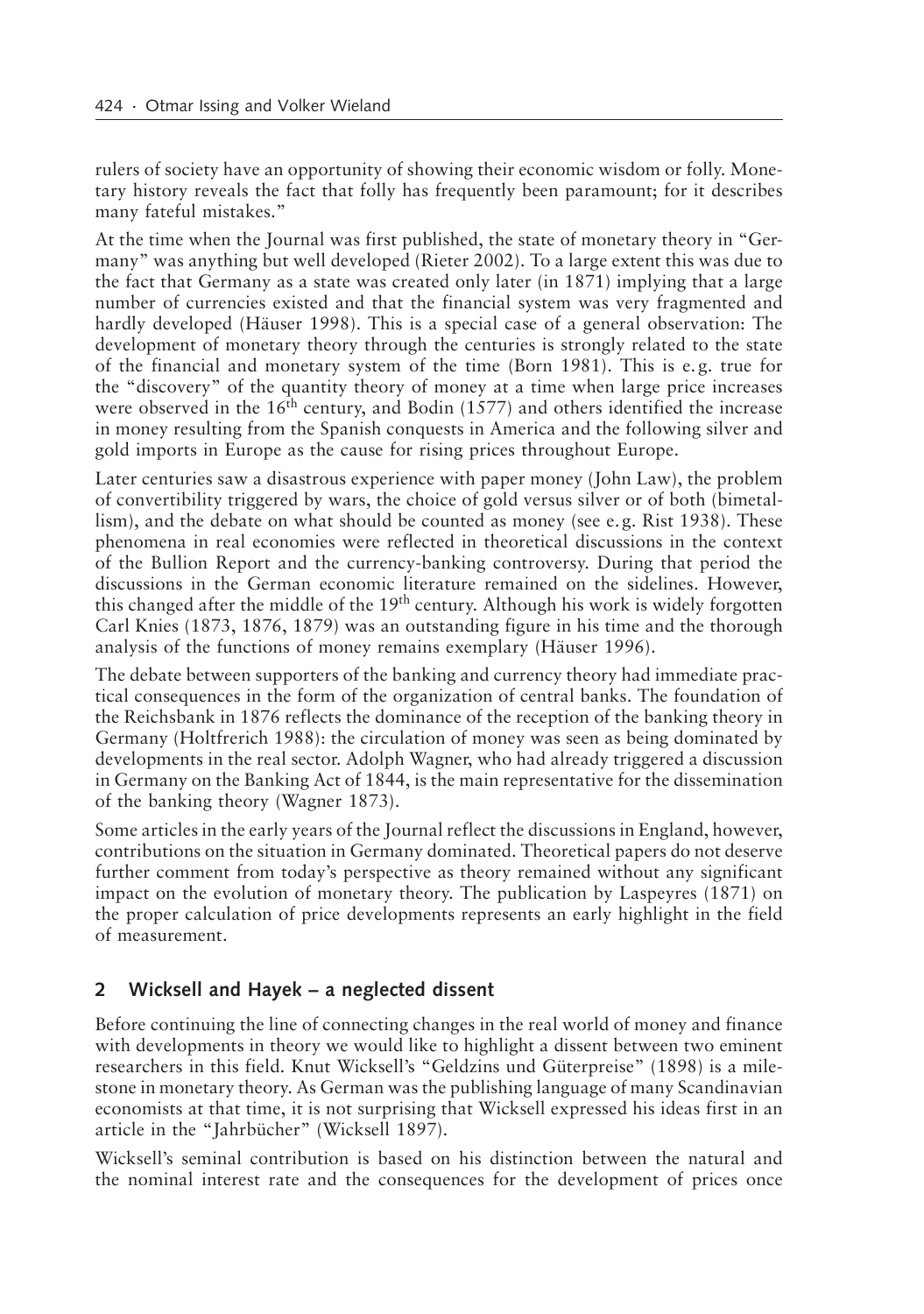the nominal interest rate differs from the natural rate. Hayek (1931) explicitly praises Wicksell for this innovative idea. However, he comes to the conclusion that with all merits of Wicksell's approach he makes a mistake by claiming that the coincidence in equilibrium of the natural and the nominal interest rate represents always a constellation which keeps also the price level constant (Hayek 1931: 22). The consequences of Hayek's correct critique are far reaching. If we define neutrality of money as a situation in which the interest rate is in equilibrium, a situation of a stable price level is not necessarily consistent with this condition (Hayek 1933).

For Hayek, not a constant price level, but the neutrality of money, i. e., the idea that money does not influence, that is to say distort relative prices, is the benchmark for the conduct of monetary policy. The implicit challenge is obvious: What are the consequences for the economy if monetary policy follows the goal of price level stability (or low and stable inflation)? Is the implicit "non-neutrality" relevant? Is "neutrality" a concept of any relevance for the conduct of monetary policy? Hayek's discussion of a constant money supply sounds even odder today than 80 years ago. What is the relevance of the "optimal money" developed by Friedman (1956)?

For his well known book Woodford (2003) not only uses deliberately the same title as Wicksell, but also takes the same position on this issue. Interestingly, Hayek and his critique are not even mentioned. As Woodford's approach had such a big influence on monetary theory and policy recently, it might be interesting to resume this debate.

## 3 From gold to paper

With respect to the origin of the "Jahrbücher", we have tried to give a very short summary of the state of monetary theory in Germany at that time. The journal also contains a number of reviews of important books. Although this overview is still very rudimentary, due to lack of time and space we will now concentrate on main developments. This selection reflects our priorities and is anything but encompassing.

The 19th century finally saw the triumph of the gold standard following the British example. Monetary policy was dominated by the principle of gold convertibility, i. e., it was constrained by the balance of payments<sup>1</sup> and monetary theory explained how gold movements influenced the quantity of money and thereby the price level in individual countries. In Germany this period was characterized by the coincidence of several fundamental factors, namely a new state (1871), a new currency (1873), and central bank (1875), as well as deep changes in the economy (Borchardt 1976).

The collapse of the gold standard in the context of World War I caused the deepest change of the monetary system in the history of mankind. Before, with a few exceptions money either consisted of physical entities of scarce goods or was "backed" by gold or silver. In theory a debate had started on the "nature" of money and its functions (see e. g. Menger 1970). A special German contribution by Knapp (1905) defined money by its legal tender character (for a discussion see Ellis 1934 and Krohn 1986) – money was a "creation of the state", an idea which obviously was not helpful to explain the emergence of inflation and to develop a solution for ending the disaster.

<sup>1</sup> Bloomfield (1959) argued that there was a habitude in managing the currency. For a critique, see Issing (1965) who argues that the principles of the gold standard dominated over "management". On the currency reforms after the founding of the Deutsche Reich and the "automaticity" of the gold standard see also Borchardt (1976).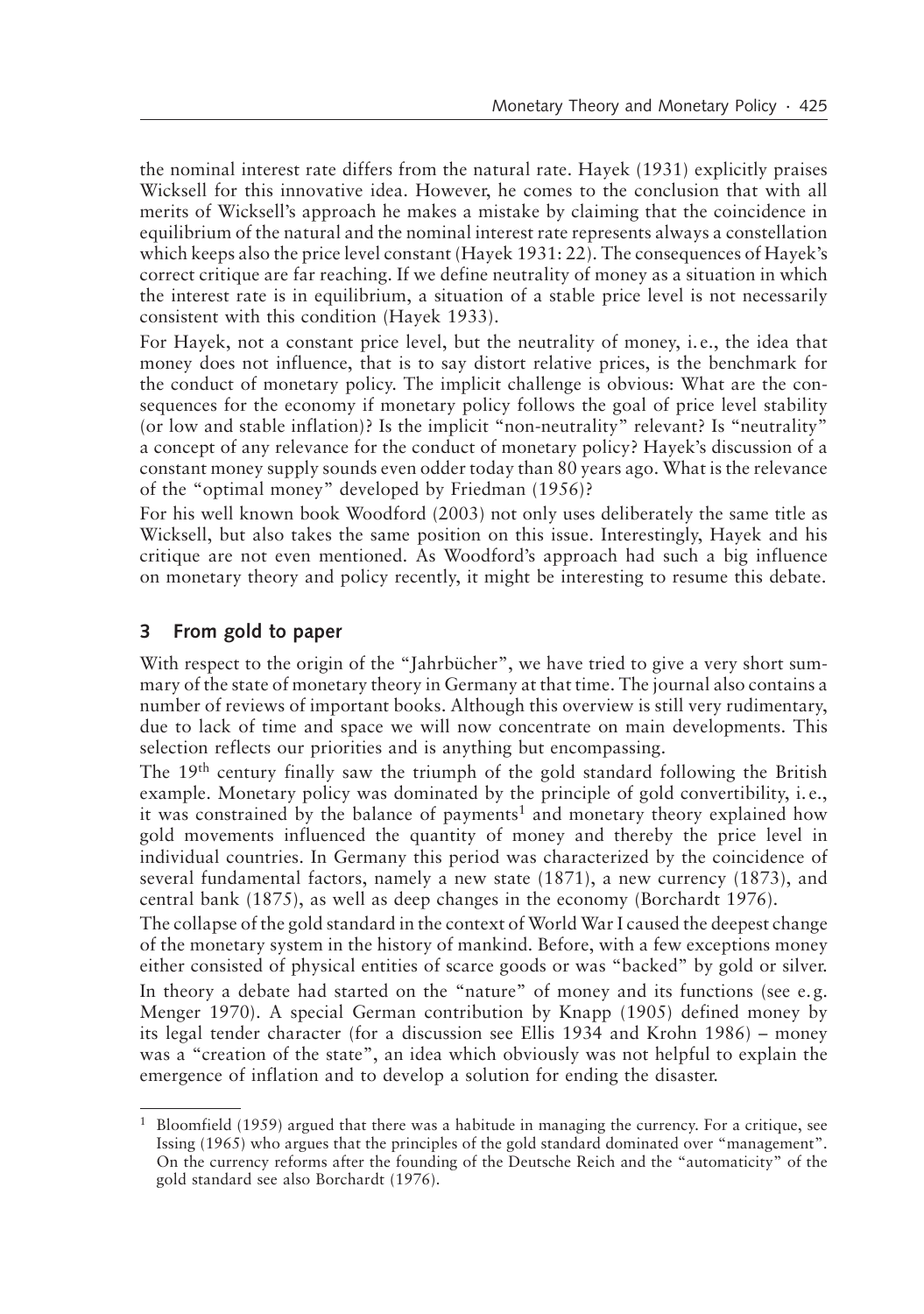Conceptually, paper money (to be correct: a paper standard), i. e., a currency with de facto zero production costs, "represents the logical culmination of the history of the development of money" (Helfferich 1923: 665). With the outbreak of the First World War in 1914, Germany was de facto under a paper standard and the government (Reichsregierung) had direct access to central bank credit. Unfortunately, the experience in Germany at that time revealed the rather dire side of paper money. After the lost war a return to the gold standard was not an option. To conduct monetary policy under these circumstances was obviously a tremendous challenge.

The interaction between the economic situation and the development of monetary theory became most intensive during the period of hyperinflation in Germany after the First World War ending in the collapse of the currency (Mark) in November 1923. Over this debate one should not overlook the fact that monetary theory before had made substantial progress. Already in the first edition of his most influential book von Mises (1912) had warned against any interference of the state into the value of money. Schumpeter (1917) starts from an "income approach to the value of money" (Rieter 1971) and then analyses the quantity theory of money in all its aspects, and finally comes to the conclusion that the general level of prices is determined by the quantity of money. One might think that this should have equipped the central bank with a solid theoretical fundament.<sup>2</sup> As will be shown below the opposite was true.

Inflation had started already during the war and finally accelerated to record levels in the years 1922/23.<sup>3</sup> The discussion on the explanation of inflation went along the lines of the old "Bullion versus Banking School" controversy (Holtfrerich 1988; Rieter 1971).

The Reichsbank supported the "balance-of-payments theory". As knowledge of this approach might have disappeared, Figure 1 shows its main elements (Eucken 1923).<sup>4</sup>

The initial cause for inflation is the deficit in the balance of payments, due to the reparation payments which via the transmission mechanism pictured in Figure 1 finally ends in inflation. As a consequence of this interpretation, the Reichsbank rejected any responsibility for inflation even when inflation reached unprecedented levels. President Havenstein defended the Reichsbank against its critics, e. g. in a meeting of the Zentralausschuss on 25 August 1923 arguing: "There is no doubt that by giving credit, a central bank increases the circulation of banknotes; however, insofar the central bank gives credit which is economically justified and necessary, as it serves production and turnover of goods, it does not create artificial purchasing power" (Protocol, p. 2; translation by Issing). At the same time the Reichsbank apologized for not being able to satisfy fully the demand for banknotes and justified the decision to keep the discount rate constant (since 1914) at 5 % until 28 July 1922.

A prominent opponent of this explanation of the causes of inflation by the Reichsbank and its monetary policy was Eucken. He rejected the balance of payments theory, and on the basis of his quantity theory approach saw the cause in the increase in the quantity of money triggered itself by the public deficit and the artificially low central bank interest

<sup>2</sup> An article by Bendixen (1919) published in this journal might be mentioned where the author is criticizing the concept of "metallism" as the fundament of money and develops arguments in favour of Knapp's theory.

It is interesting to note that it were foreign authors like Bresciani-Turroni (1937) who published the first authoritative book on the German hyperinflation.

The English version is taken from Holtfrerich (1986).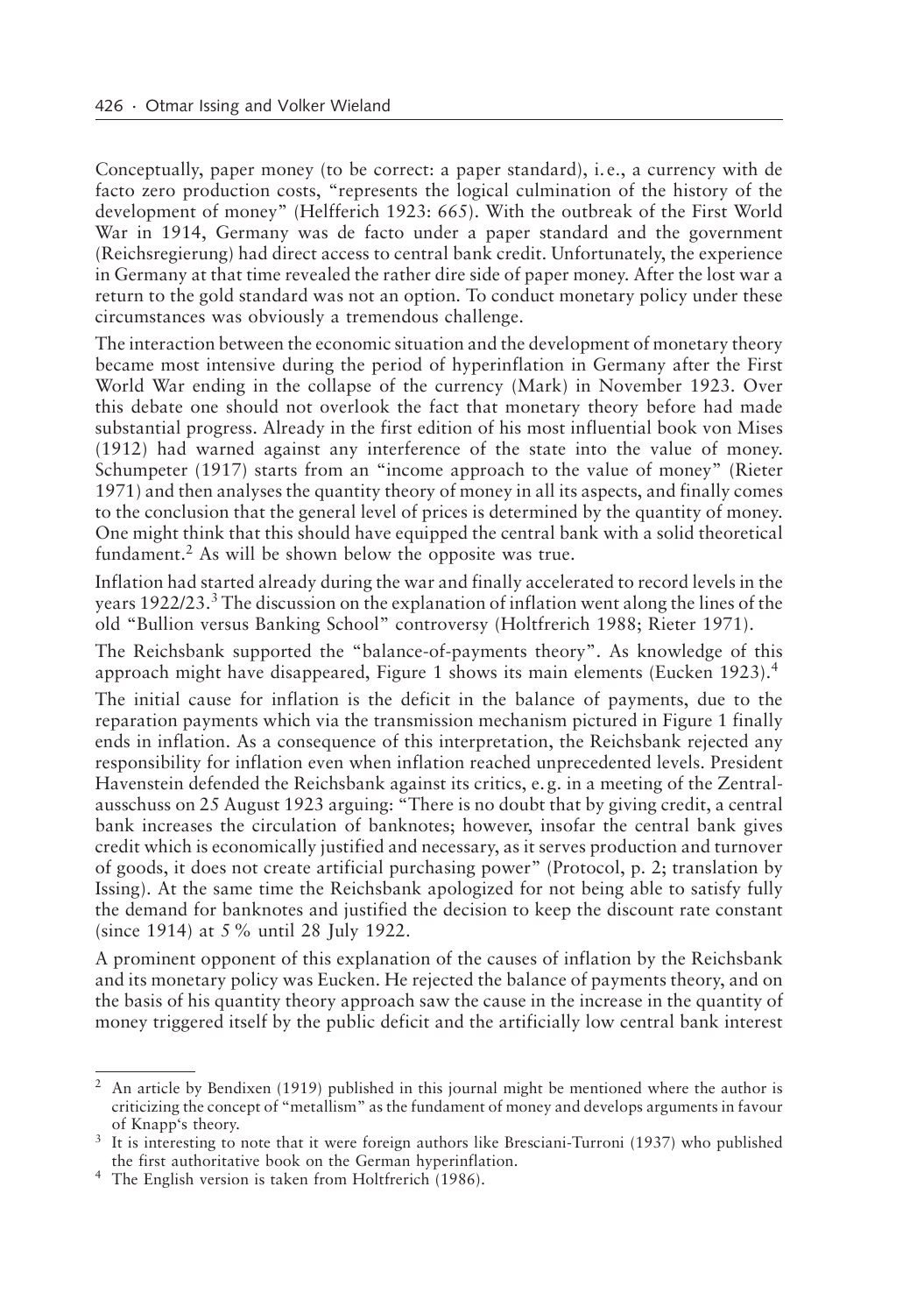

Figure 1 Balance of payments theory

rate. Following his analysis, inflation could only be stopped by closing these sources with the consequence of restoring the needed scarcity of money.

For Eucken the interpretation of the causes of inflation by the Reichsbank was totally flawed, and for modern readers it looks just odd, and is of interest only because it inevitably led to hyperinflation. So it is no surprise that this theory has totally disappeared (however, not the notion of the endogeneity of money creation).

So, the Reichsbank has to take the full responsibility for the inflation because it was misguided by a wrong theory?<sup>5</sup> Borchardt (1972) has a rather sobering argument on this debate. In short, in his opinion the war with all its consequences, especially the fact that it was lost left hardly any option to contain inflation. Therefore, any theory of inflation not respecting the political circumstances cannot explain properly what happened in Germany in these years.<sup>6</sup>

Von Mises can be seen as the leading expert of monetary theory in this period. It would take much more space to do justice to all the aspects analysed in his impressive work "The Theory of Money and Credit" (1980), the English translation of the second edition (1924) of the book already mentioned above. He already develops the purchasing power theory. He strictly rejects Knapp's legal concept of money, and systematically applies marginal utility theory to explain the value of money. Whereas this approach, adopted by Wieser (1927), had no lasting impact on monetary theory, his analysis of the detrimental effect of the influence of the government on the value of money was validated since time and again. His conclusion is short and strict: "Sound money still means what it meant in the nineteenth century: the gold standard" (von Mises 1980: 480). In his pleading for currency competition Hayek (1990) refers repeatedly to the work of von Mises and his argument that it was not "capitalism" but government intervention which has

 $<sup>5</sup>$  Initially, the Reichsbank saw its policy being supported by an international consensus of central</sup> bankers. However, this changed in the course of 1923 (James 1999).

<sup>6</sup> For a short survey of the political circumstances see e. g. Rieter (1971). Cagan (1956) in his seminal work shows that an extreme rise in prices depends almost entirely on changes in the quantity of money. However, a precise analysis of the determinants of money supply cannot be purely mechanistic, but would involve the motives of governments, "with whom the authority to open and close the spigot of the note issue ultimately lies".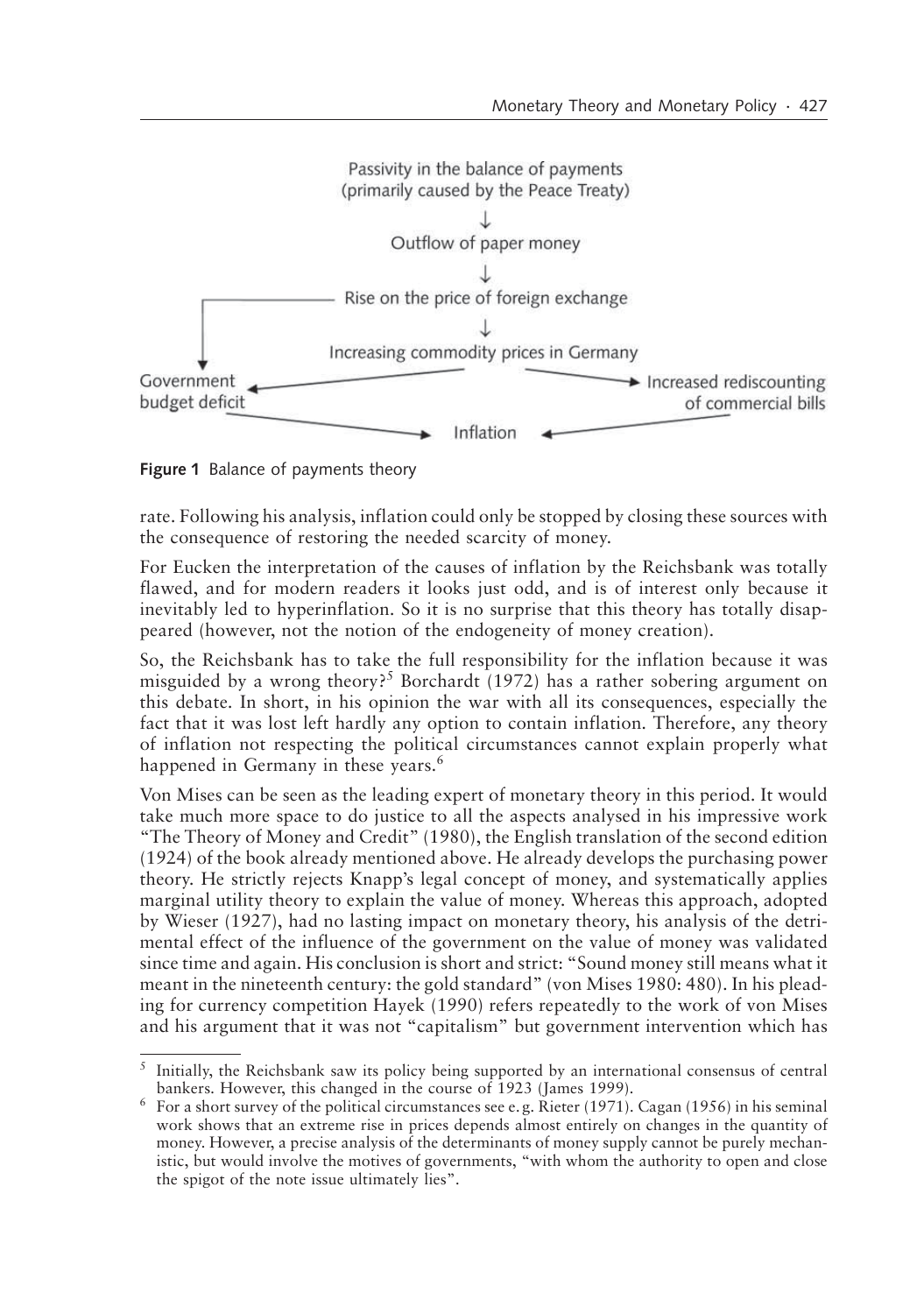been responsible for the recurrent crises of the past. But for Hayek, currency competition rather than the gold standard is the solution.

Overall, these and other publications not mentioned here indicate that German speaking economists had closed the gap relative to the international standard of monetary theory which had existed before. This is e.g. demonstrated by a secret conference in the middle of the crisis in September 1931 which brought together important political actors and leading academics which by itself is a remarkable and rare event. At this gathering the "crème de la crème" (Borchardt/Schötz 1991) discussed whether and how the Reichsbank could and should help to finance measures to create jobs. Although the discussion was focused on a plan to stimulate the economy via deficit spending by the "German Keynes", Wilhelm Lautenbach, important arguments were based on monetary theory. The quality of the exchange of views in these two days at the conference is also an indication of the loss in intellectual capacity thereafter due to the brain drain and the isolation during the Nazi regime.

## 4 Currency reform in Germany 1948

Only one generation and another lost war later, Germany was again confronted with the challenge of a currency ruined by inflation. This time the destruction of the value of money was not evident in the inflation rate as prices and wages were controlled (the so-called "stopped inflation"). As a consequence, a huge monetary overhang had to be dealt with. Numerous plans were developed how to solve the problem (Möller 1961). The currency reform of 1948 was encompassing as it addressed not only monetary and banking issues but also matters beyond money like distributional aspects (Lastenausgleich). On 20 June 1948 the new currency was introduced – an act which also implied monetary division between West Germany and the East. The impact of the introduction of the Deutsche Mark on the (West) German economy has to be seen in context with the measures to liberalize the economy for which Ludwig Erhard was responsible (Möller 1976; Buchheim 1999).

As it turned out with the new currency (West) Germans for the first time in two generations experienced a stable currency. Indeed, the Deutsche Mark became one of the most stable currencies in the world. Over its 50 years existence the average annual inflation rate was 2,6 %. What is of particular interest in this context is to what extent this was due to following the right monetary theory in the conduct of monetary policy. Two aspects are key:

The first is the institutional arrangement initially established by the allies and later included in the law on the Deutsche Bundesbank (1957) which gave the central bank independence and a mandate for maintaining price stability.<sup>7</sup> For the development of monetary theory and policy this is a remarkable fact as the independence of the central bank was at that time hardly an issue in the international discussion, and when it was raised there was not much sympathy for such a statute. It was only after the "great inflation" of the seventies when institutional aspects were intensively discussed and empirical studies revealed a strong correlation between central bank independence and inflation (Issing 1993).

<sup>7</sup> Article 3 of the Bundesbank act defined the aim as "safeguarding the currency" which included both external and internal stability – a combination impossible to be realized in a world of inflationary developments. However, this legal goal was more and more interpreted as stability of domestic prices.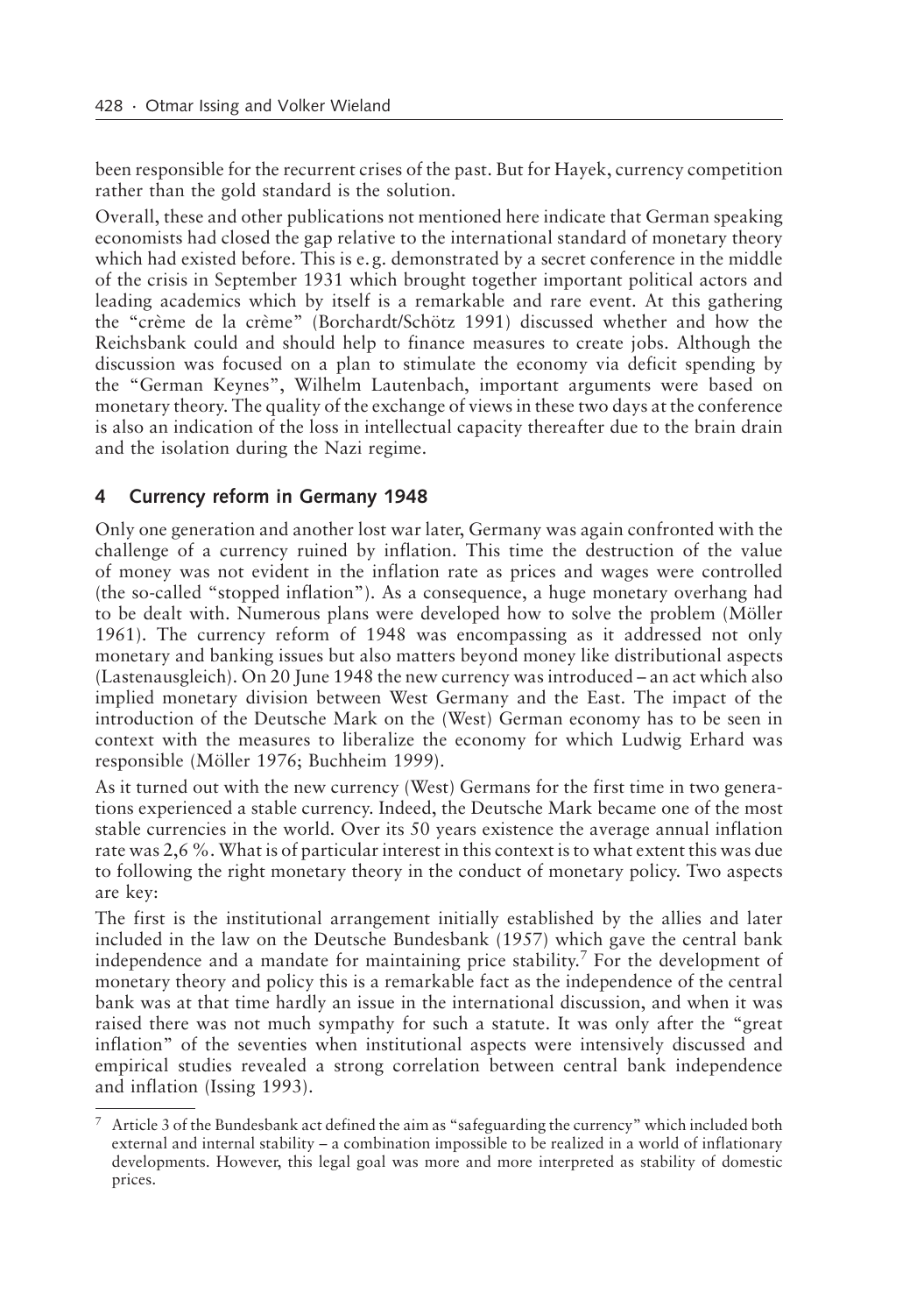It is true that the success of the monetary policy of the Bank deutscher Länder and then the Deutsche Bundesbank did not only rely on its legal status but was also firmly based on the support by a population which had lost its wealth invested in financial assets twice in a generation. But there is no doubt that the example of the Bundesbank played also a role in the development of institutional aspects of monetary policy.

The second issue concerns the theoretical fundament of the German central bank's monetary policy (Neumann 1999). The early years were dominated by a pragmatic approach within the constraints of a fixed exchange rate (Emminger 1976; Schlesinger 1976). Monetary targeting was the new strategy announced in 1975 for the first time.

## 5 After World War II: Paper standard under fixed exchange rates

In contrast to the situation after World War I the idea of a return to the gold standard was totally discarded. Paper money standard remained the only option. As a consequence of the Bretton Woods Conference in 1944 and the following statute for the International Monetary Fund, the Western world entered a period of fixed exchange rates. Once foreign exchange controls were abolished the idea that under such a regime monetary policy could be directed towards domestic goals like price stability or full employment turned out to be an illusion. A fixed exchange rate, free capital flows and a sovereign monetary policy form an "impossible trinity" (Mundell 1973) which means that only two of the three goals are mutually consistent.

The collapse of the regime of fixed exchange rates in 1973 opened a new era for the conduct of monetary policy on the basis of a paper standard. Once again, a new period started in which the interaction between economic events, not least the "great inflation" of the seventies, and the development of monetary theory opened a new chapter.

This is also true for the "opposite direction" most notably to be observed in Europe where first a regional regime of fixed exchange rates (European Monetary System) was established before the ultimate solution of creating a single currency shared by initially 11 and later (2012) 17 countries was adopted.

## 6 Keynesianism versus monetarism and the impact on monetary policy

The development of monetary theory since the end of World War II is marked by a series of traditional topics as well as by new aspects. On the neutrality and value of money Patinkin (1965), for example, must be mentioned (also in the context of the real-balance-effect). For a while the controversy on inside-outside money triggered a lively debate (Gurley/Shaw 1976; Pesek/Saving 1969). There is a legion of publications. For an early survey see Johnson (1962); encompassing Friedman and Woodford (2011).

Although these theoretical developments and the accompanying empirical work on, e. g., demand and supply of money are also of relevance for monetary policy, we will concentrate here on the main controversy which had a direct impact. This controversy can be summarized under the headline of this paragraph: Keynesianism versus monetarism.

The 1950s and 60s were the time when Keynesianism dominated worldwide. Keynesianism here means the monetary theory originating in Keynes' "General Theory", developed further by Hicks, Modigliani, and many other proponents which Herbert Stein (1990) coined "simple-minded Keynesianism". The view that there was a permanent and stable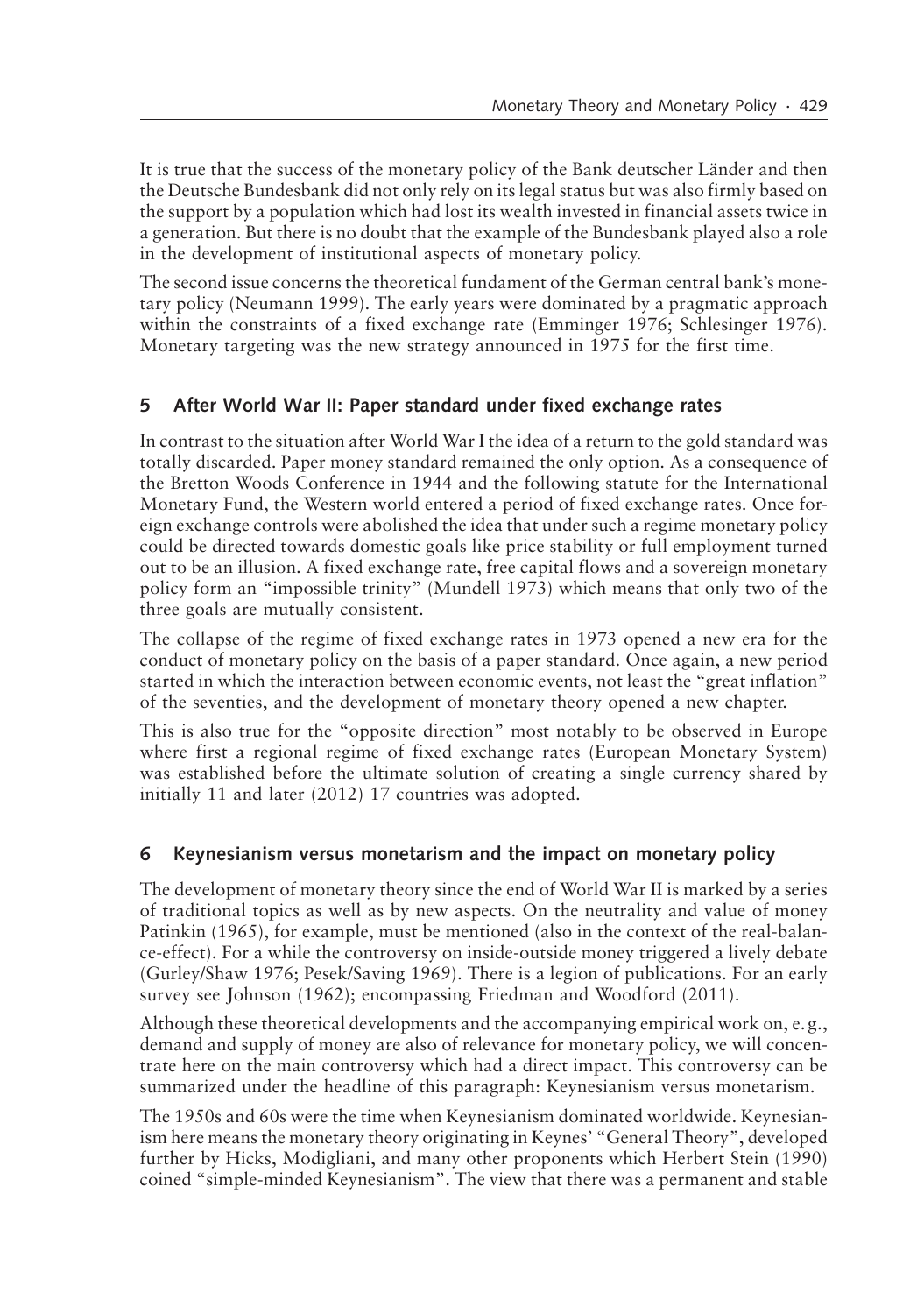trade-off between inflation and unemployment was propagated by an influential study on the Phillips-Curve by Samuelson and Solow (1960). As a consequence society seemed to be able to choose according to the "menu". Fiscal policy was the powerful instrument to guarantee full employment. Monetary policy had no major role to play and should be coordinated with the government's policy. Tobin's (1965) contribution worked in the same direction. The view that "money" was of minor (if any) importance was a main element of the "liquidity theory" for which the Radcliffe Report (Committee 1959) can be seen as a representative survey.

As far as monetary policy was based on theory central banks world-wide followed these ideas. In the first place this is true for the Fed as it is analysed in detail in Allan Meltzer's authoritative history (2009). The philosophy of "money does not matter" is encapsulated in a remark by the former chairman William McChesney Martin, Jr. "They don't really know what the money supply is now, even today. They print some figures … but a lot of it is just about superstition."<sup>8</sup>

The reception of Keynesianism in Germany after 1945 happened step by step reflecting a dispute between the older rather negative and the younger, supportive generation (Richter 1999a,b). A bundle of objectives was the orientation for the central bank's monetary policy. Bank liquidity was the main target of the Bundesbank's actions. Over time the concept of free liquid reserves was the guideline for the conduct of monetary policy.

However, under the regime of a fixed exchange rate, even during the years of foreign exchange controls, the conduct of monetary policy was confronted with the balance of payments restriction (Emminger 1976; Richter 1999b). Having been a strict supporter of a fixed exchange rate for the DM against the US dollar, after the introduction of convertibility the Bundesbank's policy was more and more marked by its fight against the impact of the consequences of surpluses in the balance of payments. To what extent external considerations dominated monetary policy decisions is, for example, demonstrated by the fact that in November 1960 the Bundesbank lowered the discount rate from 5 % to 4 %, in order to reduce the interest rate spread to foreign markets, notwithstanding the fact that the domestic situation would have required the opposite. Over the period from 1951-1973 the foreign component dominated the source of the money base (see e. g. Issing 1996). Under these circumstances the Bundesbank moved gradually in its position from supporting appreciations of the exchange rate to later favouring a regime of a flexible exchange rate. Eventually, price stability had turned into the single monetary policy objective.

While the Keynesian doctrine was still dominating, an intellectual challenge was emerging which was later called the monetarist counterrevolution. Milton Friedman was the key figure publishing a series of influential papers. His voluminous "A Monetary History of the United States" (1963) written with Anna Schwartz became sort of the benchmark of how empirical studies should be conducted. In his "A Program for Monetary Stability" (1960) he proposed a fundamental change of the financial system (100 % minimum reserves) and his famous k-percent rule, according to which money supply should increase steadily by 4 % year per year. This extreme approach was never considered as a practical advice for the conduct of monetary policy and later also rejected by Friedman himself.

<sup>8</sup> Quoted in Meltzer (2009: 267).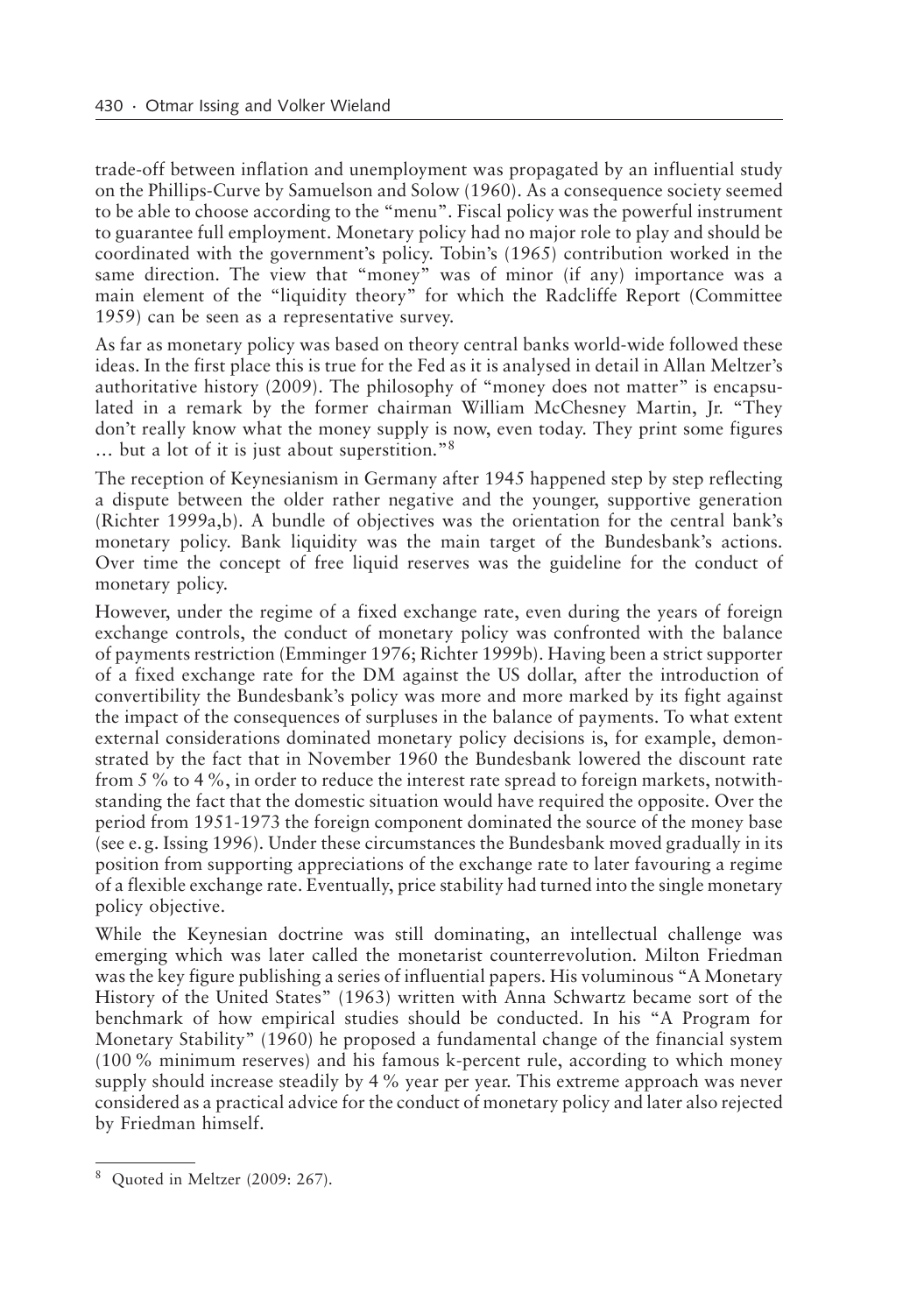However, the main message of monetarism (Friedman 1968; Brunner/Meltzer 1989) had a lasting influence on monetary theory and policy (Laidler 1981).

- 1. Money demand is a stable function of a few key variables.
- 2. Discretionary monetary policy not least because of long and variable time lags causes volatility in output and employment and has no permanent impact.
- 3. The Phillips trade-off cannot be exploited, unemployment is determined by the natural rate.

As a consequence monetary policy should follow strict rules for the control of money geared towards price stability. Tobin (1980) coined the term Monetarism Mark I in order to distinguish it from Mark II, which included Robert Lucas's (1972) contribution that markets forming rational expectations make any attempt of a discretionary systematic monetary policy ineffective. The so-called Lucas critique (1976) explained why the structural parameters of existing models change under the influence of policies and could therefore not be used for the simulation of outcomes.

The emergence of monetarism triggered a debate which can be seen as one of the most productive developments not only in monetary theory but for macroeconomics as a whole. Two new journals were founded which soon became a platform for a worldwide discussion (Journal of Money, Credit and Banking; Journal of Monetary Economics). In Germany Manfred Neumann (1971) became the leading German monetarist (for his assessment of the Bundesbank's policy, for example, see Neumann 1999).

These developments in monetary theory were a challenge for central banks. The Deutsche Bundesbank can be seen as an outstanding example of a timely, but reflected reaction to new research. The move from a fixed exchange rate to floating on March 19, 1973 created the fundament for the choice of a monetary policy strategy geared to a domestic goal which was price stability. As the first central bank in the world the Bundesbank in December 1974 announced a growth target for the money stock in 1975. The choice of a monetary target signalled a fundamental regime shift. This decision was based on two arguments. First, and foremost, was the adoption of an intermediate target, i. e., the intention of controlling inflation through the control of monetary expansion. Second, the Bundesbank tried to provide a guidance for agents', especially wage bargainers' expectations through the announcement of a quantified objective for monetary growth (Schlesinger 1983).

The Bundesbank was convinced that, while monetary policy maintaining price stability in the longer run would exert a positive impact on economic growth, fostering potential growth in the economy should be considered a task of fiscal structural policies, while employment was a responsibility of the social partners conducting wage negotiations.

The new strategy was seen as an experiment and the first experiences with monetary targeting were not particularly encouraging. However, the Bundesbank had made it clear from the beginning that it could not and would not promise to reach the monetary target with any degree of precision.

After the first years of experience the Bundesbank enhanced the monetary target concept from its experimental stage into a fully fledged strategy (Issing 1992, 1997; Neumann 1999). While details of the concept were adapted from time to time, monetary targeting remained the strategy until the end of the DM in 1998. The Bundesbank on the one hand based its strategy and the consequent monetary policy to a large part on the monetarist theory, the flexibility which it demonstrated in the implementation, on the other hand however, raised critique by the monetarists right from the beginning.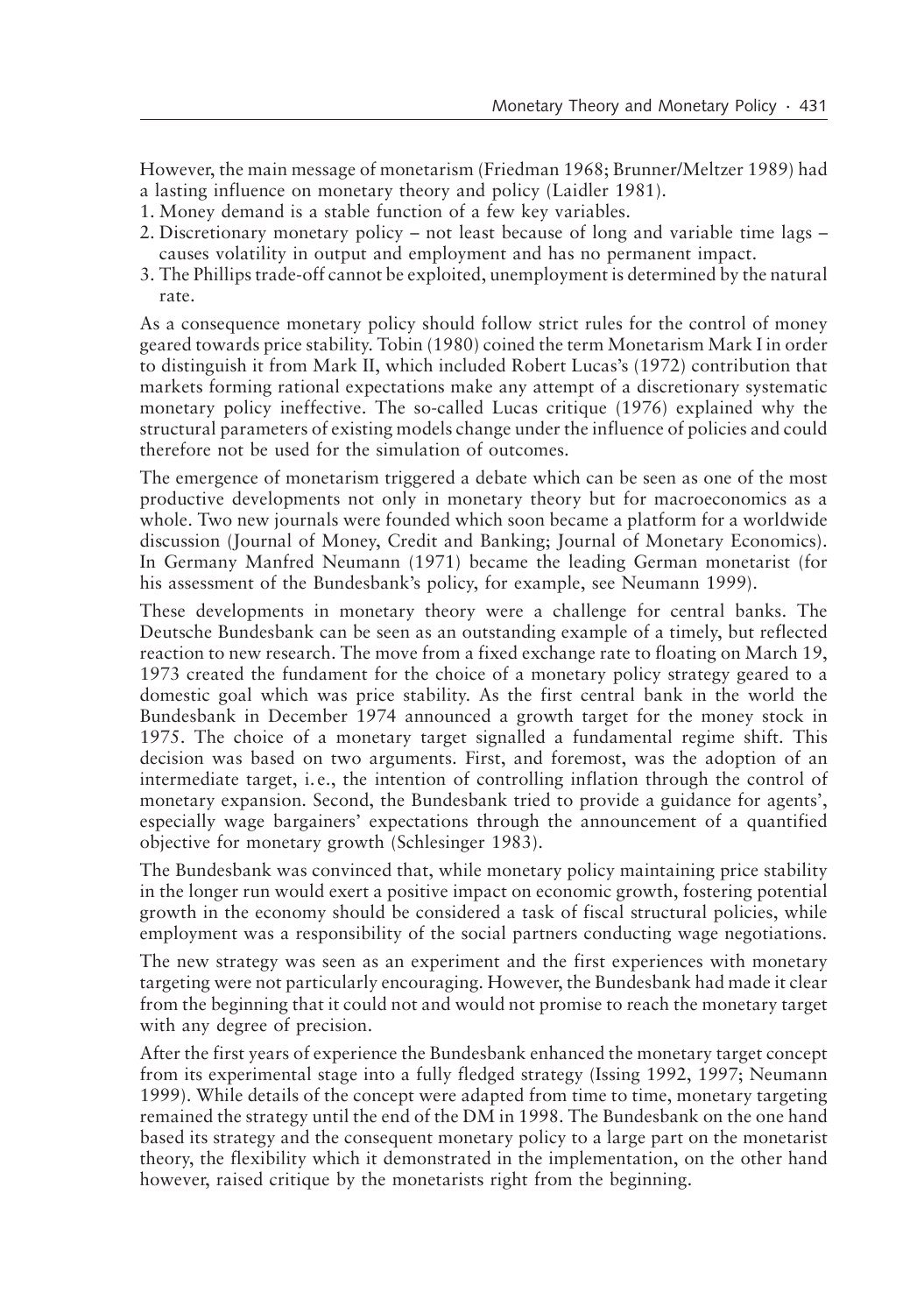"Pragmatic monetarism" as this policy has been called – which was in line with the central bank's own interpretation – met its first hard test in the seventies, and successfully stood the test. Germany avoided the "great inflation" which hit other countries (Issing 2005; Beyer et. al. 2008). Confidence in the DM as a stable currency was maintained also throughout the nineties during the turbulences of unification.

#### 7 The "great inflation" and rational expectations theory

This is not the occasion for a comparative study. However, it is interesting to briefly contrast monetary policy and its results in Germany relative to other countries during the seventies. Figure 2 shows inflation in the G7 economies from 1960 to 1995 measured by the rate of change of the Consumer Price Index. It is no surprise that commentators have dubbed the seventies the period of the "Great Inflation". Inflation reached double digits in 1974/75 in all of them but Germany – and a second time around in 1980/81 except for Germany and Japan. Initial price rises emanated from oil prices, but central banks were responsible for the lasting impact.

The most important reasons for the U. S. Federal Open Market Committee's disappointing performance during this period can be seen in the continuation of a discretionary monetary policy that was focussed on two targets – employment and inflation – and was misguided due to unreliable indicators like the output gap (Orphanides 2002), reliance on the Phillips curve trade-off and neglect of money (Meltzer 2009). When this policy ended in stagflation, the FOMC under Chairman Volcker reoriented its policy in the direction of pragmatic monetarism (Meltzer 2009). While the Bundesbank was confronted with similarly biased output gap estimates (Beck/Wieland 2008), its commitment to the primacy of the price stability objective and the monetary strategy helped it avoid the inflation excesses experienced in the United States and elsewhere.



Notes: 4-quater average rates of change of the Consumer Price Index (CPI) in percentage points. Source: OECD. Figure 2 Inflation in the G 7 Economies – 1960 to 1995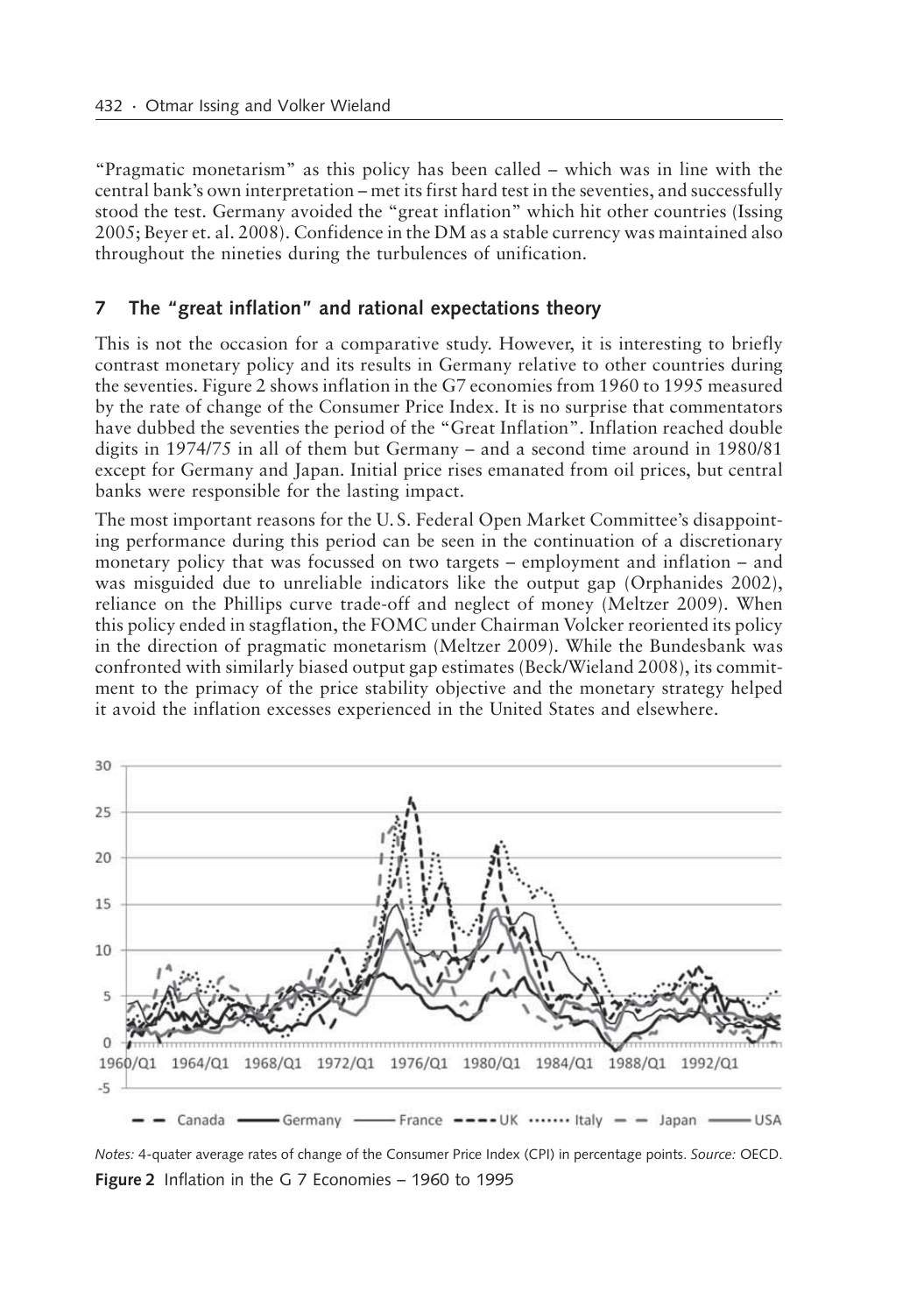The "great inflation" had a huge impact on monetary theory. Against this background, rational expectations theory quickly came to dominate macroeconomic research. The expectations-augmented Phillips curve (Phelps 1967) implied that only inflation surprises would have an impact on real GDP and employment. Thus, anticipated changes in monetary policy would not affect the real economy (Sargent and Wallace 1975, Taylor 1975). Kydland and Prescott (1977) showed that a central bank attempting to exploit the inflation-unemployment tradeoff would only induce greater inflation without raising employment – the so-called time inconsistency problem. Since this outcome may be cast as a Nash equilibrium in a dynamic game between the central bank and private sector price setters, a substantial literature ensued that applied game theory to monetary policy analysis. It emphasized the importance of reputation, credibility and transparency in policy making (cf. Barro/Gordon 1983, Cukierman/Meltzer 1986) and provided theoretical foundations for the institutional independence of central banks (Cukierman 1992). Research in this vein also indicated that the time inconsistency problem can be alleviated and inflation reduced, if central banks are assigned the pursuit of price stability as their primary objective and use explicit monetary targets (Rogoff 1985; Garfinkel/Oh 1993), as in the case of the Bundesbank.

## 8 From the Lucas critique to the Taylor rule

While monetary policy modeling based on the natural rate hypothesis and rational expectations helped clarify how better institutional design can improve inflation performance, its implication that anticipated policy decisions had absolutely no effect on the real economy did not agree with practitioners perceptions and empirical readings. New Keynesian contributions such as Fischer (1977), Phelps and Taylor (1977), Taylor (1979a) and Calvo (1983) used long-term nominal contracts, for example staggered wage contracts, to explain how monetary shifts could cause real fluctuations even if expectations are rational and the shifts are anticipated. Models with such contracts were estimated empirically and found to fit the persistent fluctuations in output and inflation.

As a consequence of the nominal rigidities, monetary policy is faced with a trade-off between inflation and output volatility. This trade-off or Taylor curve is stable in the sense that it is possible for the central bank to pick a particular combination of output and inflation volatilities depending on its preferences. However, this finding did not provide a new argument for discretionary policy. Rather, it strengthened the case for choosing a policy rule that would serve to stabilize macroeconomic outcomes, including private sector expectations. Using an estimated model of the U. S. economy Taylor (1979b) showed that Friedman's constant money growth rule would have achieved a lower degree of price level and output variability than actual U. S. policy. Furthermore, he derived optimal feedback rules for real money balances. The purpose of such analyses was to present new econometric methods for selecting macroeconomic policy when expectations are formed rationally, thus taking into account the famous Lucas critique.

The new methods caught on and induced a wave of New Keynesian modeling. Models with nominal rigidities and rational expectations were extended and enlarged and eventually applied rather intensively in practical monetary policy analysis at central banks and institutions such as the International Monetary Fund. Models of this type that featured in U. S. policy discussions in the early 1990s include Taylor's (1993a)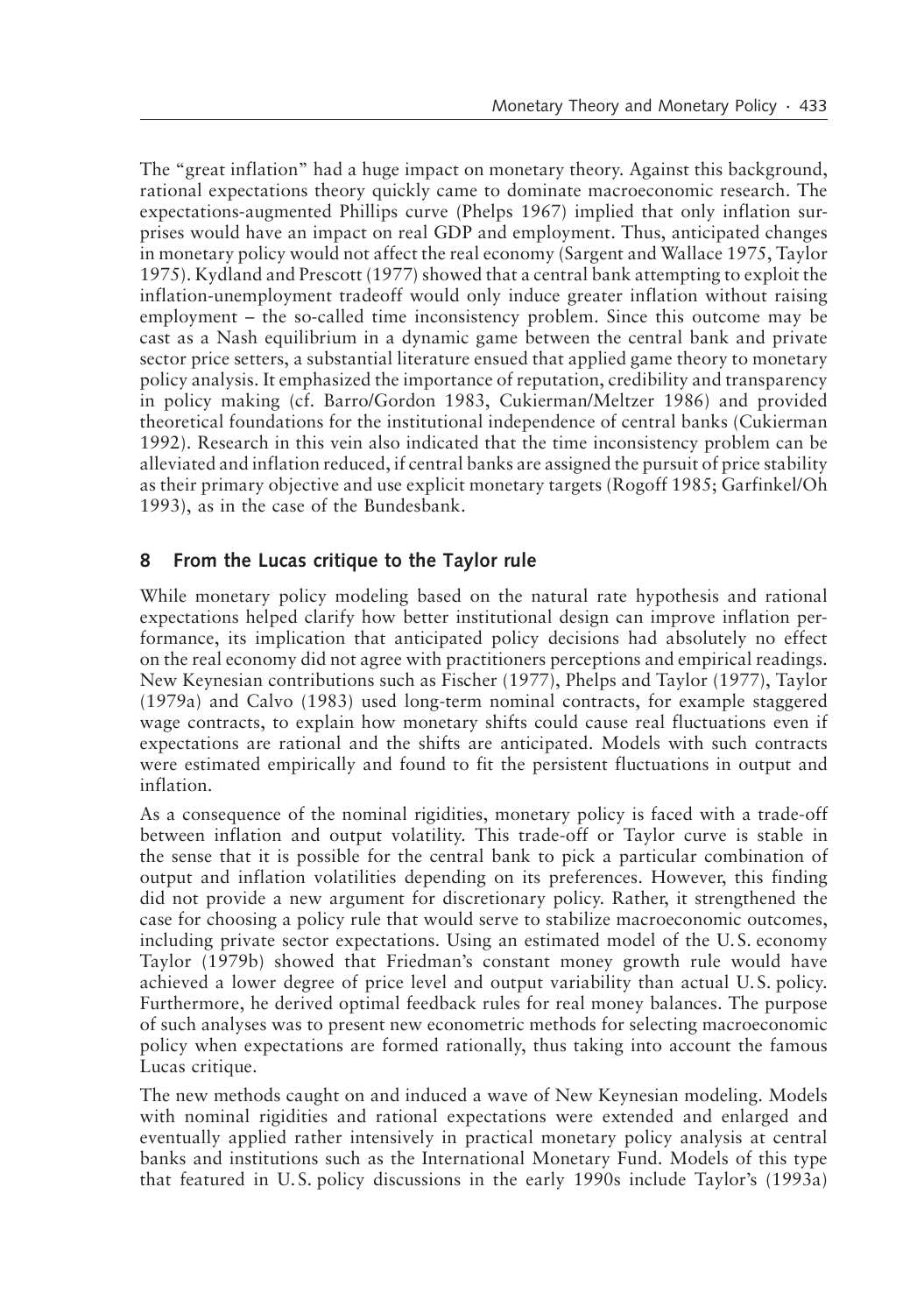multi-country model, Fuhrer and Moore's (1995) model with staggered real wage contracts and the Federal Reserve's FRB-US model (see Reifschneider et al. 1999 for a description). A version of the latter is still used at the Fed today.

New Keynesian modeling made more direct contact with the practical conduct of monetary policy, by specifying rules for the central bank's main policy instrument – the interest rate on central bank money such as the federal funds rate in the United States. For example, a large-scale international model comparison exercise conducted at the Brookings Institution (Bryant et al. 1993) evaluated the performance of such interest rate rules across a range of models. Interestingly, Taylor (1993a) credits this comparison project as the crucial testing ground for what later became known as the Taylor rule. Thus, he saw the rule as a useful normative guideline. It implied a quantitative prescription for increasing (lowering) the policy rate in response to higher (lower) inflation and deviations of GDP above (below) trend. Such systematic policy could be anticipated by market participants and help induce stabilizing expectations.

Interest in this rule quickly reached far beyond academic and central banking circles, because it matched the Fed's interest rate decisions between 1987 and 1993 surprisingly well, as Taylor had shown. Indeed, after the unavoidable, but costly disinflation policy administered under Chairman Paul Volcker, the Greenspan Fed succeeded in maintaining low inflation without much output volatility during this period. Later on, the period from the mid-1980s to the early 2000s became known as the "Great Moderation" because of the sustained reduction in business cycle fluctuations in output and employment along with low and stable inflation relative to the preceding post-war period. A number of studies such as Giannone et al. (2008) have rejected a "good luck" explanation and scholar such as Taylor (2011) attribute it to a switch from discretionary to rule-based policy making. While no central bank has formally adopted Taylor's rule as its policy strategy, nowadays Taylor-style rules are standard fare in the briefing materials of policy makers and the analysis of central bank watchers.

Before we pick up this thread again, we take a look at developments in monetary policy across the Atlantic and related issues in monetary theory. Following the breakup of the Bretton-Woods system, European governments were heading in a different direction than the United States and started to explore new monetary arrangements hoping to limit exchange rate volatility.

#### 9 Europe and the Bundesbank: Via the EMS crisis to European monetary union

A concrete first step had already been taken at the European Economic Community summit in The Hague on 1 and 2 December 1969. Heads of state or government had agreed that a plan should be drawn up with a view to the creation of an economic and monetary union. Even so, the 1970 plan presented by the "Werner Group" – named after the then Prime Minister of Luxembourg – was not followed by further steps, because of disagreement over appropriate exchange rate policies. A Franco-German initiative eventually helped break the deadlock and the European Monetary System (EMS) came into existence in March 1979 (see Issing 2008).

In the EMS, exchange rates were set between the member currencies and interventions were compulsory if the parities threatened to breach certain bands. Here, we cannot do justice to the substantial literature on the economics of exchange rate target zones that flourished during this period (cf. Krugman/Miller 1992). However, it is important to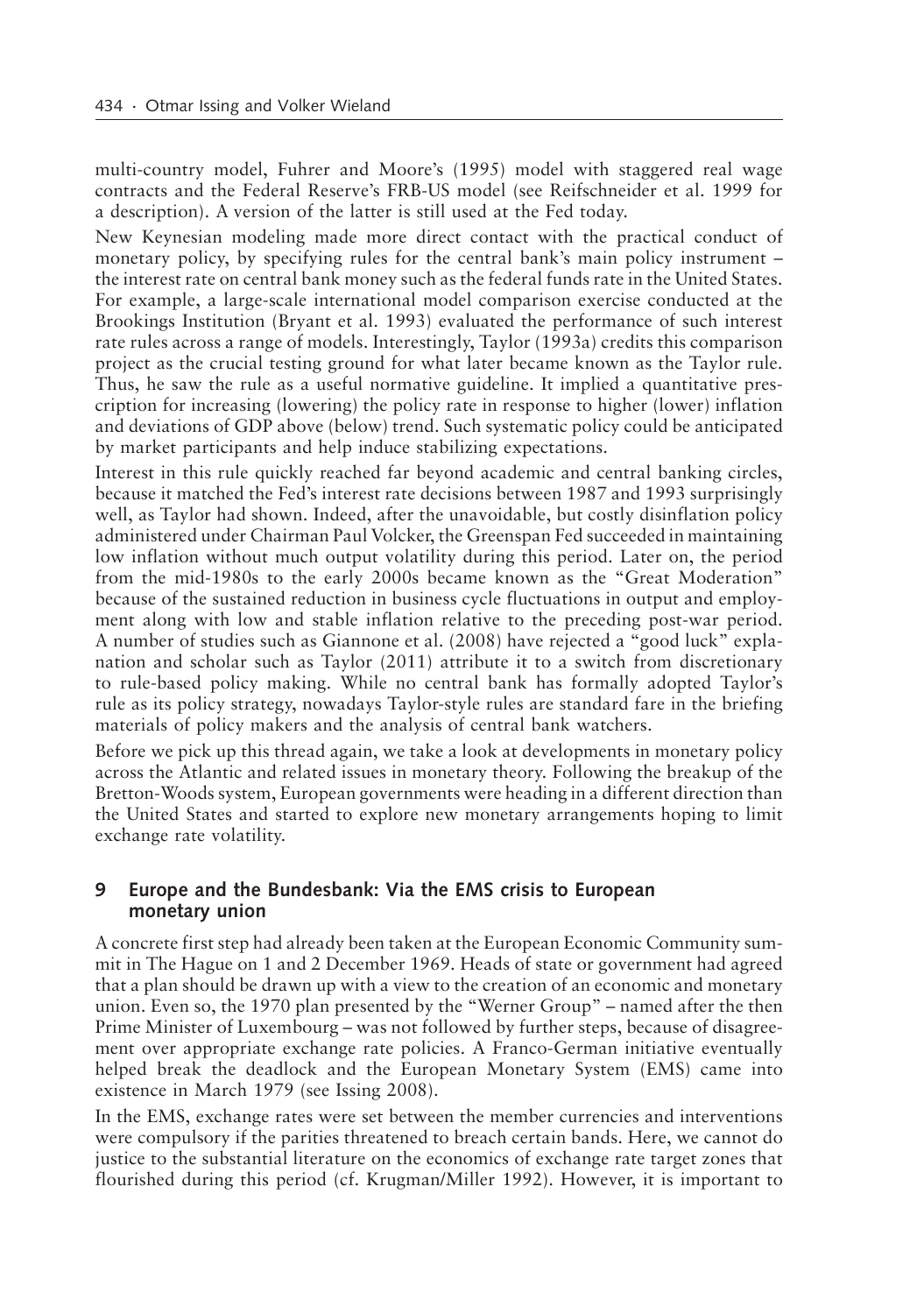note that the European Currency Unit (ECU), though formally at the system's core, only played a limited role as unit of account. Instead, the EMS soon functioned as a Deutsche Mark area, centered on the strongest currency in the system (McKinnon 1993). Under this arrangement and with free capital flows, member countries could either align monetary policy with the Bundesbank, or re-align the parity. Typically this meant devaluing their currencies relative to the Deutsche Mark.

Tensions in the EMS escalated into full-out crisis in 1992/93. As a consequence of reunification the German economy experienced a boom and rising inflation. The German boom implied a large, asymmetric shock to the system (see Wieland 1996). True to its mandate, the Bundesbank tightened policy and brought inflation back under control. Faced with the choice to raise the interest rate and accept its negative impact on domestic economic activity or to depreciate the currency, the United Kingdom dropped out of the system in 1992 and Italy stopped interventions. The permissible bands between the currencies remaining in the system were substantially widened in 1993. Notwithstanding substantial macroeconomic tensions in the context of re-unification the Bundesbank continued its strategy of monetary targeting. To signal its determination to keep inflation under control it derived the target on the basis of an unchanged number of two per cent for the price norm, but accepted the following overshooting (Issing  $1992$ ).<sup>9</sup> It succeeded finally in bringing down inflation.

The woes of the EMS did not distract but rather hasten the political process towards European monetary union (EMU).<sup>10</sup> The Maastricht treaty of December 1991 set out criteria for economic convergence and fixed the latest starting date for EMU at January 1, 1999. And indeed, by that date a new currency and a new central bank had been created. Eleven sovereign countries adopted the Euro and delegated monetary policy to the European Central Bank. Principles of monetary theory, such as central bank independence, primacy of the goal of price stability, and the prohibition of monetary financing where enshrined in treaties and European law. Fiscal authorities' tendencies towards excessive deficits and debt were meant to remain constrained even after convergence by explicit limits to be enforced by a stability and growth pact.

The young central bank aimed to gain credibility by announcing a numerical objective – HICP inflation below two percent over the medium term – as well as a policy strategy. The ECB's strategy became known as the two-pillar strategy, resting on an economic analysis of short- to medium-run inflation pressures, and a separate monitoring of longer-run inflation risks emanating from monetary trends (see Issing et al. 2001; Binder/ Wieland 2006). Thus, the ECB neither stuck to Bundesbank-style monetary targeting, nor did it adopt a Taylor rule or direct inflation targeting, but instead created a new policy framework. Its main competitor – inflation targeting – had become rather popular initially among newly-independent central banks in several small open economies since the 1990s. Theoretical foundations for this strategy will become clearer in the course of the next sections.

<sup>9</sup> For a discussion of target misses as the central bank learned about the possibility of shifts in money demand see Wieland (2000). The price norm was the Bundesbank's version of a numerical price stability objective.

<sup>&</sup>lt;sup>10</sup> For a thorough review see Issing (2008).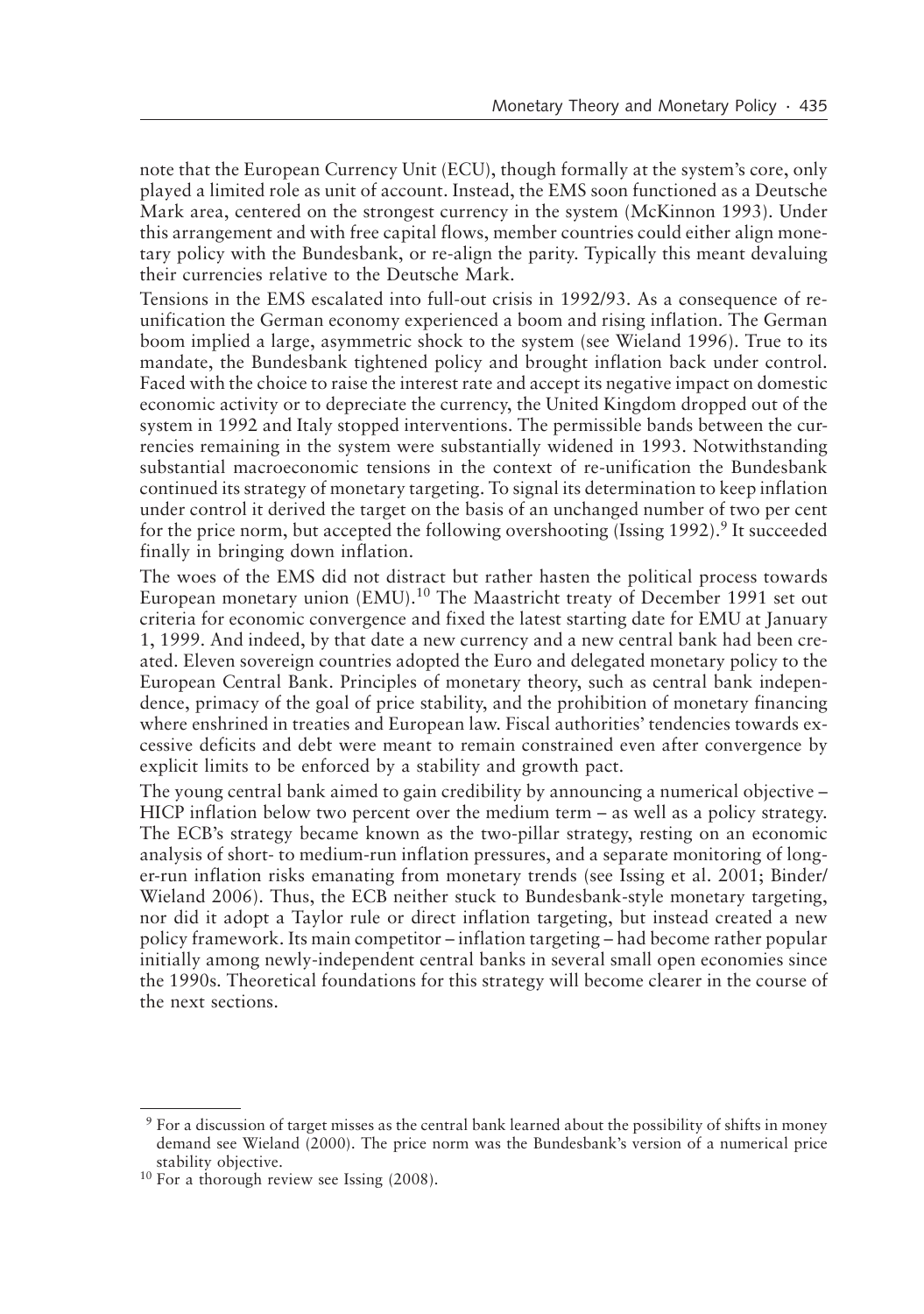#### 10 Real business cycle theory versus the New Keynesians

Lucas (1976) had asked for taking full account of the forward-looking and optimizing reactions of businesses and households in the formulation of macroeconomic policies. Ultimately, this approach required building macro models bottom up from the microeconomic utility- and profit-maximizing decisions of households and firms. Following this prescription, Kydland and Prescott (1982) proposed a new theory of macroeconomic fluctuations that became known as the real business cycle (RBC) approach. Their extension of the neoclassical growth model to study the real (rather than monetary) sources of business cycles delivered a modeling approach that stringently enforced all the restrictions following from the utility maximization of representative households and the profit maximization of representative firms on the dynamics of macroeconomic variables. At the same time they put forth technological innovations as the main drivers of business cycles. As to the monetary side, they returned to the policy ineffectiveness proposition of early natural rate theories. In perfect markets, stabilization policy was of no concern.

In the ensuing academic debate with RBC researchers, New Keynesians emphasized the need for including nominal rigidities as well as real market imperfections such as imperfect competition or imperfect information (cf. Mankiw/Romer 1991). Goodfriend and King (1997) and Rotemberg and Woodford (1997) presented a first monetary business cycle model using the approach to microeconomic foundation practiced in RBC research but also including imperfect competition and overlapping nominal contracts. They incorporated key features of earlier New Keynesian research in the dynamic general equilibrium framework used in the RBC literature. Thus, Goodfriend and King named it the New Neoclassical Synthesis model. In recent years it has been commonly referred to as the benchmark simple New Keynesian model.

A linearized version of this model consists of three simple equations, a forward-looking Phillips curve, a forward looking IS curve and a Taylor-style interest rate rule. The New Keynesian Phillips curve relates current inflation to expected future inflation and the deviation of output from a new measure of potential, the level of output that would occur under flexible prices. The IS curve or aggregate demand equation is derived from the consumer Euler equation. Thus, current output depends on expected future output and the expected short-term real interest rate.

The small-scale New Keynesian or New Neoclassical Synthesis model was quickly extended with additional decision aspects and constraints following the contribution of Christiano et al. (2005). Their model was estimated with euro area data by Smets and Wouters (2003). These models are typically referred to as New Keynesian dynamic stochastic general equilibrium (DSGE) models.<sup>11</sup> Nowadays, medium- to large-scale DSGE models are routinely used by economists at central banks and international institutions to evaluate monetary and fiscal stabilization policies. In contrast to the wide array of statistical nowcasting and forecasting models also employed at these institutions, DSGE models can be used for counterfactual policy simulations that respect the Lucas critique.

<sup>&</sup>lt;sup>11</sup> See Taylor and Wieland (2012) for a comparison of earlier New Keynesian models with state-ofthe-art DSGE models using a new monetary model database that provides interested researchers with easy access to such models.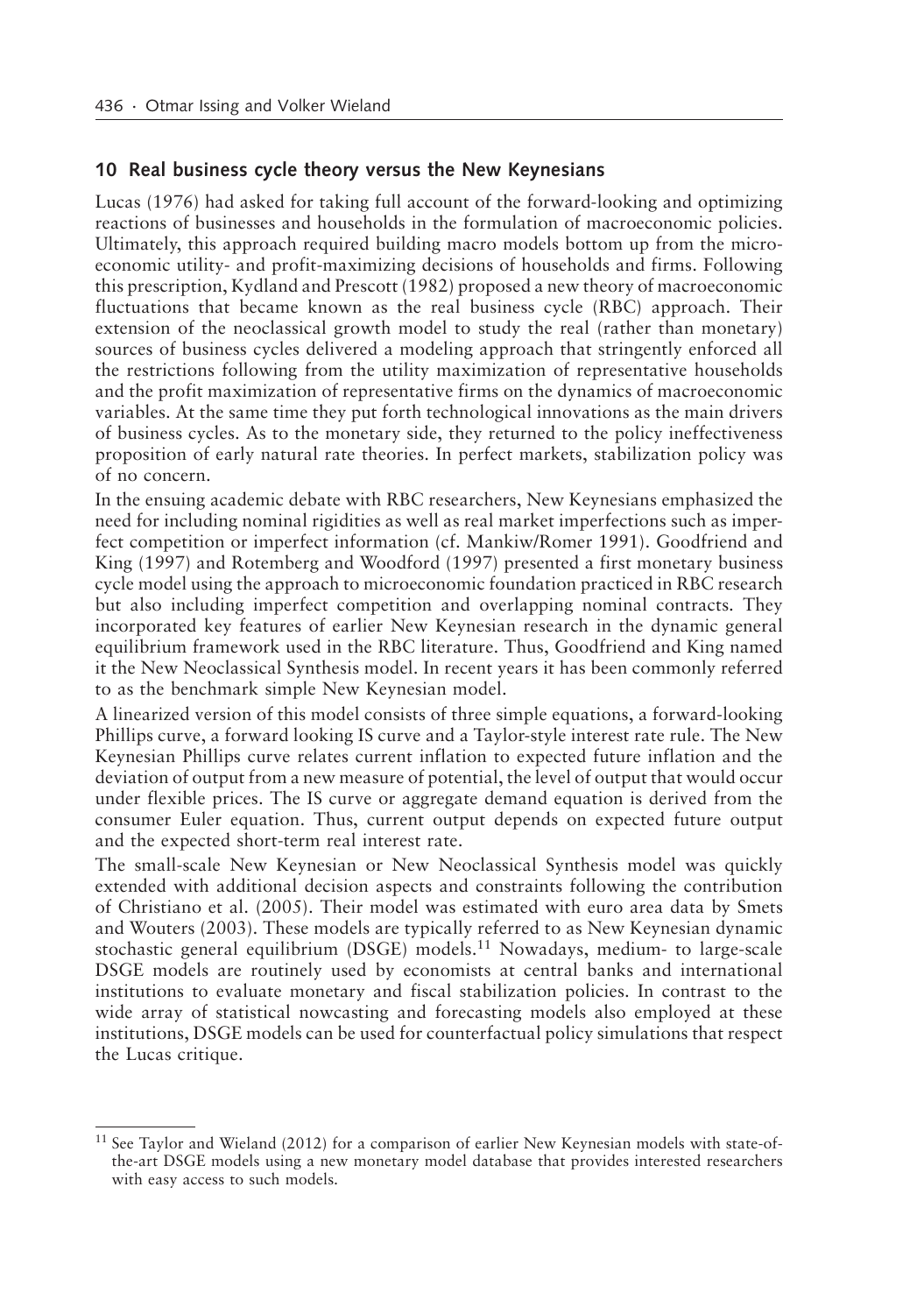## 11 Inflation targeting and the role of money in monetary policy

In the early 1990s more and more countries took seriously the lessons of the "great inflation" and made it possible for their central banks to pursue price stability. To this end, they had to grant central banks a certain degree of operational independence and achieve control of public finances without taking recourse to seigniorage. The rational expectations literature as well as empirical experience in some countries served to highlight the potential for reducing the costs of disinflation by credibly signaling policy objectives to wage and price setters. In 1990, New Zealand and Chile tasked their central banks with a primary responsibility for price stability, and the central banks published official numerical targets for the rate of inflation. According to Bernanke et al. (1999) the responsibility for price stability and the numerical target are the two key elements that characterize the framework for monetary policy termed "inflation targeting". Soon, other countries followed including Canada, the United Kingdom, Sweden, Norway and Australia.

Inflation forecasts play a central role at inflation-targeting central banks in terms of signaling how they plan to achieve their target in the future, or on average. Some inflation targeting central banks have used Taylor-style rules with forecasts to characterize their strategy in model evaluations (cf. Batini/Haldane 1999). Alternatively, inflation targeting has been described as an optimal control problem with the inflation forecast as intermediate target (Svensson 1997). In this regard, Clarida et al. (1999) proved influential by deriving the implications of the simple benchmark New Keynesian model of the preceding section for the theory of monetary policy. Subsequent New Keynesian contributions have tended to consider inflation targeting an optimal approach to monetary policy (see, for example, Woodford 2007 and Wieland 2009).

The literature on inflation targeting is vast and many aspects of practical policy making have been integrated in its formal optimal control representation. For a recent exposition the reader is referred to Svensson (2010). In the remainder, we only put the spotlight on one aspect, namely the role envisioned for monetary aggregates, which was debated rather vigorously and involved somewhat extreme positions. Woodford (2008), for example, saw no reason to continue assigning a prominent role to monetary aggregates in policy deliberations. In his judgment, research on more refined models of money supply and money demand would not help understanding the kinds of uncertainty about the effects of monetary policy that are the actual obstacles to the development of more effective policy. These conclusions were consistent with the implications of the benchmark New Keynesian model for the relevant transmission channels of monetary policy.

Not surprisingly, the European Central Bank's continued adherence to a strategy with a prominent role for monetary aggregates triggered much criticism. This debate had important implications for practical policy at the time, because of its relevance to the question whether or not the sustained increase in money and credit growth from 2003 onwards should be a cause for concern.

Other central banks had largely de-emphasized money in the context of their strategies. Few studies argued in support of the ECB's position. Lucas (2007) expressed skepticism regarding the New-Keynesian model's ability to explain monetary trends, and proposed that central banks should continue to use monetary information as a kind of add-on or cross-check. Along these lines, Beck and Wieland (2008) suggested that cross-checking with monetary trends would help reduce the negative impact of output gap mispercep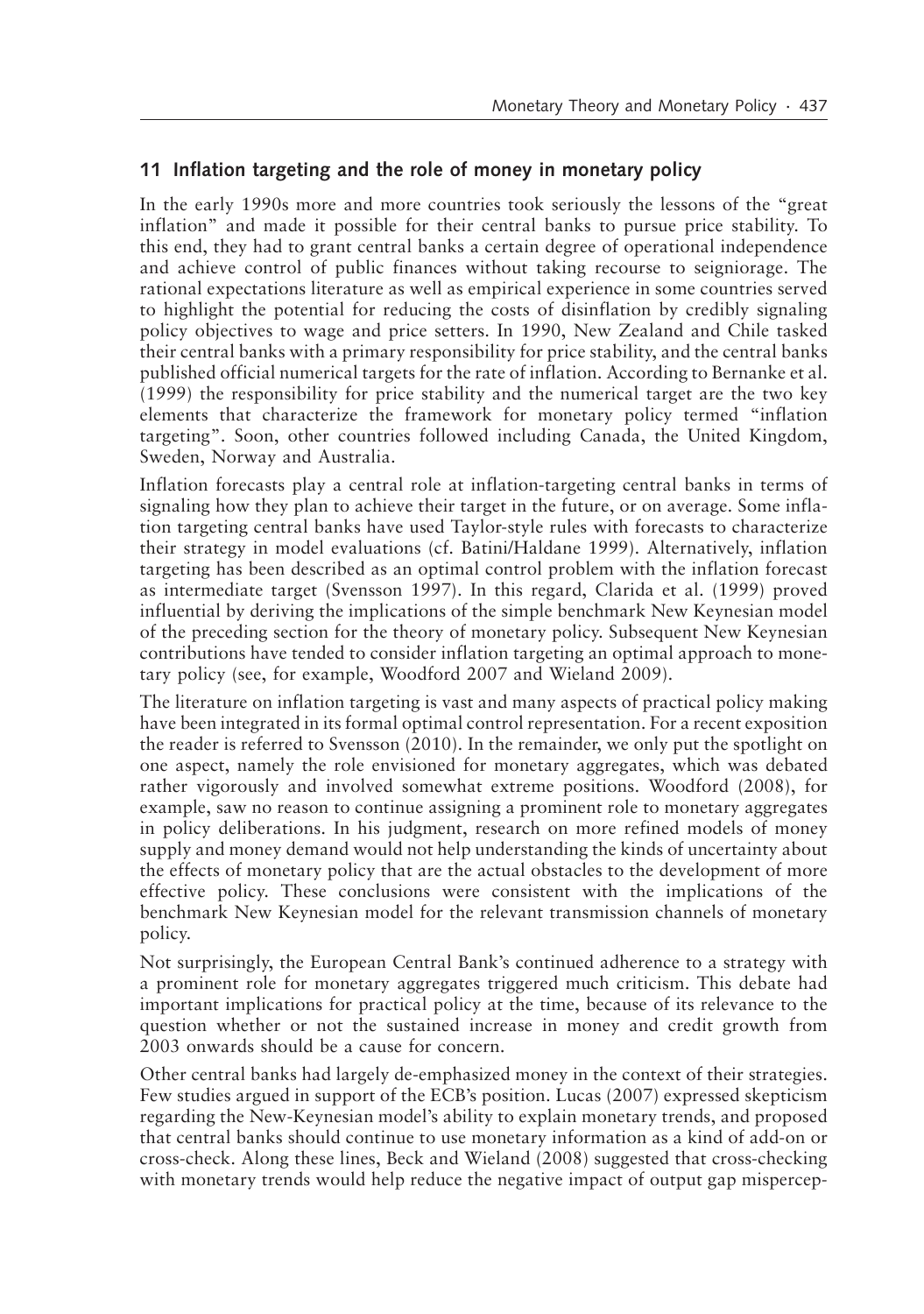tions. Others focused on the use of money as a commitment device (Beyer et al. 2008; Christiano et al. 2008). A fundamental critique of inflation targeting was presented by Issing (2011). However, the global financial crisis that broke out shortly thereafter provided ample reason for re-considering the role of money and credit growth in monetary policy.

#### 12 In lieu of a conclusion: Some thoughts on monetary policy and the global financial crisis

Having reflected on almost 150 years of the history of monetary theory and policy, we have returned to the present. The global financial crisis has been going on for almost five years. While it is too soon to summarize its impact on monetary thought and policy in a definitive manner, it is useful to highlight some developments and their likely impact. In doing so, we restrict attention to issues concerning monetary policy. While the financial crisis offers important lessons for financial regulation and supervision, including the responsibilities of central banks in these fields, these policy areas are beyond the topic of our review. Similarly, we refrain from discussing lessons for central banks' role of lender of last resort to financial intermediaries.

Monetary policy is always conducted in an environment with many sources of uncertainty. Unforeseen macroeconomic shocks, imperfectly understood and imprecisely estimated channels of policy transmission and macroeconomic propagation, and noisy empirical measurement render monetary policy design and implementation a challenging task. They were all part of the cast of the financial crisis. The collapse of housing prices and financing in the United States caused substantial and (at least partly) unexpected macroeconomic disruptions. The extent of financial risk, the fragility of financial intermediaries and the interdependence of the exposures of these institutions around the world were not well understood by decision makers in markets and policy institutions. To a significant extent, these sources of risk and disruption arose as unintended negative consequences of regulatory, supervisory, fiscal and monetary policies practiced prior to the crisis. The magnitude of the impact of financial disturbances on the other sectors of the economy was greatly underestimated. To give an example, while the Federal Reserve worried about a potential housing crash, its empirical models derived from historical data underestimated the impact of such a crash on the real economy. Finally, the course of events required policy makers to take recourse to unusual policy measures whose impact was subject to considerable uncertainty.

Certainly, all central banks have to reconsider the policy strategies they pursued prior to the crisis and assess whether these strategies are still appropriate for the future. As to the Federal Reserve's policy prior to the crisis, Taylor (2007) has pointed out that the federal funds rate remained too low for too long relative to the prescriptions of the Taylor rule. He provides empirical evidence that the deviation in interest rates was sufficient to account for at least part of the housing boom. From the Federal Reserve's perspective, the low interest rate policy prior to the crisis was justified by the outlook on inflation and economic activity (Bernanke 2010). Indeed, a Taylor-style interest rate rule, which includes FOMC forecasts of inflation and unemployment rather than recent outcomes, matches Fed policy very well (see Orphanides/Wieland 2008). The same rule, however, would have implied higher interest rates with Blue Chip CPI forecasts instead of the FOMC's prediction regarding inflation in the personal consumption expenditures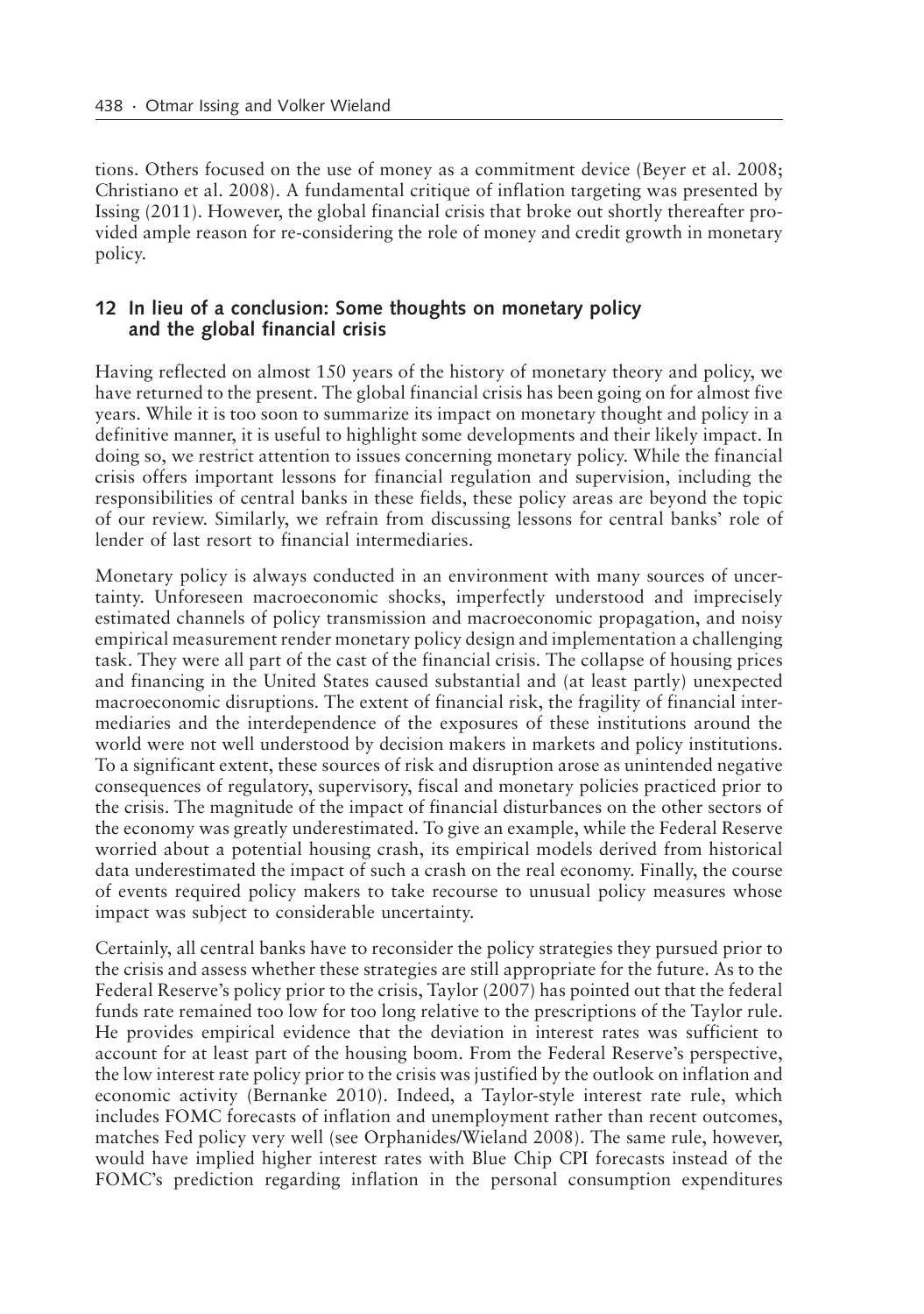(PCE) deflator. Ex-post data revisions indicate that the FOMC under-predicted PCE inflation at the time.

As a consequence of its strategy and in contrast to other central banks, the ECB had to worry about the sustained increase in trend money growth prior to the crisis. At least ex-post, it is understood as a signal of the credit boom that led to inflated asset prices and financial risks around the world. Furthermore, it did have an influence on ECB decision making. Trichet (2008), for example, emphasized that the ECB decided to increase the policy rate in December 2005 against the advice of the IMF and OECD because the ECB's monetary analysis particularly strongly suggested that they should. Despite the policy tightening, money growth stayed high. Thus, it is a fair question whether the ECB should not have given more weight to its monetary pillar in setting policy rates prior to the crisis.

The role of asset prices in monetary policy has also been the subject of much research over the years, specifically whether monetary policy should involve a sort of "leaning against the wind" with regard to the development of asset prices. One view is to abstain from any reaction during the built-up of an asset boom, because of the difficulty involved in defining what is a bubble and what not, but to essentially pre-announce a rescue with ample liquidity provision once the bubble bursts. This view has been dominating for some time, particularly in the United States, given the seeming success of the Greenspan Fed in handling the 1986 stock market crash and other such events later on. This view also explains the reluctance of the Greenspan Fed to tighten policy more quickly during the period of the so-called "dot-com bubble" of the late 1990s and its aggressive easing following the correction in 2001. However, Issing (2009), who refers to this approach as the "Jackson Hole Consensus", points out that such an asymmetric approach may create moral hazard and encourage behavior that induces ever greater asset price bubbles. Instead, a strategy that includes cross-checks against monetary trends would implicitly lean against asset booms. As long as money and credit remain broadly controlled, the scope for financing unsustainable runs in asset prices should be limited. Similarly, Taylor (2007) implies that if the Fed would not have deviated from his rule, housing price increases would have been much more limited (see also Jarocinski/Smets 2008). While these arguments support the conclusion that monetary policy can act to stabilize financial markets, be it with communication or even moderate interest rate adjustments, monetary policy should not be left alone in this task. There are a number of tools, also of a regulatory nature, that can be deployed to ensure financial stability.

Having started this section on the financial crisis by acknowledging several failures and omissions of monetary policy, it is only fair to continue with highlighting some successes. In August 2007, when banks turned reluctant to lend funds to fellow banks and a 60 basis points premium emerged in the inter-bank money market, central banks stepped in and immediately increased liquidity provision. This response is essentially automatic in the standard policy framework that uses the price of central bank funds rather than its quantity as an operating target.

In the fall of 2008, when the ongoing recession became apparent and inflation rates dropped, that is after the Lehman collapse, central banks in leading industrial economies responded by aggressively lowering interest rates. As short-term money market rates started to approach the zero lower bound, central banks resorted to additional measures. Generally, these measures focused on reducing premia associated with longer-term interest rates and riskier assets and the quantitative expansion of base money. While the U. S. Fed focused more on direct asset purchases, the ECB relied to a greater extend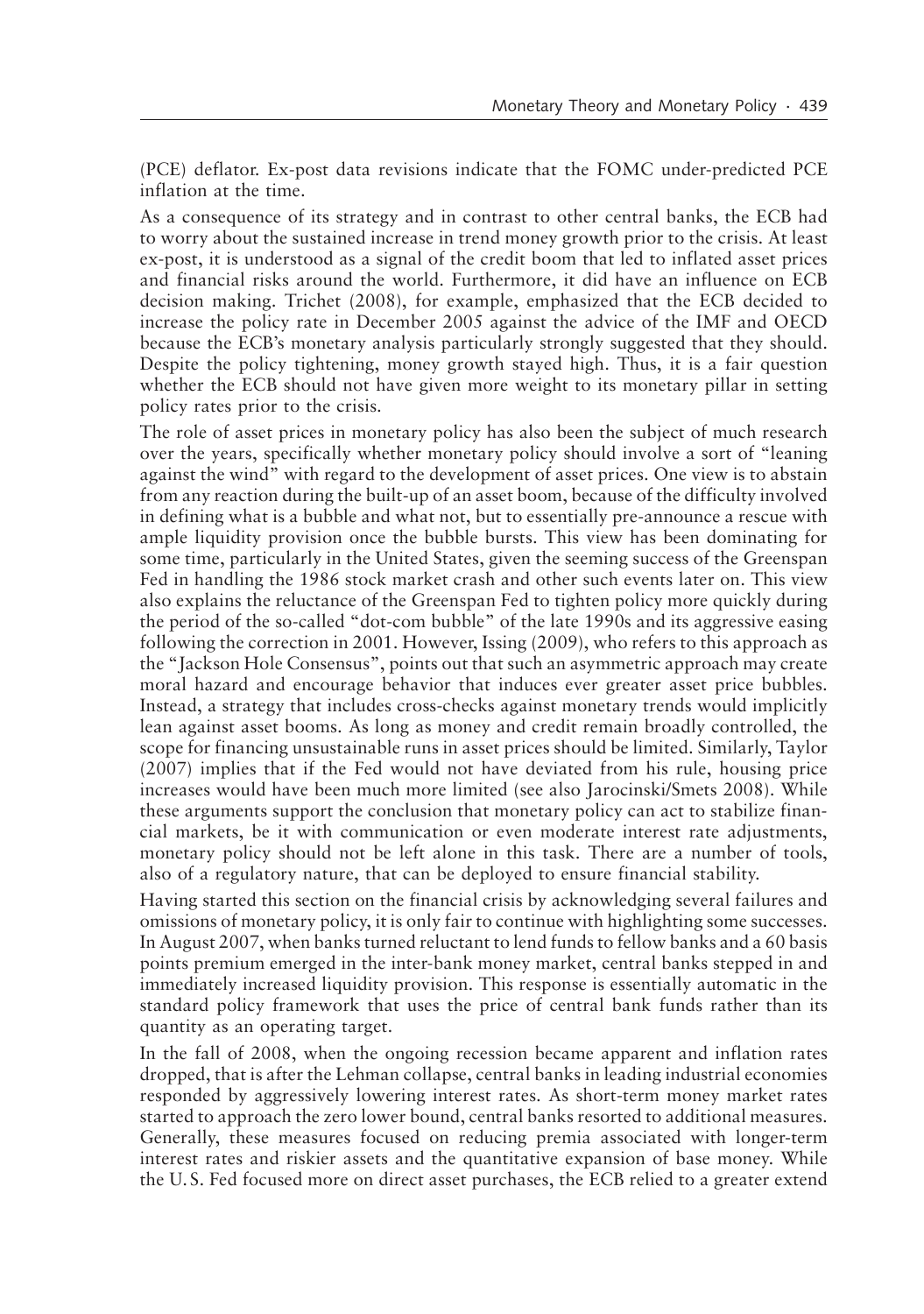on longer-term repo operations with the banks. Thus, monetary policy helped averting a longer drawn-out recession and avoided any significant deflation. In the euro area, monthly HICP inflation rates dipped only shortly into negative territory, reaching a trough of -0.6 percent (annual percentage change) in July 2009, and quickly returned close to 2 percent by summer 2010. In the United States, monthly CPI inflation rates hovered near zero in the first few months of 2009, dropped to a trough of -2.0 percent in July but then quickly rose above 2 percent by December.

Of course, one may question whether the measures taken were excessive and less would have been sufficient. Also, the proper balancing of deflation scenarios with medium-term inflation risks is rightly debated. For the purposes of this paper, however, we want to emphasize that central banks were not surprised by the need for additional instruments with near-zero nominal interest rates. Ever since the late 1990s, when Japan started to experience near zero interest rates, low growth and slow deflation, monetary economists and central bank researchers have worried about how to conducted monetary policy with near-zero policy rates.

The zero-nominal interest rate floor arises because of the availability of cash as an asset that pays a zero nominal interest rate. Thus, savers need not accept less. In 1998/99 Federal Reserve economists investigated the role of a credible objective with a low but positive target rate for inflation in minimizing the risk of reaching the zero-interest-rate floor (see Orphanides/Wieland 1998) and exposited a wide range of policy tools that remain available once this constraint becomes binding (cf. Clouse et al. 2000 and Orphanides/Wieland 2000), including measures to influence longer-term premia and outright asset purchases with the aim of quantitative easing. The ensuing literature remained a niche for monetary policy experts for many years but yielded very useful insights for policy makers in 2008/2009.

When the European Central Bank conducted a mid-term review of its policy strategy in 2003, it concluded that "There are a number of well-grounded arguments for tolerating a low rate of inflation, and not aiming at zero inflation. The major concern is the need for a safety margin against potential risks of deflation. In a context of strong deflationary pressures, monetary policy may become less effective if central bank interest rate management is constrained by a liquidity trap, or a zero bound problem" (ECB 2003). Consequently, it affirmed that a quantitative definition of its price stability objective was a successful contribution to anchoring medium and longer-term inflation expectations and clarified that it meant to keep the rate of increase of the HICP below but close to two percent. The "close to" helped create a safety margin against potential risk of deflation, while the public commitment ensured that long-term inflation expectations remained positive and near two percent throughout the global financial crisis. Against this background, recent calls for giving up on past commitments to low and stable inflation in order to gain a much greater safety margin against deflation would appear to be misguided and possibly de-stabilizing (see Blanchard et al. 2010 for such a proposal and Issing 2011 for a rebuttal).

At the time of writing of this paper, the euro area remains mired in its own sovereign debt crisis. While euro area sovereigns' finances have certainly been impacted by the banking rescues triggered by the global financial crisis, the seeds of the euro debt crisis also lie in the failure to enforce the fiscal rules that were meant to secure a stable monetary union. A thorough discussion of the appropriate policy responses is best reserved for a separate article. Suffice it to say that the concerns of the founders of European Monetary Union regarding the independence of the central bank and the need for a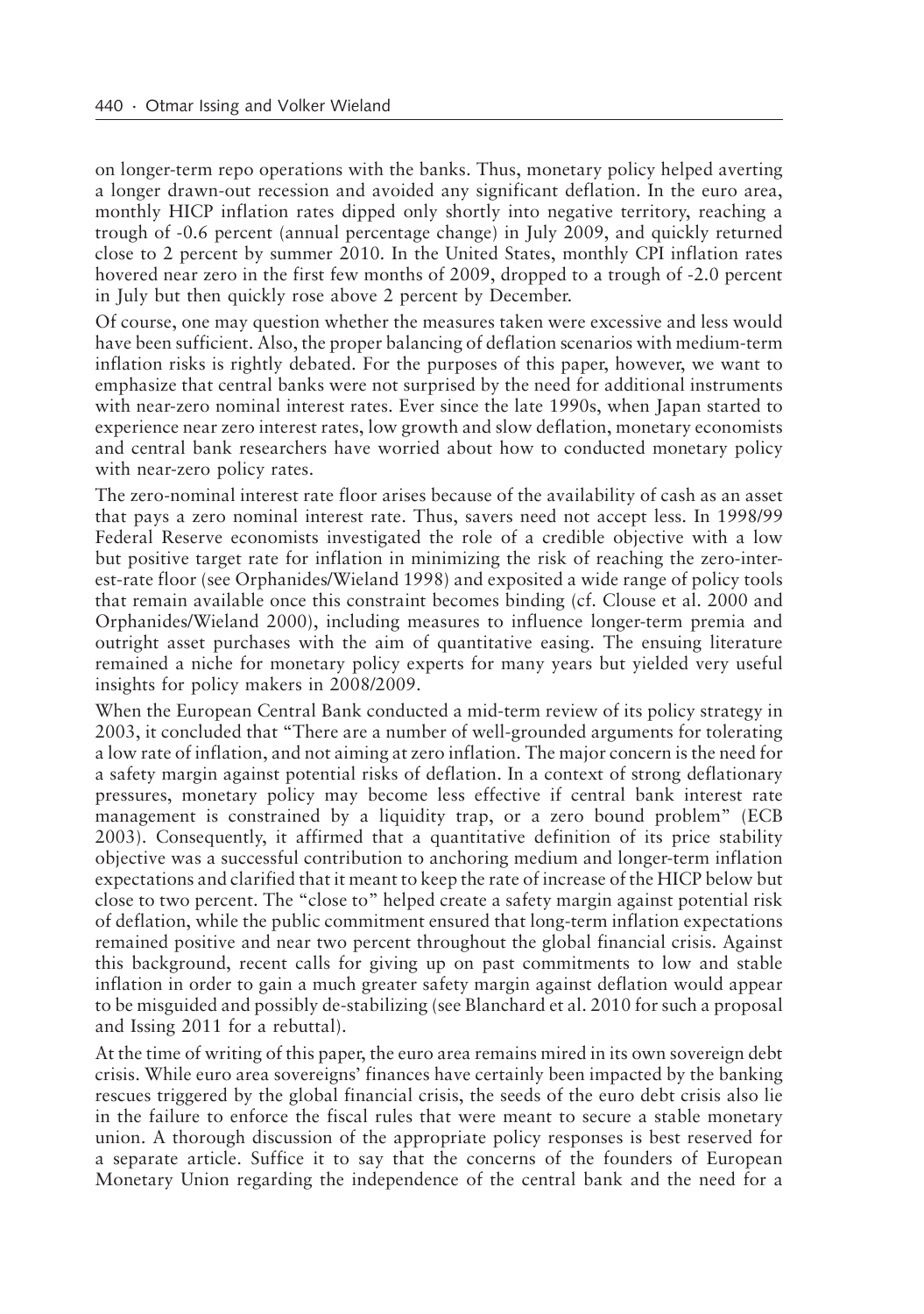sustainable fiscal policy have been thoroughly validated. In this context, the violation or revision of the Maastricht fiscal criteria on Franco-German initiative a few years prior to the start of the financial crisis proved disastrous.

#### References

- Barro, R., D. B. Gordon (1983), Rules, Discretion and Reputation in a Model of Monetary Policy. Journal of Monetary Economics 12: 101-121.
- Batini, N., A. G. Haldane (1999), Forward-Looking Rules for Monetary Policy. Pp. 157-202 in: J. B. Taylor (ed.), Monetary Policy Rules. University of Chicago Press, Chicago.
- Bendixen, F. (1919), Vom theoretischen Metallismus. Jahrbücher für Nationalökonomie und Statistik 5: 497-534.
- Beck, G., V. Wieland (2008), Central Bank Misperceptions and the Role of Money in Interest Rate Rules. Journal of Monetary Economics: 55(1): S1-S17.
- Beyer, A., V. Gaspar, Ch. Gerberding, O. Issing, (2008), Opting Out of the Great Inflation: German Monetary Policy after the Break Down of Bretton Woods. NBER Working Paper 14596, December.
- Bernanke, B., Th. Laubach, F. Mishkin, A. Posen (1999), Inflation Targeting: Lessons from the International Experience. Princeton University Press, Princeton, New Jersey, U. S. A.
- Bernanke, B. (2010), Monetary policy and the housing bubble. Speech at the American Economic Association Annual Meeting in Atlanta, U. S. A., January 3, 2010.
- Binder, M., V. Wieland (2006), The European Central Bank (2006). Pp. 54-58 in: S.N. Durlauf, L. E. Blume (eds.), The New Palgrave Dictionary of Economics. Second edition, Volume 3, Macmillan, London.
- Blanchard, O., G. dell'Arricia, P. Mauro (2010), Rethinking Macroeconomic Policy. IMF Staff Position Note 10/03.
- Bloomfield, A. I. (1959), Monetary Policy under the International Gold Standard: 1880-1914. Federal Reserve Bank of New York.
- Bodin, J. (1577), Les six livres de la République. Paris.
- Borchardt, K. (1972), Erfahrungen mit Inflationen in Deutschland. Pp. 9-22 in: J. Schlemmer (ed.), Enteignung durch Inflation? Fragen der Geldwertstabilität, München.
- Borchardt, K. (1976), Währung und Wirtschaft. Pp. 3-55 in: Deutsche Bundesbank (ed.), Währung und Wirtschaft in Deutschland 1876-1976, Frankfurt.
- Borchardt, K., O. Schötz (eds.) (1991), Wirtschaftspolitik in der Krise. Baden-Baden.
- Born, K.E. (1981), Geldtheorie und Geldpolitik. Pp. 360-374 in: Handwörterbuch der Wirtschaftswissenschaft. Dritter Band, Stuttgart.
- Bresciani-Turroni, C. (1937), The Economics of Inflation. A Study of Currency Depreciation in Post War Germany, London.
- Brunner, K., A.H. Meltzer (1989), Monetary Economics. Oxford.
- Bryant, R., P. Hooper, C. Mann (eds.) (1993), Evaluating Policy Regimes: New Research in Empirical Macroeconomics. The Brookings Institution, Washington, D. C.
- Buchheim, Ch. (1999), The Establishment of the Bank deutscher Länder and the West German Currency Reform. Pp. 55-100 in: Deutsche Bundesbank (ed.), Fifty Years of the Deutsche Mark. Oxford.
- Cagan, Ph. (1956), Studies in the Quantity Theory of Money. Pp. 25-117 in: M. Friedman (ed.), The Monetary Dynamics of Hyperinflation. Chicago.
- Calvo, G. (1983), Staggered Prices in a utility-maximising framework. Journal of Monetary Economics 12(3): 383-398.
- Christiano, L., M. Eichenbaum, Ch. Evans (2005), Nominal rigidities and the dynamic effects of a shock to monetary policy. Journal of Political Economy 113(1): 1-45.
- Christiano, L., R. Motto, M. Rostagno (2008), Two Reasons Why Money and Credit May be Useful in Monetary Policy. Pp. 28-55 in: A. Beyer, L. Reichlin (eds.), The Role of Money – Money and Monetary Policy in the Twenty-First Century. European Central Bank, Frankfurt.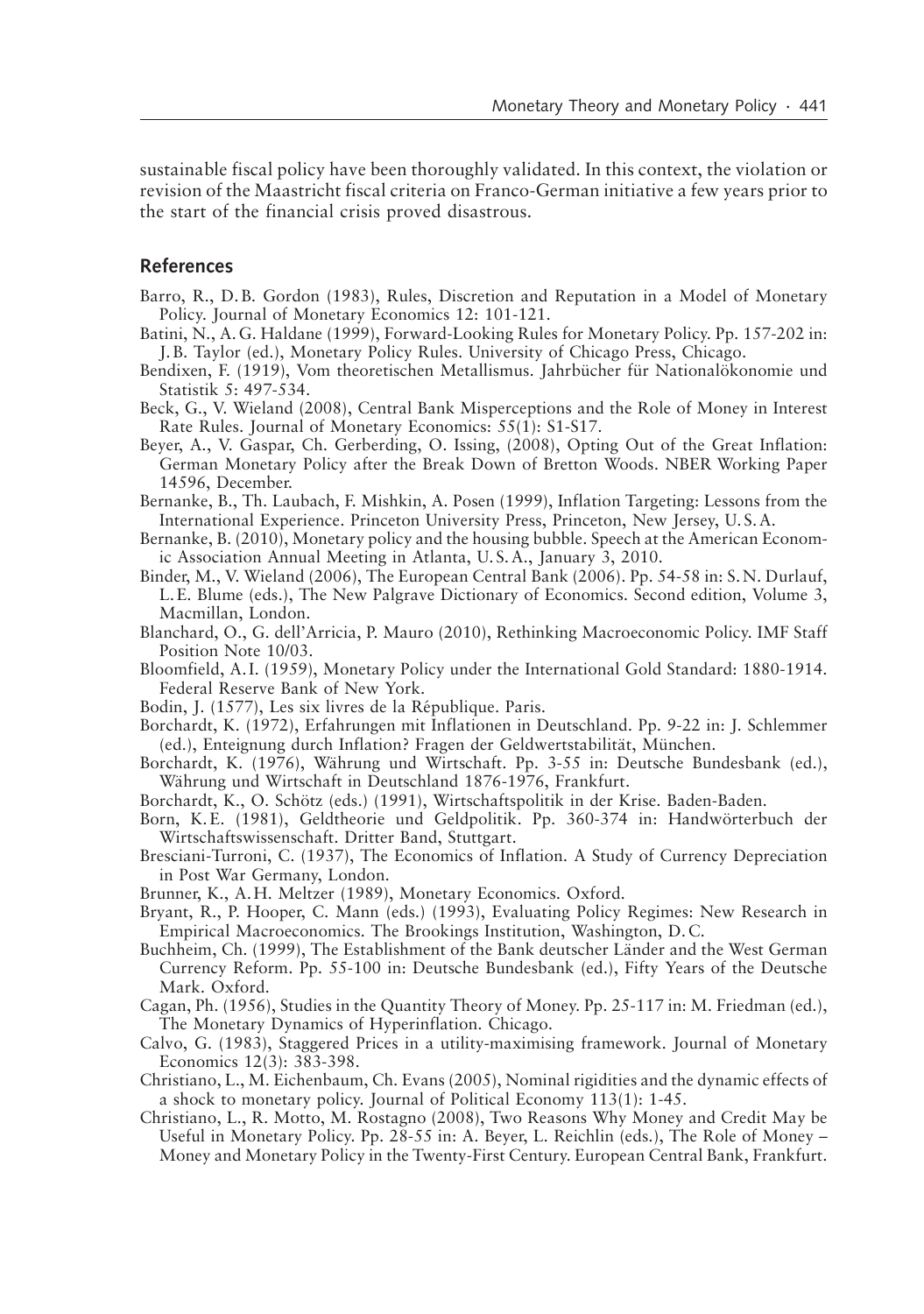- Committee on the Working of the Monetary System (1959), Report. Her Majesty's Stationary Office, London
- Clarida, R., J. Gali, M. Gertler (1999), The Science of Monetary Policy: A New Keynesian Perspective. Journal of Economic Literature 37: 1661-1707.
- Clouse, J., D. Henderson, A. Orphanides, D. Small, P. Tinsley (2000), Monetary Policy when the Nominal Short-Term Interest Rate is Zero. Finance and Economics Discussion Series 2000- 51. Board of Governors of the Federal Reserve System (U. S.).
- Cukierman, A., A. Meltzer (1986), A Theory of Ambiguity, Credibility and Inflation under Discretion and Asymmetric Information. Econometrica 54: 1099-1128.
- Cukierman, A. (1992), Central Bank Strategy, Credibility and Independence: Theory and Evidence. MIT Press, Cambridge, MA.
- Ellis, H. S. (1934), German Monetary Theory 1905-1933. Harvard.
- Emminger, O. (1976), Deutsche Geld- und Währungspolitik im Spannungsfeld zwischen innerem und äußerem Gleichgewicht (1948-1975). Pp. 485-554 in: Deutsche Bundesbank (ed.), Währung und Wirtschaft in Deutschland 1876-1976, Frankfurt.
- Eucken, W. (1923), Kritische Betrachtungen zum deutschen Geldproblem. Jena.
- European Central Bank (2003), Background Studies for the ECB's Evaluation of its Monetary Policy Strategy. European Central Bank, Frankfurt.
- Fischer, St. (1977), Long-term contracts, rational expectations and the optimal money supply rule. Journal of Political Economy 85(1): 191-205.
- Friedman, B.M., M. Woodford (eds.) (2011), Handbook of Monetary Economics.Vol. 3, Amsterdam.
- Friedman, M. (1956), The Quantity Theory of Money A Restatement. Pp. 3-21 in: M. Friedman (ed.), Studies in the Quantity Theory of Money. Chicago.
- Friedman, M. (1960), A Program for Monetary Stability. New York.
- Friedman, M. (1968), The Role of Monetary Policy. American Economic Review 58(1): 1-10.
- Friedman, M., A. J. Schwartz (1963), A Monetary History of the United States. Princeton.
- Fuhrer, J., G. Moore (1995), Monetary Policy Trade-offs and the Correlation between Nominal Interest Rates and Real Output. American Economic Review 85(1): 219-239.
- Garfinkel, M., S. Oh (1993), Strategic Discipline in Monetary with Private Information: Optimal Targeting Horizons. American Economic Review 83(1): 99-117.
- Giannone, D., M. Lenza, L. Reichlin (2008). Explaining the great moderation: It is not the shocks. Journal of the European Economic Association 6(2-3): 621-633.
- Goodfriend, M., R. King (1997), The New Neoclassical Synthesis and the Role of Monetary Policy. NBER Macroeconomics Annual 231-282.
- Gurley, J.G., E.S. Shaw (1976), Money in a Theory of Finance. 8<sup>th</sup> ed., Washington.
- Haller, H.(1976), Die Rolle der Staatsfinanzen für den Inflationsprozess. Pp. 115-156 in: Deutsche Bundesbank (ed.), Währung und Wirtschaft in Deutschland 1876-1976. Frankfurt.
- Häuser, K. (1996), Knies als Geldtheoretiker. Pp. 31-51 in: K. Häuser, G. Eisermann, K. Yagi, K. (eds.), Carl Knies' Das Geld: Vademecum zu einem deutschen Klassiker der Geldtheorie. Verlag Wirtschaft & Finanzen, Düsseldorf.
- Häuser, K. (1998), Dogmengeschichtliche Betrachtungen zur Währungsunion von 1871-1876. Pp. 67-94 in: E.W. Streissler (ed.), Studien zur Entwicklung der ökonomischen Theorie XVII: Die Umsetzung wirtschaftspolitischer Grundkonzeptionen in die kontinentaleuropäische Praxis des 19. und 20. Jahrhunderts. II. Teil, Berlin.
- Hayek, F. A. (1931), Preise und Produktion. Wien.
- Hayek, F. A. (1933), Über neutrales Geld. Zeitschrift für Nationalökonomie 4: 659-661.
- Hayek, F. A. (1990), Denationalisation of Money: The Argument Refined. The Institute of Economic Affairs. 3rd edition, London.
- Helfferich, K. (1923), Das Geld. 6. Auflage, Leipzig.
- Holtfrerich, C.-L. (1986), The German Inflation 1914-1923. Berlin.
- Holtfrerich, C.-L. (1988), Zur Rezeption der Bullion und der Banking-Currency-School-Kontroverse in Deutschland. Pp. 9-27 in: H. Scherf (eds.), Studien zur Entwicklung der ökonomischen Theorie VI. Berlin.
- Issing, O. (1965), Leitwährung und internationale Währungsordnung. Berlin.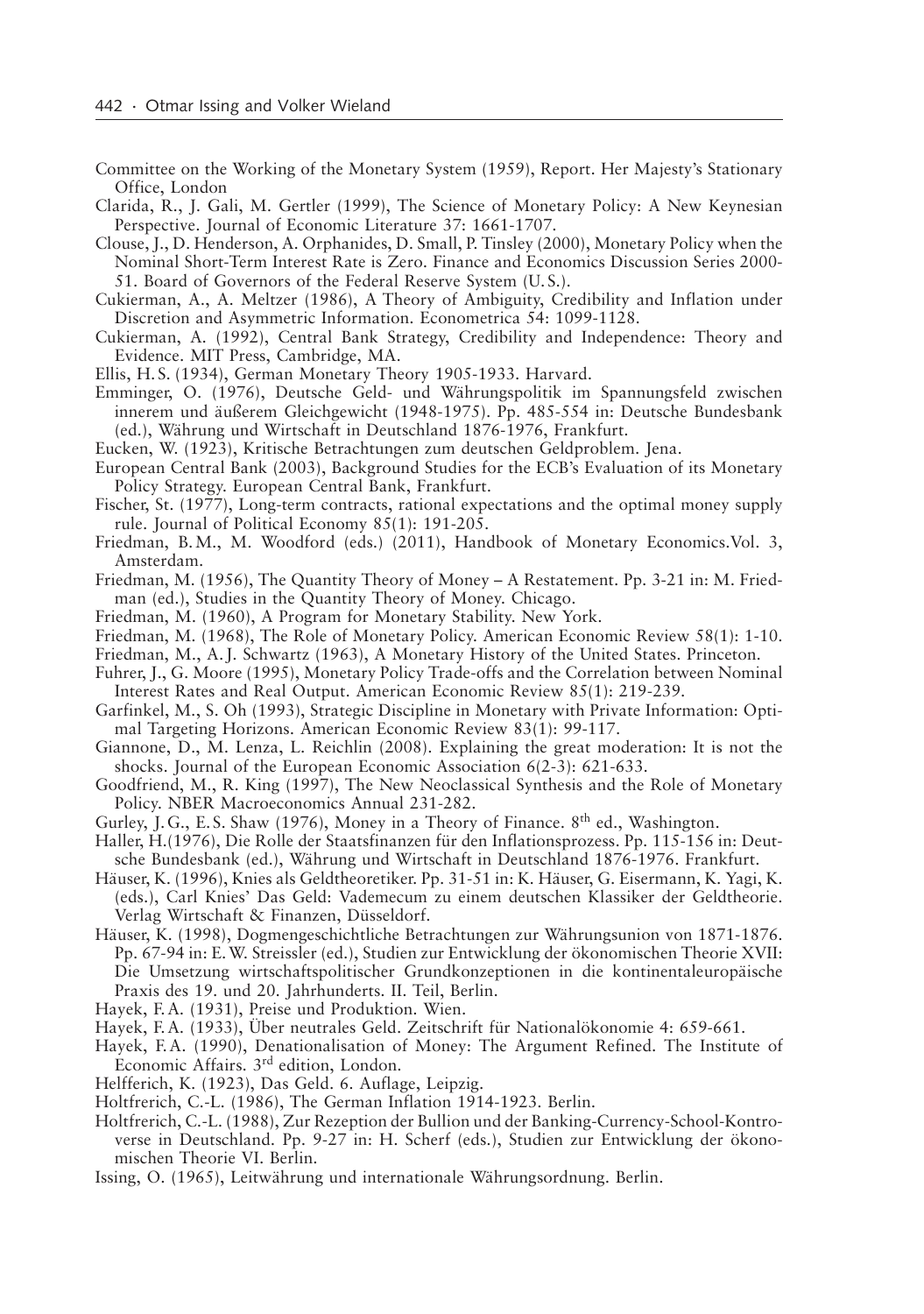- Issing, O. (1992), Theoretical and Empirical Foundations of the Deutsche Bundesbank's Monetary Targeting. Intereconomies 27(6): 289-300.
- Issing, O. (1993), Central Bank Independence and Monetary Stability. Institute of Economic Affairs, Occasional Paper No. 89, London.
- Issing, O. (1996), Einführung in die Geldpolitik. 6. Auflage, München.
- Issing, O. (1997), Monetary Targeting in Germany: The Stability of Monetary Policy and of the Monetary System. Journal of Monetary Economics 39: 67-70.
- Issing, O., V. Gaspar, I. Angeloni, O. Tristani (2001), Monetary Policy in the Euro Area: Strategy and Decision-Making at the European Central Bank. Cambridge University Press, Cambridge, U. K..
- Issing, O. (2005), Why did the Great Inflation not happen in Germany? Federal Reserve Bank of St. Louis. Review, March/April.
- Issing, O.(2008), The Birth of the Euro. Cambridge University Press, Cambridge U. K.
- Issing, O. (2009), Asset Prices and Monetary Policy. The Cato Journal, Winter.
- Issing, O. (2011), Lessons for Monetary Policy: What Should the Consensus be? IMF Working Paper 11/97, April.
- James, H. (1999), The Reichsbank 1876-1945. Pp. 3-53 in: Deutsche Bundesbank (ed.), Fifty Years of the Deutsche Mark, Oxford.
- Jarocinski, M., F.R. Smets (2008), House prices and the stance of monetary policy. Pp. 339-366 in: Review, Federal Reserve Bank of St. Louis, issue July.
- Johnson, H. G. (1962), Monetary Theory and Policy. American Economic Review, June.
- Knapp, G.F. (1905), Staatliche Theorie des Geldes. München.
- Knies, C. (1873, 1876, 1879), Geld und Kredit. Berlin.
- Krohn, C.-D. (1986), Geldtheorien während der Inflation 1914-1924. Pp. 3-45 in: G.D. Feldman et al., Die Anpassung an die Inflation. Berlin.
- Krugman, P., M. Miller (eds.) (1992), Exchange Rate and Currency Bands. Cambridge University Press. Cambridge, U. K.
- Kydland, F.E., E.C. Prescott (1977), Rules Rather than Discretion: The Inconsistency of Optimal Plans. Journal of Political Economy 85(3): 473-492.
- Kydland, F. E., E. C. Prescott (1982), Time to Build and Aggregate Fluctuations. Econometrica 50(6): 1345-1370.
- Laspeyres, E. (1871), Die Berechnung einer mittleren Warenpreissteigerung. Jahrbücher für Nationalökonomie und Statistik 16: 296-314.
- Laidler, D. (1981), Monetarism: An Interpretation and an Assessment. Economic Journal 91: l 28.
- Lucas, R. E., Jr. (1972), Expectations and the Neutrality of Money. Journal of Economic Theory 4: 103-124.
- Lucas, R. E., Jr. (1976), Economic Policy Evaluation: A Critique. Carnegie-Rochester Conference Series on Public Policy, 1(1): 19-46.
- Lucas, R. E., Jr. (2007), Central Banking: Is science replacing art? Pp. 168-171 in Monetary Policy: A Journal From Theory to Practice, ECB.
- Mankiw, G., D. Romer (eds.) (1991), New Keynesian Economics. Vol. 1 & 2, MIT Press, Cambridge, MA.
- McKinnon, R. (1993), The Rules of the Game: International Money in Historical Perspective. Journal of Economic Literature 31(1): 1-44.
- Meltzer, A. H. (2009), A History of the Federal Reserve. Volume 2, Book 2, 1970-1986, Chicago.
- Menger, C. (1970), Geld. Pp. 1-116 in: F. A. Hayek (ed.), Gesammelte Werke. Band IV, Tübingen. Möller, H. (1961), Zur Vorgeschichte der Deutschen Mark. Basel/Tübingen.
- Möller, H.(1976), Die westdeutsche Währungsreform von 1948. Pp. 433-483 in: Deutsche Bundesbank (ed.), Währung und Wirtschaft in Deutschland 1876-1976. Frankfurt.
- Mundell, R. A. (1973), Uncommon Arguments for Common Currencies. Pp. 114-132 in: H.G. Johnson, A. K. Swoboda (eds.), The Economics of Common Currencies. Harvard University Press, Cambridge.
- Neumann, M. J.M. (1971), Zwischenziele und Indikatoren der Geldpolitik. Kredit und Kapital 4: 398-420.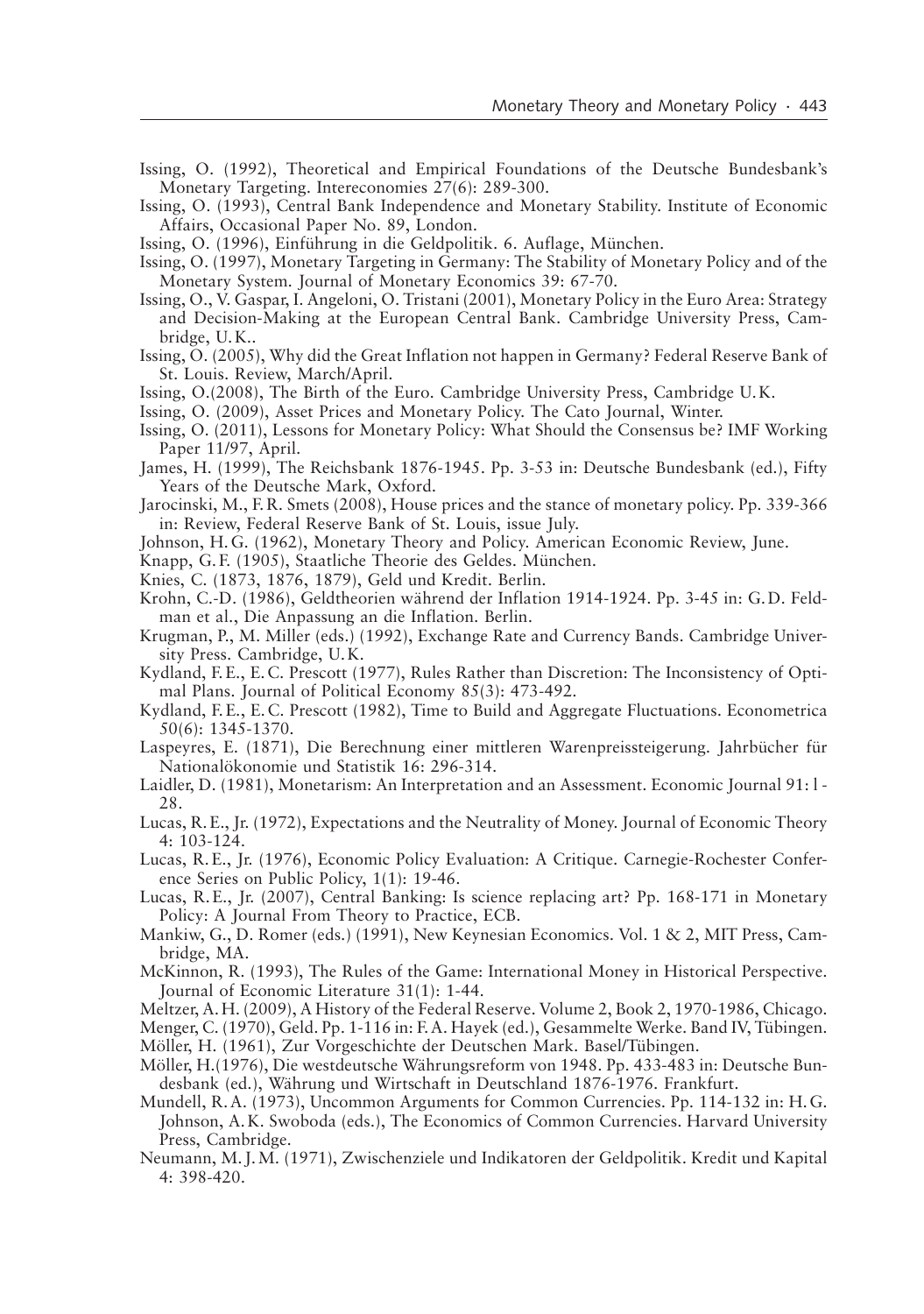- Neumann, M. J.M. (1999), Monetary Stability: Threat and Proven Response. Pp. 269-306 in: Deutsche Bundesbank (ed.), Fifty Years of the Deutsche Mark. Frankfurt.
- Orphanides, A. (2002), Monetary Policy Rules and the Great Inflation. American Economic Review 84(4): 569-583
- Orphanides, A., V. Wieland (1998), Price Stability and Monetary Policy Effectiveness when Nominal Interest Rates are Bounded at Zero. Finance and Economics Discussion Series, 1998-35 (later published with Gunter Coenen as co-author in Advances in Macroeconomics 4(1): January 2004.).
- Orphanides, A., V. Wieland (2000), Efficient Monetary Policy Design Near Price Stability. Journal of the Japanese and International Economies 14: 327-365.
- Orphanides, A., V. Wieland (2008), Economic Projections and Rules-of-Thumb for Monetary Policy. Federal Reserve Bank of St. Louis Review 90(4): 307-324.
- Patinkin, D. (1965), Money, Interest, and Prices. 2<sup>nd</sup> ed., New York.
- Pesek, B.P., Th.R. Saving (1969), Money, Wealth and Economic Theory. 3rd ed., New York.
- Phelps, E. (1967), Phillips Curves, Expectations of Inflation and Optimal Unemployment over Time. Economica 34: 254-81.
- Phelps, E., J. B. Taylor (1977), Stabilizing powers of monetary policy with rational expectations. Journal of Political Economy 85: 163-190.
- Reifschneider, D., R. Tetlow, J. Williams (1999), Aggregate Disturbances, Monetary Policy and the Macroeconomy: The FRB/US Perspective. Federal Reserve Bulletin 85(1): 1-19.
- Richter, R.(1999a), German Monetary Policy as Reflected in the Academic Debate. Pp. 525-571 in: Deutsche Bundesbank (ed.), Fifty Years of the Deutsche Mark. Frankfurt.
- Richter, R. (1999b), Deutsche Geldpolitik 1948-1998. Tübingen.
- Rieter, H. (1971), Die gegenwärtige Inflationstheorie und ihre Ansätze im Werk von Thomas Tooke. Berlin.
- Rieter, H. (2002), Deutsche Geldtheorie im 19. Jahrhundert mehr als nur ein Echo englischer Debatten? Pp. 13-55 in: B. Schefold (ed.), Exogeneity and Endogeneity. Marburg 2002.
- Rist, Ch. (1938), Histoires des doctrines relatives au crédit et à la monnaie. Paris.
- Rogoff, K. (1985), The Optimal Commitment to an Inmediate Monetary Target Ouetary Journal of Economics 100: 1169-1189
- Rotemberg, J., M. Woodford (1997), An optimization-based econometric framework for the evaluation of monetary policy. NBER Macroeconomics Annual 12.
- Samuelson, P. A., R.M. Solow (1960), Analytical Aspects of Anti-Inflation Policy. American Economic Review 50(2): 177-194.
- Sargent, Th., N. Wallace (1975), Rational Expectations, the Optimal Monetary Instrument, and the Opimal Money Supply Rule. Journal of Political Economy 83: 241-254.
- Schlesinger, H.(1976), Geldpolitik in der Phase des Wiederaufbaus (1950-1958). Pp. 555-607 in: Deutsche Bundesbank (ed.), Währung und Wirtschaft in Deutschland 1876-1976. Frankfurt.
- Schlesinger, H. (1983), The Setting of Monetary Objectives in Germany. Pp. 6-17 in: P. Meek (ed.), Central Bank Views of Monetary Targeting. Federal Reserve Bank of New York.
- Schumpeter, J.A. (1917), Das Sozialprodukt und die Rechenpfennige. Archiv für Sozialwissenschaft und Sozialpolitik 44: 627-715.
- Smets, F., R. Wouters (2003), An estimated dynamic stochastic general equilibrium model of the euro area. Journal of the European Economic Association 1: 1123-1175.
- Stein, H. (1990), Presidential Economics 2nd ed., Washington.
- Svensson, L. E.O. (1997), Inflation Forecast Targeting: Implementing and Monitoring Inflation Targets. European Economic Review 41(6): 1111-1146.
- Svensson, L. E.O. (2010), Inflation Targeting. Pp. 1237-1308 in: B.M. Friedman, M. Woodford (eds.), Handbook of Monetary Economics. Volume 3b, Elsevier.
- Taylor, J. B. (1975), Monetary Policy During a Transition to Rational Expectations. Journal of Political Economy 84(5): 1009-1022.
- Taylor, J. B. (1979a), Staggered wage setting in a macro model. American Economic Review 69 (2): 108-113.
- Taylor J. B. (1979b), Estimation and Control of a Macroeconomic Model with Rational Expectations. Econometrica 47(5) 1267-1286.